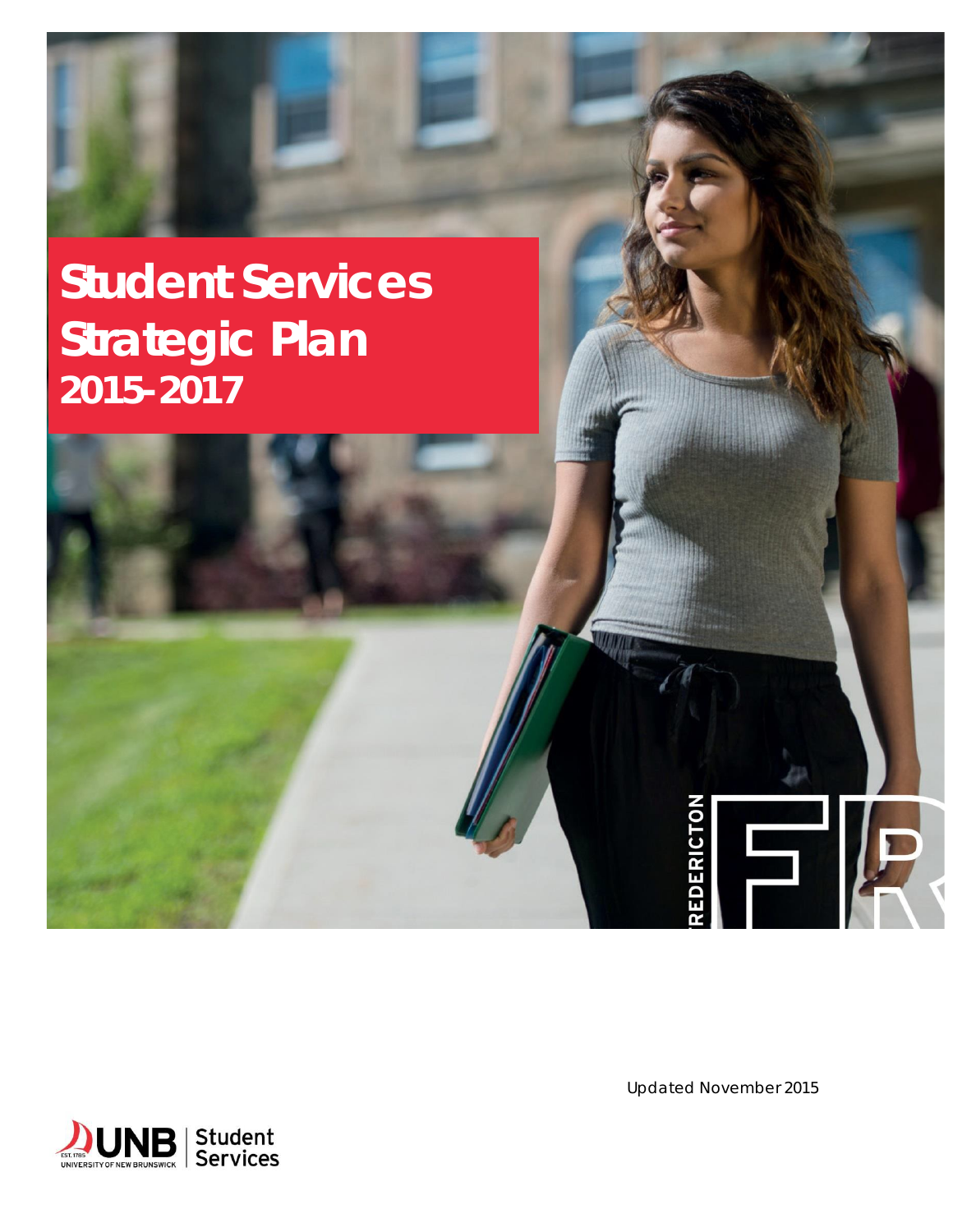## **Contents**

| 9.  |  |
|-----|--|
| 10. |  |
| 11. |  |
| 12. |  |
| 13. |  |
| 14. |  |
| 15. |  |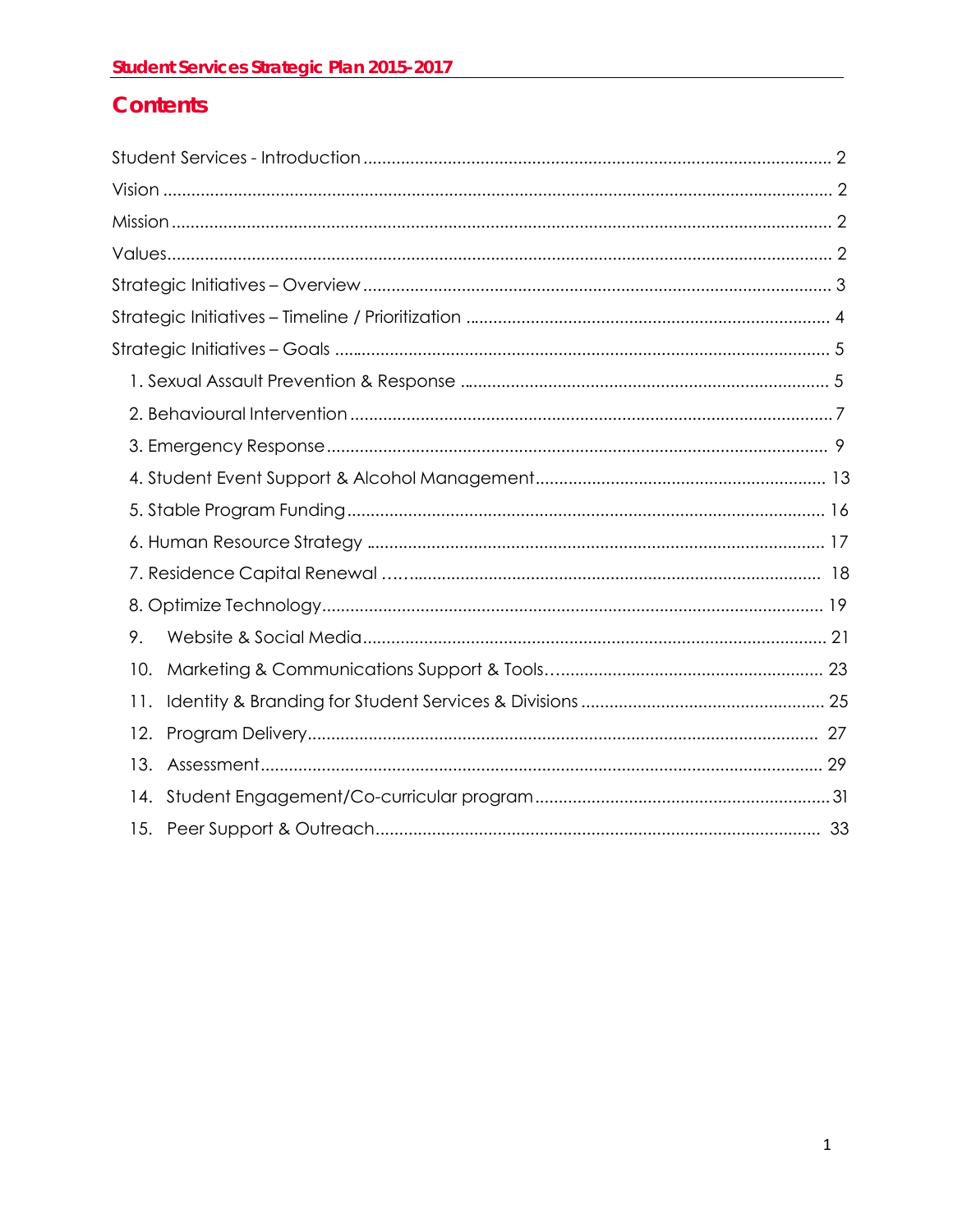### <span id="page-2-0"></span>**Student Services - Introduction**

The Student Services department at the University of New Brunswick, Fredericton Campus, was formed in May 2014. Made up of the former Student Affairs & Services and Residential Life, Campus & Conference Services departments, this new department includes close to 100 fulltime /professional staff, and more than 100 part-time / student staff across 5 divisions: Academic Success, Conference Services, Finance & Operations, Health & Wellness, and Student Life. When the new department was formed, its Leadership Team - made up of the Senior Director from each of the 5 divisions and the AVP Academic - worked with a consultant and the entire student services team to answer questions about who we are and where we are headed. Through surveys, interviews, discussions, drop-in white board feedback sessions, and planning workshops we created our 3-year strategic plan, which includes:

- Our Vision, Mission, and Values statements,
- 15 strategic initiatives across four themes (Risk Management, Resource Management,

Communications, and Programming),

- Goals for each of the 15 strategic initiatives.

Work has begun on many of the 15 strategic initiatives and their goals and this document has been updated to reflect progress made to date.

### **Vision**

Every student has the opportunity for a transformative university experience that prepares them to achieve their full potential.

### **Mission**

Student Services supports the academic mission of the University by providing outstanding studentcentered programs, services, and spaces to enhance learning and foster development.

### **Values**

**Learning.** We facilitate educational opportunities that develop knowledge and skills and foster positive attitudes and behaviours.

**Community.** We foster a respectful learning, living and working environment that is accessible and reflective of our diversity and heritage.

**Collaboration.** We work in partnership with students, faculty, staff, and the community.

**Integrity.** We hold ourselves and each other to the highest standards of ethical practices and personal honesty.

**Excellence.** We engage in continuous improvement, encourage innovation, and celebrate success and achievement.

**Accountability**. We are committed to responsible stewardship of our resources and transparent decision-making.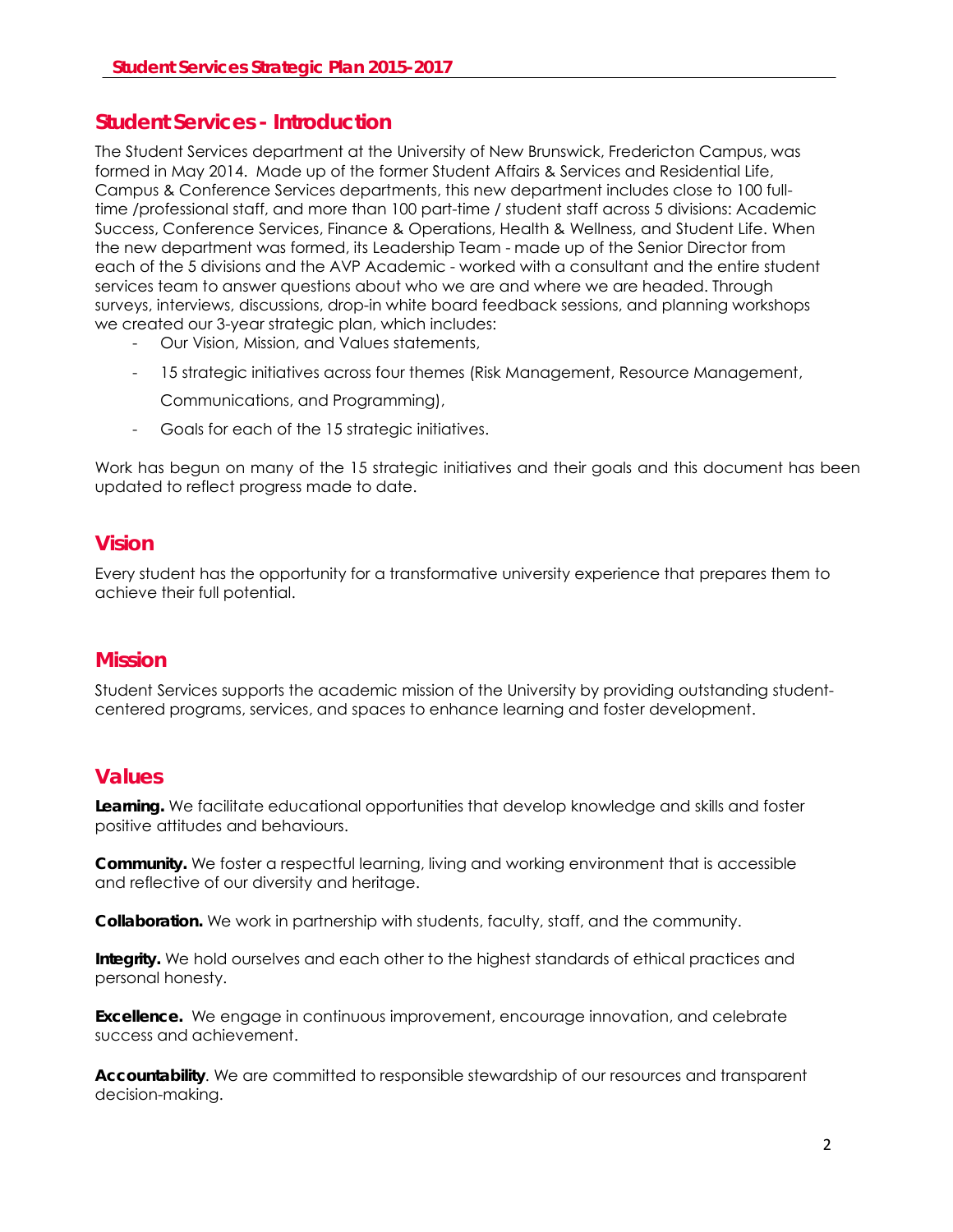### <span id="page-3-0"></span>**Strategic Initiatives – Overview**

An external consultant conducted surveys with 27 staff in Student Services and circulated surveys across all five divisions. The following strategic initiatives emerged as priorities for our department.

| <b>Focus</b>               | #  | <b>Strategic Priority / Initiative</b>                        | Owner                 |
|----------------------------|----|---------------------------------------------------------------|-----------------------|
|                            | 1  | Sexual Assault Prevention and Response                        | <b>Rice Fuller</b>    |
| <b>Risk Management</b>     | 2  | <b>Behavioural Intervention</b>                               | Angela Garnett        |
|                            | 3  | <b>Emergency Response Plan</b>                                | Angela Garnett        |
|                            | 4  | Student Event Support & Alcohol Management                    | <b>Shirley Cleave</b> |
|                            |    |                                                               |                       |
|                            | 5  | <b>Stable Program Funding</b>                                 | <b>Shirley Cleave</b> |
| <b>Resource Management</b> | 6  | Human Resources Strategy                                      | <b>Shirley Cleave</b> |
|                            | 7  | Residence Renewal                                             | Ruth Buckingham       |
|                            | 8  | <b>Optimize Technology</b>                                    | Ruth Buckingham       |
|                            |    |                                                               |                       |
|                            | 9  | Website and Social Media                                      | Michelle McNeil       |
| <b>Communications</b>      | 10 | Marketing & Communications Support & Tools                    | Michelle McNeil       |
|                            | 11 | Identity / Branding for Students Services & for Each Division | Michelle McNeil       |
|                            |    |                                                               |                       |
|                            | 12 | Program Delivery                                              | Sara Rothman          |
|                            | 13 | Assessment                                                    | Sara Rothman          |
| Programming                | 14 | Student Engagement / Co-Curricular Program                    | Sara Rothman          |
|                            | 15 | Peer Support and Outreach                                     | <b>Rice Fuller</b>    |
|                            |    |                                                               |                       |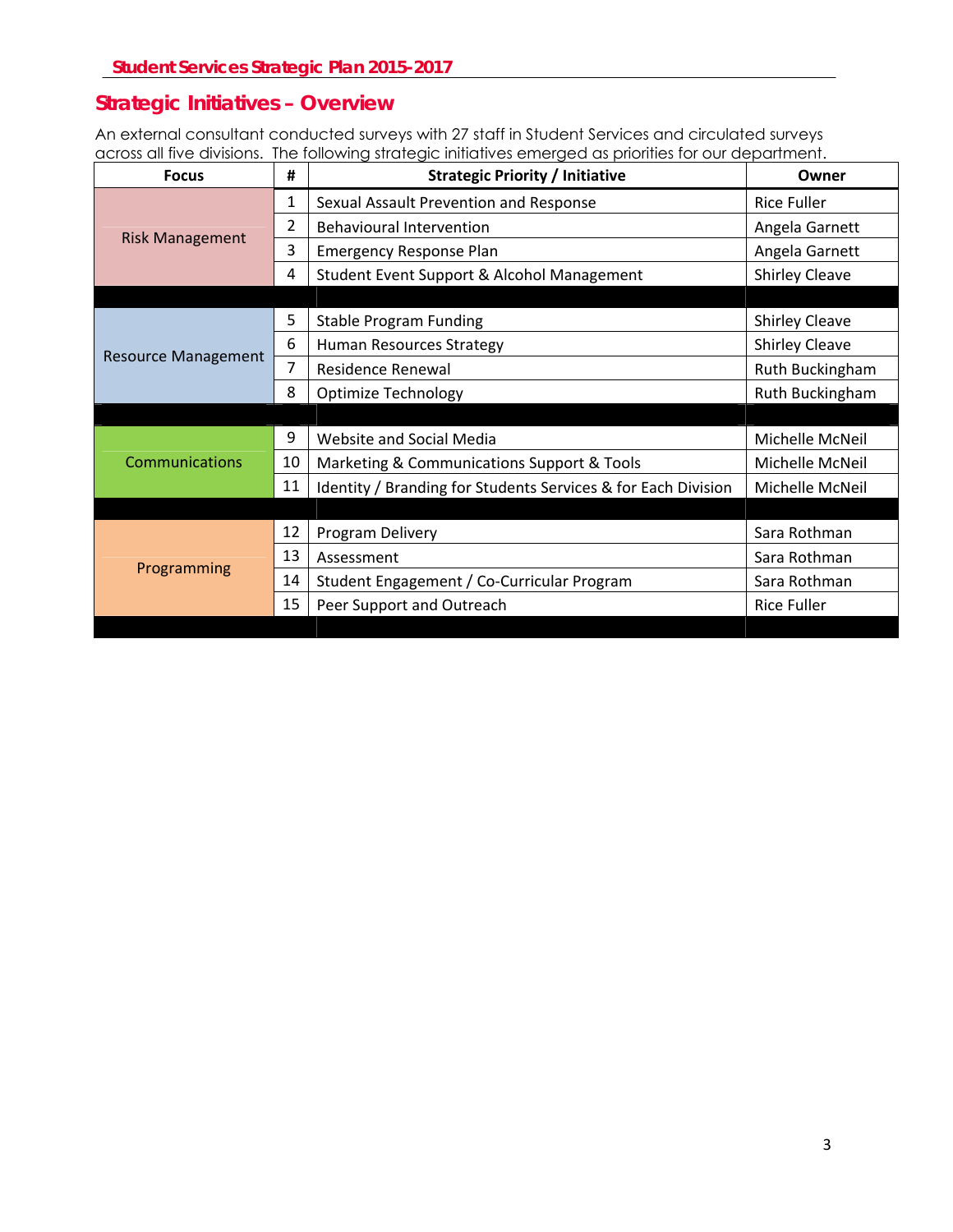### <span id="page-4-0"></span>**Strategic Initiatives – Timeline / Prioritization**

In June 2015 representative from across all divisions gathered over two days in small teams to develop goals related to the 15 strategic objectives. Following this work, the Leadership Team reviewed the goals and created a prioritized timeline that balanced the demand on our resources. Below is a visual reference of that timeline.

|                        |                                                                 |   | 2015<br>2016 |     |   |             |     |     | 2017 |     |   |     |   |   |   |     |   |                      |     |   |            |     |   |     |    |   |     |          |   |               |     |
|------------------------|-----------------------------------------------------------------|---|--------------|-----|---|-------------|-----|-----|------|-----|---|-----|---|---|---|-----|---|----------------------|-----|---|------------|-----|---|-----|----|---|-----|----------|---|---------------|-----|
|                        |                                                                 | 혹 | Aug          | Sep | ğ | $\tilde{e}$ | Dec | Jan | 운    | Nar | ğ | VeM | 틫 | 国 | ዿ | Sep | ğ | $\tilde{\mathsf{S}}$ | Dec | 高 | <b>feb</b> | Nar | ğ | ΛēΜ | å, | Ę | Aug | <b>G</b> | ð | $\frac{5}{2}$ | Dec |
|                        | Sexual Assault Prevention &                                     |   |              |     |   |             |     |     |      |     |   |     |   |   |   |     |   |                      |     |   |            |     |   |     |    |   |     |          |   |               |     |
|                        | Response                                                        |   |              |     |   |             |     |     |      |     |   |     |   |   |   |     |   |                      |     |   |            |     |   |     |    |   |     |          |   |               |     |
|                        | <b>Behavioural Intervention</b>                                 |   |              |     |   |             |     |     |      |     |   |     |   |   |   |     |   |                      |     |   |            |     |   |     |    |   |     |          |   |               |     |
| <b>Risk Management</b> | <b>Emergency Response</b>                                       |   |              |     |   |             |     |     |      |     |   |     |   |   |   |     |   |                      |     |   |            |     |   |     |    |   |     |          |   |               |     |
|                        | <b>Student Event Support &amp;</b><br><b>Alcohol Management</b> |   |              |     |   |             |     |     |      |     |   |     |   |   |   |     |   |                      |     |   |            |     |   |     |    |   |     |          |   |               |     |
|                        | <b>Stable Program Funding</b>                                   |   |              |     |   |             |     |     |      |     |   |     |   |   |   |     |   |                      |     |   |            |     |   |     |    |   |     |          |   |               |     |
|                        | Human Resource Strategy                                         |   |              |     |   |             |     |     |      |     |   |     |   |   |   |     |   |                      |     |   |            |     |   |     |    |   |     |          |   |               |     |
| Resource Management    | Residence Capital Renewal                                       |   |              |     |   |             |     |     |      |     |   |     |   |   |   |     |   |                      |     |   |            |     |   |     |    |   |     |          |   |               |     |
|                        | Optimize Technology                                             |   |              |     |   |             |     |     |      |     |   |     |   |   |   |     |   |                      |     |   |            |     |   |     |    |   |     |          |   |               |     |
|                        | Website & Social Media                                          |   |              |     |   |             |     |     |      |     |   |     |   |   |   |     |   |                      |     |   |            |     |   |     |    |   |     |          |   |               |     |
| Communications         | Marketing Support & Tools                                       |   |              |     |   |             |     |     |      |     |   |     |   |   |   |     |   |                      |     |   |            |     |   |     |    |   |     |          |   |               |     |
|                        | <b>Identity for Student Services</b><br>& each Division         |   |              |     |   |             |     |     |      |     |   |     |   |   |   |     |   |                      |     |   |            |     |   |     |    |   |     |          |   |               |     |
|                        | Program Delivery                                                |   |              |     |   |             |     |     |      |     |   |     |   |   |   |     |   |                      |     |   |            |     |   |     |    |   |     |          |   |               |     |
|                        | Assessment                                                      |   |              |     |   |             |     |     |      |     |   |     |   |   |   |     |   |                      |     |   |            |     |   |     |    |   |     |          |   |               |     |
| Programming            | Student Engagement & Co-<br>curricular Record                   |   |              |     |   |             |     |     |      |     |   |     |   |   |   |     |   |                      |     |   |            |     |   |     |    |   |     |          |   |               |     |
|                        | Peer Support & Outreach                                         |   |              |     |   |             |     |     |      |     |   |     |   |   |   |     |   |                      |     |   |            |     |   |     |    |   |     |          |   |               |     |

| <b>Legend for Lead on Initiatives</b> |
|---------------------------------------|
| <b>Rice Fuller</b>                    |
| <b>Angela Garnett</b>                 |
| <b>Shirley Cleave</b>                 |
| <b>Ruth Buckingham</b>                |

**Michelle McNeil**

**Sara Rothman**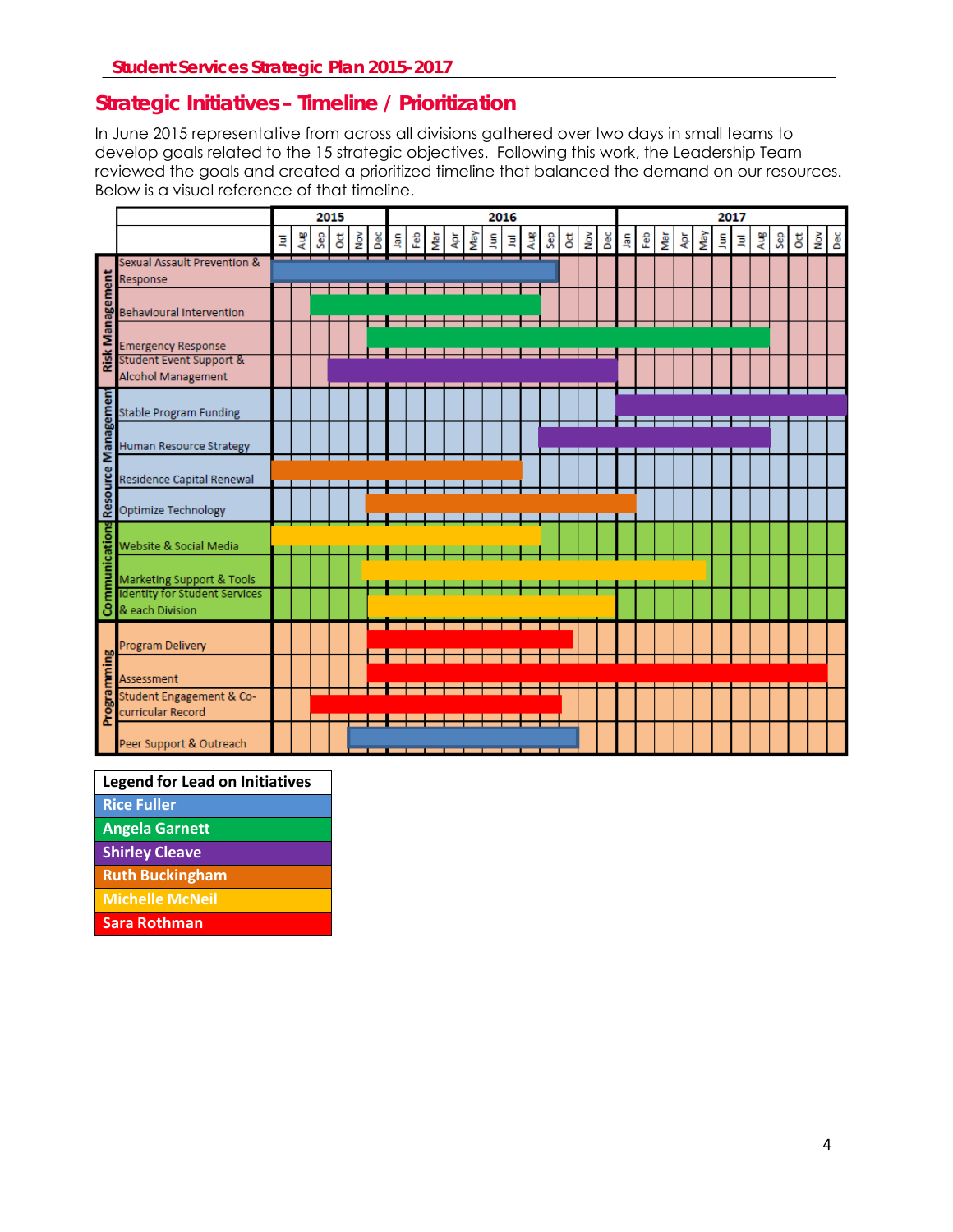### <span id="page-5-0"></span>**Strategic Initiatives – Goals**

The remaining pages of this strategic plan outline our goals for each of the 15 strategic initiatives. These goals were developed by team members across all five divisions as well as some of our campus partners. These goals will serve as our guiding framework as we address our departmental priorities over the next 3 years.

### **1. Sexual Assault Prevention & Response**

**Owner:** Senior Director, Health & Wellness, Rice Fuller

#### **Why do this?**

To prevent sexual assault, support those affected by sexual assault, and change the campus culture so students and their families experience UNB as an environment safe from sexual assault

| 1. Increase knowledge about sexual assault prevention and response amongst students, faculty and |                                                                                                                             |                          |  |  |  |  |  |
|--------------------------------------------------------------------------------------------------|-----------------------------------------------------------------------------------------------------------------------------|--------------------------|--|--|--|--|--|
| staff                                                                                            |                                                                                                                             |                          |  |  |  |  |  |
| Opportunity/Concern                                                                              | <b>Plan of Action</b>                                                                                                       | <b>Target Completion</b> |  |  |  |  |  |
| What resources will be                                                                           | Campus Sexual Assault Task Force                                                                                            | April 2016               |  |  |  |  |  |
| required?                                                                                        |                                                                                                                             |                          |  |  |  |  |  |
| How will this work be                                                                            | - Include sexual assault prevention info in the orientation                                                                 | September 2016           |  |  |  |  |  |
| done?                                                                                            | curriculum                                                                                                                  |                          |  |  |  |  |  |
|                                                                                                  | - ID groups who may take bystander training (athletics,                                                                     | April 2016               |  |  |  |  |  |
|                                                                                                  | residence, staff, faculty, bar staff)                                                                                       |                          |  |  |  |  |  |
|                                                                                                  | - ID champions for bystander training (staff, faculty, students)                                                            | April 2016               |  |  |  |  |  |
|                                                                                                  | - Consider having a white ribbon campaign on campus (Krysta S)                                                              | October 2015             |  |  |  |  |  |
|                                                                                                  | - Develop an empowerment project in residences (Krysta S)                                                                   | Ask Krysta               |  |  |  |  |  |
|                                                                                                  | - Develop website including at least the following content:                                                                 | September 2016           |  |  |  |  |  |
|                                                                                                  | Mandate, Definition, Goals, Messaging, Videos, Policies,                                                                    |                          |  |  |  |  |  |
|                                                                                                  | Procedures                                                                                                                  |                          |  |  |  |  |  |
| Who will be on the                                                                               | Student services staff, Security, Faculty, Students, other staff                                                            |                          |  |  |  |  |  |
| team?                                                                                            |                                                                                                                             |                          |  |  |  |  |  |
| How will progress/                                                                               | - Whether SA prevention information is included in                                                                          |                          |  |  |  |  |  |
| success be                                                                                       | orientation materials                                                                                                       |                          |  |  |  |  |  |
| measured?                                                                                        | - Number of students who receive bystander training                                                                         |                          |  |  |  |  |  |
|                                                                                                  | - Whether champions are identified for bystander training                                                                   |                          |  |  |  |  |  |
|                                                                                                  | - Whether a White Ribbon chapter established on                                                                             |                          |  |  |  |  |  |
|                                                                                                  | campus                                                                                                                      |                          |  |  |  |  |  |
|                                                                                                  | - Whether a website with UNB's SA information is created                                                                    |                          |  |  |  |  |  |
| How will we know this                                                                            | It probably won't ever be complete but the existence of a<br>Campus Sexual Assault Task Force will ensure that the issue is |                          |  |  |  |  |  |
| plan is complete?                                                                                | always receiving attention and is continually monitored and                                                                 |                          |  |  |  |  |  |
|                                                                                                  | updated                                                                                                                     |                          |  |  |  |  |  |
| How often should this                                                                            | This will be up to the Campus Sexual Assault Task Force, but                                                                |                          |  |  |  |  |  |
| plan be reviewed?                                                                                | probably annually at the very least                                                                                         |                          |  |  |  |  |  |
| How will progress be                                                                             | Given the high profile nature of this issue, at the moment there is                                                         |                          |  |  |  |  |  |
| communicated?                                                                                    | no problem with communicating progress on this issue.                                                                       |                          |  |  |  |  |  |

| 2. Use data to measure current baseline and then to track progress over time |                                                                 |                          |  |  |  |  |
|------------------------------------------------------------------------------|-----------------------------------------------------------------|--------------------------|--|--|--|--|
| Opportunity/Concern                                                          | Plan of Action                                                  | <b>Target Completion</b> |  |  |  |  |
| What resources will be                                                       | Reliable data collection and competent analysis                 | April 2016               |  |  |  |  |
| required?                                                                    |                                                                 |                          |  |  |  |  |
| How will this work be                                                        | In late Sept. 2015 a survey of UNB students will be carried out | February 2016            |  |  |  |  |
| done?                                                                        | regarding their thoughts about sexual assault and any           |                          |  |  |  |  |
|                                                                              | experience(s) they have with sexual assault                     |                          |  |  |  |  |
| Who will be on the                                                           | Lucy O'Sullivan, Charlene Belu, Rice Fuller                     |                          |  |  |  |  |
| team?                                                                        |                                                                 |                          |  |  |  |  |
| How will progress be                                                         | Whether the survey is actually launched and how many students   |                          |  |  |  |  |
| measured?                                                                    | respond to it                                                   |                          |  |  |  |  |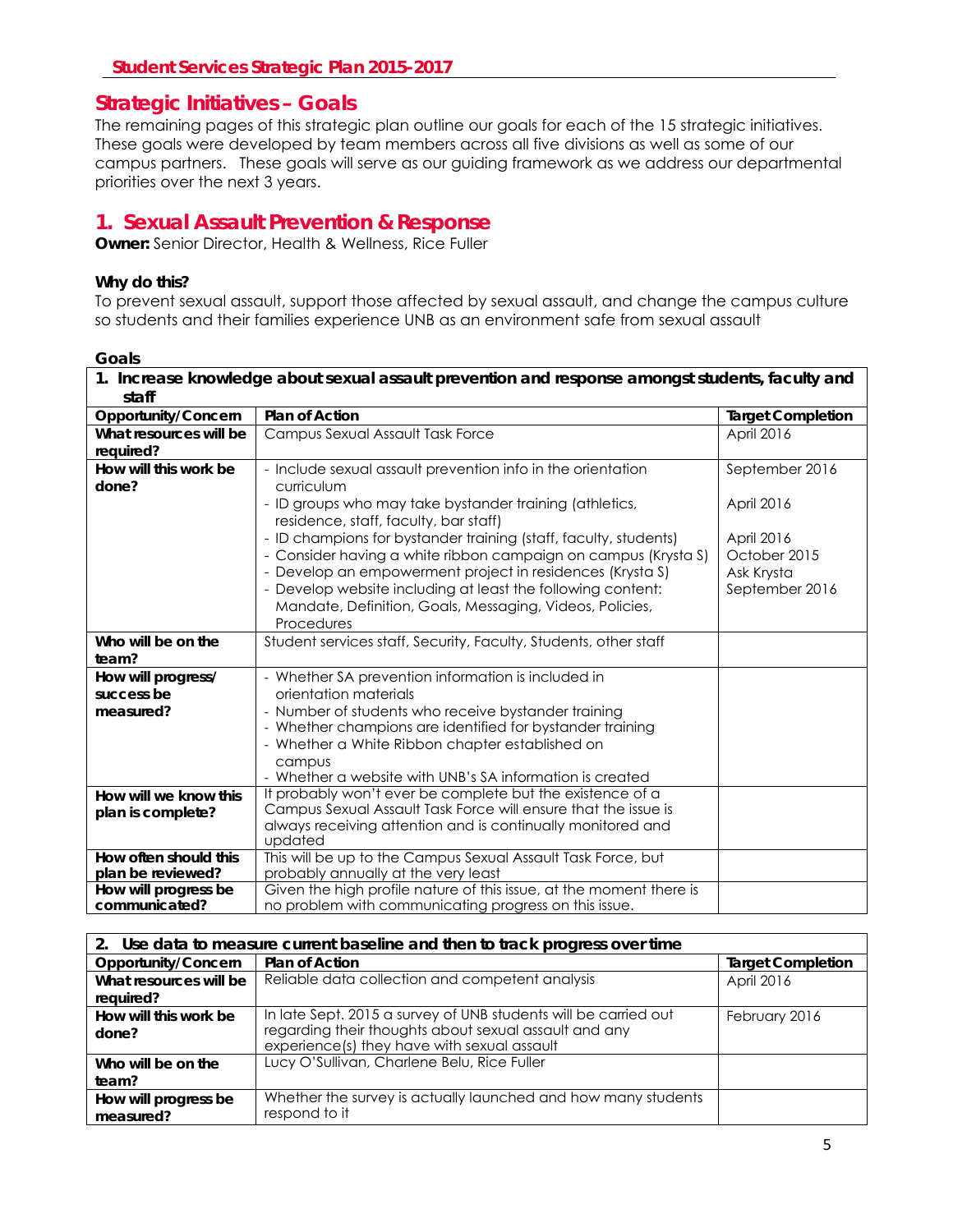| How will we know this | When the data is collected and analyzed                       |  |
|-----------------------|---------------------------------------------------------------|--|
| plan is complete?     |                                                               |  |
| How often should this | The Campus Sexual Assault Task Force can decide when we       |  |
| plan be reviewed?     | should collect data about sexual assault on campus via survey |  |
|                       | again.                                                        |  |
| How will progress be  | Internally given the sensitive nature of the information      |  |
| communicated?         |                                                               |  |

#### **3. Increase the scope of the sexual assault prevention and response initiative through community partnerships Opportunity/Concern** Plan of Action **Target Completion Target Completion What resources will be required?**  Team members from UNB April 2016 **How will this work be done?**  - Des Dupuis from Campus Security to become member of FSART (Fredericton Sexual Assault Response Team). - Develop reliable relationship with City Police to help UNB address sexual assault June 9 and ongoing April 2016 **Who will be on the team?**  Rice Fuller, Des Dupuis, and others to help approach City Police **How will progress be measured?**  Number of FSART meetings attended Identified member of FCP (Duncan Lombard) that we can go to about SAs that occur on campus **How will we know this plan is complete?**  Des is an active and ongoing member of FSART We have a "go to" person on the FCP **How often should this plan be reviewed?**  Campus Sexual Assault Task Force will oversee this but at the least annually **How will progress be communicated?**  Doesn't need to be communicated

| 4. Develop policies and procedures related to sexual assault |                                                                                                                                                                                                                                                                                                                                                                                                                                                                                                                                                                                                                 |                          |  |  |  |  |  |  |
|--------------------------------------------------------------|-----------------------------------------------------------------------------------------------------------------------------------------------------------------------------------------------------------------------------------------------------------------------------------------------------------------------------------------------------------------------------------------------------------------------------------------------------------------------------------------------------------------------------------------------------------------------------------------------------------------|--------------------------|--|--|--|--|--|--|
| Opportunity/Concern                                          | <b>Plan of Action</b>                                                                                                                                                                                                                                                                                                                                                                                                                                                                                                                                                                                           | <b>Target Completion</b> |  |  |  |  |  |  |
| What resources will be                                       | Team members from UNB                                                                                                                                                                                                                                                                                                                                                                                                                                                                                                                                                                                           | April 2016               |  |  |  |  |  |  |
| required?                                                    |                                                                                                                                                                                                                                                                                                                                                                                                                                                                                                                                                                                                                 |                          |  |  |  |  |  |  |
| How will this work be                                        | - Create sexual assault policy (Rice Fuller, Kevin Bonner, et al.)                                                                                                                                                                                                                                                                                                                                                                                                                                                                                                                                              | February 2016            |  |  |  |  |  |  |
| done?                                                        |                                                                                                                                                                                                                                                                                                                                                                                                                                                                                                                                                                                                                 |                          |  |  |  |  |  |  |
|                                                              | - Create sexual assault procedures ensuring they are clear and<br>concise in at least the following areas (Rice, Des, Trish, April,<br>Rachel):<br>o Sexual assault response team (Part of SIT?)<br>o How best to support those who wish to report<br>o How best to support those who do NOT wish to report<br>o Encompass UNB's legal obligations, including special<br>requirements when minors are impacted<br>o Encompass rights of individuals<br>o Confidentiality and the appropriate sharing of<br>information<br>o Timeline of the survivor experience<br>o Create a template for campus safety alerts | December 2015            |  |  |  |  |  |  |
|                                                              | - Campus Sexual Assault Advocate (Rice, Shannon, FSACC, PETL)                                                                                                                                                                                                                                                                                                                                                                                                                                                                                                                                                   | June 2016                |  |  |  |  |  |  |
| Who will be on the<br>team?                                  | Varies – see above                                                                                                                                                                                                                                                                                                                                                                                                                                                                                                                                                                                              |                          |  |  |  |  |  |  |
| How will progress/<br>success be                             | Whether a policy has been created or not<br>Whether the procedures have been created or not<br>Whether the advocate position has been created or not                                                                                                                                                                                                                                                                                                                                                                                                                                                            |                          |  |  |  |  |  |  |
| measured?                                                    |                                                                                                                                                                                                                                                                                                                                                                                                                                                                                                                                                                                                                 |                          |  |  |  |  |  |  |
| How will we know this                                        | The existence of a policy, procedures, and an advocate will<br>denote completion                                                                                                                                                                                                                                                                                                                                                                                                                                                                                                                                |                          |  |  |  |  |  |  |
| plan is complete?<br>How often should this                   | The policy and procedures will be reviewed on a regular basis set                                                                                                                                                                                                                                                                                                                                                                                                                                                                                                                                               |                          |  |  |  |  |  |  |
| plan be reviewed?                                            | out in the policy.                                                                                                                                                                                                                                                                                                                                                                                                                                                                                                                                                                                              |                          |  |  |  |  |  |  |
| How will progress be                                         | Given the high profile nature of this issue, at the moment there is                                                                                                                                                                                                                                                                                                                                                                                                                                                                                                                                             |                          |  |  |  |  |  |  |
| communicated?                                                | no problem with communicating progress on this issue.                                                                                                                                                                                                                                                                                                                                                                                                                                                                                                                                                           |                          |  |  |  |  |  |  |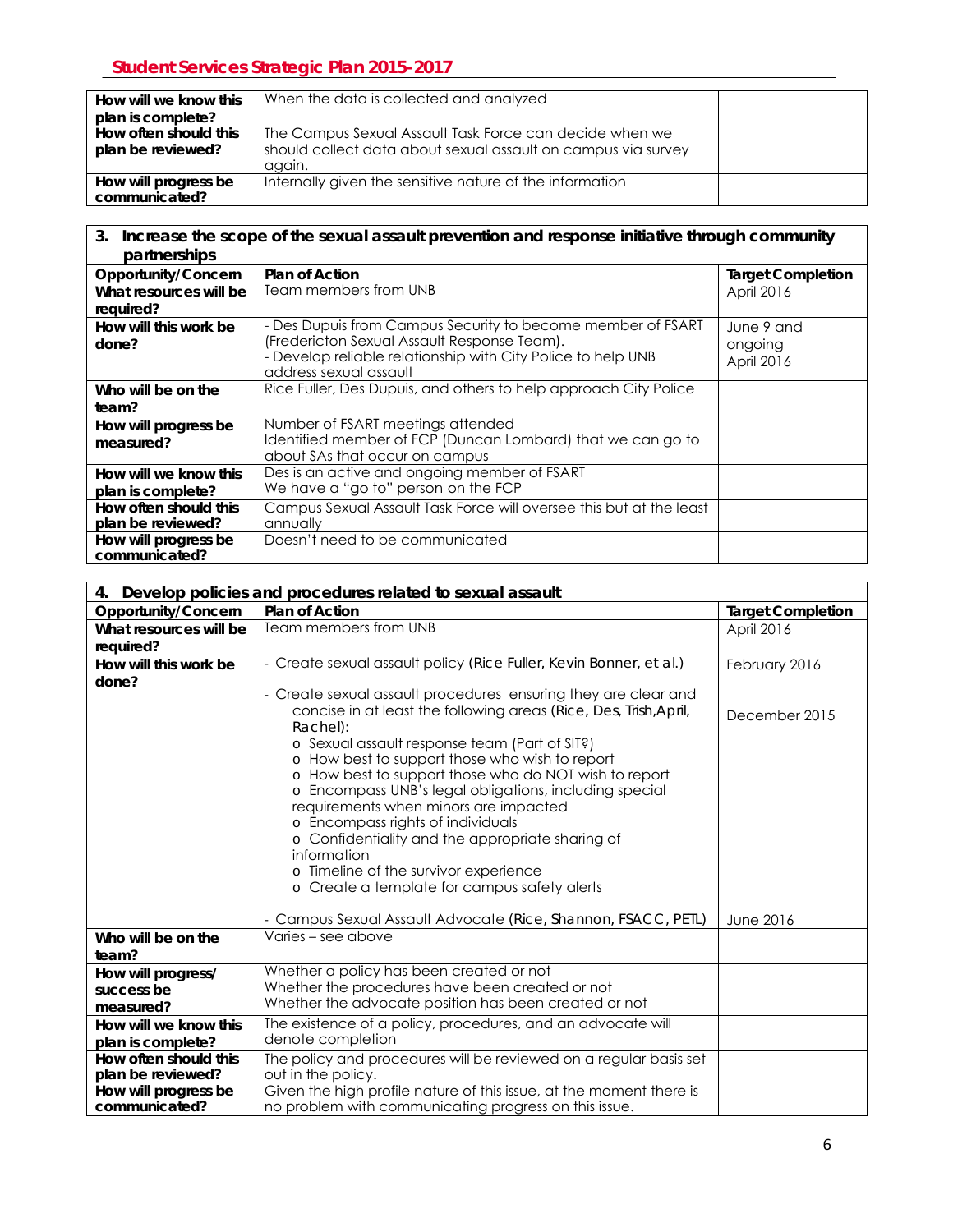### <span id="page-7-0"></span>**2***.* **Behavioural Intervention**

**Owner:** Strategic Project Manager, Angela Garnett

#### **Why do this?**

Response to students with behavioural issues will support the health and safety of both the individual and the larger University community. Responses will meet at least the following criteria: learning-focused, timely, thoughtful, coordinated, consistent, transparent, supportive, prevention of subsequent behavioural issues.

#### **Goals**

| 1. Contribute to the update of the Student Disciplinary Code (SDC) |                                                                                                                              |                          |  |  |  |  |  |
|--------------------------------------------------------------------|------------------------------------------------------------------------------------------------------------------------------|--------------------------|--|--|--|--|--|
| Opportunity/Concern                                                | <b>Plan of Action</b>                                                                                                        | <b>Target Completion</b> |  |  |  |  |  |
| What resources will be<br>required?                                | Time to contribute and provide feedback                                                                                      | April 2016               |  |  |  |  |  |
| How will this work be<br>done?                                     | - Initiate meeting with stakeholders (Chair of SDC and Sarah<br>DeVarenne)                                                   | September 2015           |  |  |  |  |  |
|                                                                    | - Offer feedback on current SDC and vision of comprehensive<br>behavioural intervention and student support model called the | December 2015            |  |  |  |  |  |
|                                                                    | Student Intervention Team (SIT).<br>- Support and assist with revisions and roll-out of revised SDC                          | April 2016               |  |  |  |  |  |
| Who will be on the<br>team?                                        | Rachel Cazabon, Angela Garnett, Shirley Cleave                                                                               |                          |  |  |  |  |  |
| How will progress/<br>success be<br>measured?                      | Monitoring progress of SDC review committee                                                                                  |                          |  |  |  |  |  |
| How will we know this<br>plan is complete?                         | SDC will be updated                                                                                                          |                          |  |  |  |  |  |
| How often should this<br>plan be reviewed?                         | End of each term                                                                                                             |                          |  |  |  |  |  |
| How will progress be<br>communicated?                              | Through the Student Intervention Team (SIT)                                                                                  |                          |  |  |  |  |  |

#### **2. Develop and Implement the Student Intervention Team Pilot and other programmatic strategies to encourage positive behaviour and support for students who are struggling Opportunity/Concern Plan of Action Target Completion 3 and 2 and 3 and 3 and 3 and 3 and 3 and 3 and 3 and 3 and 3 and 3 and 3 and 3 and 3 and 3 and 3 and 3 and 3 and 3 and 3 and 3 and 3 and 3 and 3 and 3 and 3 and 3 and What resources will be required?**  Coordinator, Student Life role/mandate to include a focus on Student Intervention Fall 2015 **How will this work be done?**  ‐ Complete SIT guiding documentation including mission, vision, goals, policies and practices ‐ Training Student Services staff and Residence Staff on how SIT will function and how they can assist ‐ Develop a communication strategy / plan in conjunction with Communications and Marketing for SIT including promotional material, informational materials (web and paper based), articles in the Brunswickan, and other strategies as appropriate ‐ Collaborate with the implementation of the Early Alert system and develop a data collection and behavioural tracking system ‐ Design table top exercises and other practice strategies to fully develop responses, support strategies, communication between students and reporters, and appropriate tracking and follow-up ‐ Develop PBIS (Positive Behavioural Interventions and Supports) pilot program in one residence building ‐ Develop PBIS training and incentive model ‐ Develop an appropriate PBIS evaluation and data collection for evaluation purposes ‐ Review PBIS strategies and effectiveness ‐ Promote/recognize appropriate behaviour and good citizenship as it relates to the Declaration of Rights and **Responsibilities** December 2015 December 2015 September 2015 April 2016 August 2015 April 2016 April 2016 April 2016 April 2016 April 2016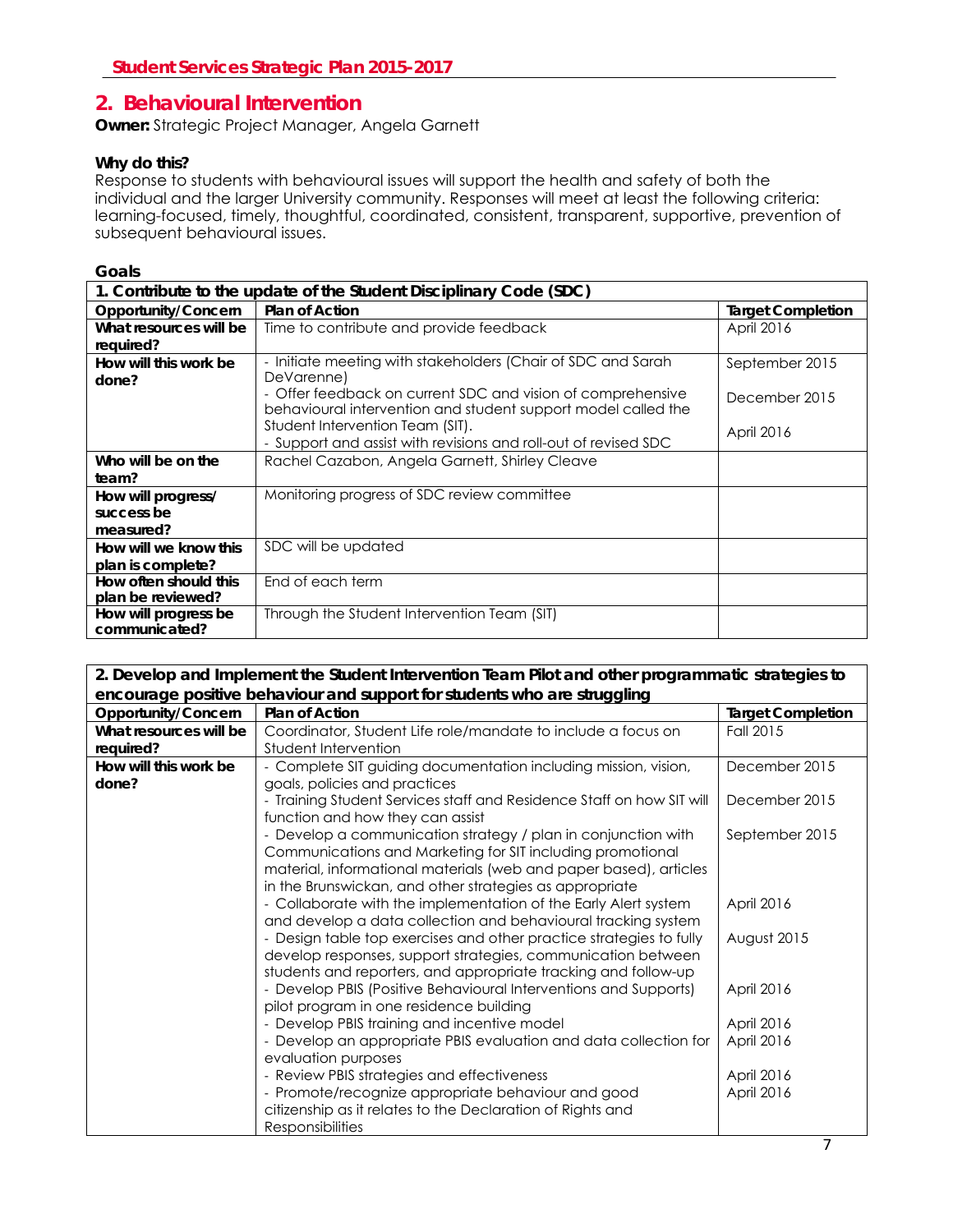| Who will be on the    | Rachel, Angela, Holly, Internal Coordinator, Krysta (for PBIS piece), |  |
|-----------------------|-----------------------------------------------------------------------|--|
| team?                 | Shirley, Rice, Yves, Des, Nancy, George                               |  |
| How will success be   | Evaluation of compliance to both SIT intervention and PBIS            |  |
| measured?             | expectations                                                          |  |
| How will we know this | PBIS will e nd t he pilot pr ogram in April 2016 with an              |  |
| plan is complete?     | evaluation and d ecision about rolling this program out               |  |
|                       | campus-wide in 2016-2017.                                             |  |
|                       | SIT pilot roll-out will be complete by the end of May 2016 when       |  |
|                       | complete a final evaluation of the first year of the program and      |  |
|                       | make adjustments for moving the program forward.                      |  |
| How often should this | End of each term                                                      |  |
| plan be reviewed?     |                                                                       |  |
| How will progress be  | Through the Student Intervention Team (SIT) and the Residence         |  |
| communicated?         | Administration office                                                 |  |

#### **3. Develop a Student Intervention training guide for staff/faculty that outlines what services are available and by whom**

| available and by whom  |                                                                  |                          |  |  |  |  |  |  |
|------------------------|------------------------------------------------------------------|--------------------------|--|--|--|--|--|--|
| Opportunity/Concern    | <b>Plan of Action</b>                                            | <b>Target Completion</b> |  |  |  |  |  |  |
| What resources will be | Coordinator, Student Life role/mandate to include a focus on     | December 2015            |  |  |  |  |  |  |
| required?              | Student Intervention                                             |                          |  |  |  |  |  |  |
| How will this work be  | - Take an inventory of current responses / responders to student | December 2015            |  |  |  |  |  |  |
| done?                  | distress on campus                                               |                          |  |  |  |  |  |  |
|                        | - Gather data from off-campus stakeholders                       | December 2015            |  |  |  |  |  |  |
|                        | - Engage stakeholders in identifying prevention, responses and   | June 2016                |  |  |  |  |  |  |
|                        | follow-up strategies                                             |                          |  |  |  |  |  |  |
|                        | - Develop and publish an eye-catching flow chart of responses /  | June 2016                |  |  |  |  |  |  |
|                        | responders                                                       |                          |  |  |  |  |  |  |
| Who will be on the     | Rachel Cazabon and Angela Garnett                                |                          |  |  |  |  |  |  |
| team?                  |                                                                  |                          |  |  |  |  |  |  |
| How will progress/     | Feedback from faculty and staff will be gathered both through    |                          |  |  |  |  |  |  |
| success be             | the initial meetings and after processes have been clarified.    |                          |  |  |  |  |  |  |
| measured?              |                                                                  |                          |  |  |  |  |  |  |
| How will we know this  | By the completion of comprehensive flow chart and plan for       |                          |  |  |  |  |  |  |
| plan is complete?      | student intervention                                             |                          |  |  |  |  |  |  |
| How often should this  | End of Dec 2015, end of April 2016 and end of June 2016.         |                          |  |  |  |  |  |  |
| plan be reviewed?      |                                                                  |                          |  |  |  |  |  |  |
| How will progress be   | Through the Student Intervention Team (SIT)                      |                          |  |  |  |  |  |  |
| communicated?          |                                                                  |                          |  |  |  |  |  |  |

| 4. Develop and implement a post-SIT implementation evaluation program |                                                                      |                          |  |  |  |  |  |
|-----------------------------------------------------------------------|----------------------------------------------------------------------|--------------------------|--|--|--|--|--|
| Opportunity/Concern                                                   | <b>Plan of Action</b>                                                | <b>Target Completion</b> |  |  |  |  |  |
| What resources will be                                                | Coordinator, Student Life role/mandate to include a focus on         | August 2016              |  |  |  |  |  |
| required?                                                             | Student Intervention                                                 |                          |  |  |  |  |  |
| How will this work be                                                 | - Design evaluation to be distributed to staff involved in the pilot | January 2016             |  |  |  |  |  |
| done?                                                                 | - Meet with user groups (residence staff, Student Services Staff,    | August 2016              |  |  |  |  |  |
|                                                                       | and Business Faculty) to have discussions and collect feedback       |                          |  |  |  |  |  |
|                                                                       | on Early Alert and SIT                                               |                          |  |  |  |  |  |
| Who will be on the                                                    | Rachel Cazabon and Angela Garnett                                    |                          |  |  |  |  |  |
| team?                                                                 |                                                                      |                          |  |  |  |  |  |
| How will progress/                                                    | Data collection and comparisons from previous years                  |                          |  |  |  |  |  |
| success be                                                            |                                                                      |                          |  |  |  |  |  |
| measured?                                                             |                                                                      |                          |  |  |  |  |  |
| How will we know this                                                 | When data analysis is complete                                       |                          |  |  |  |  |  |
| plan is complete?                                                     |                                                                      |                          |  |  |  |  |  |
| How often should this                                                 | Monthly                                                              |                          |  |  |  |  |  |
| plan be reviewed?                                                     |                                                                      |                          |  |  |  |  |  |
| How will progress be                                                  | Through the Student Intervention Team (SIT)                          |                          |  |  |  |  |  |
| communicated?                                                         |                                                                      |                          |  |  |  |  |  |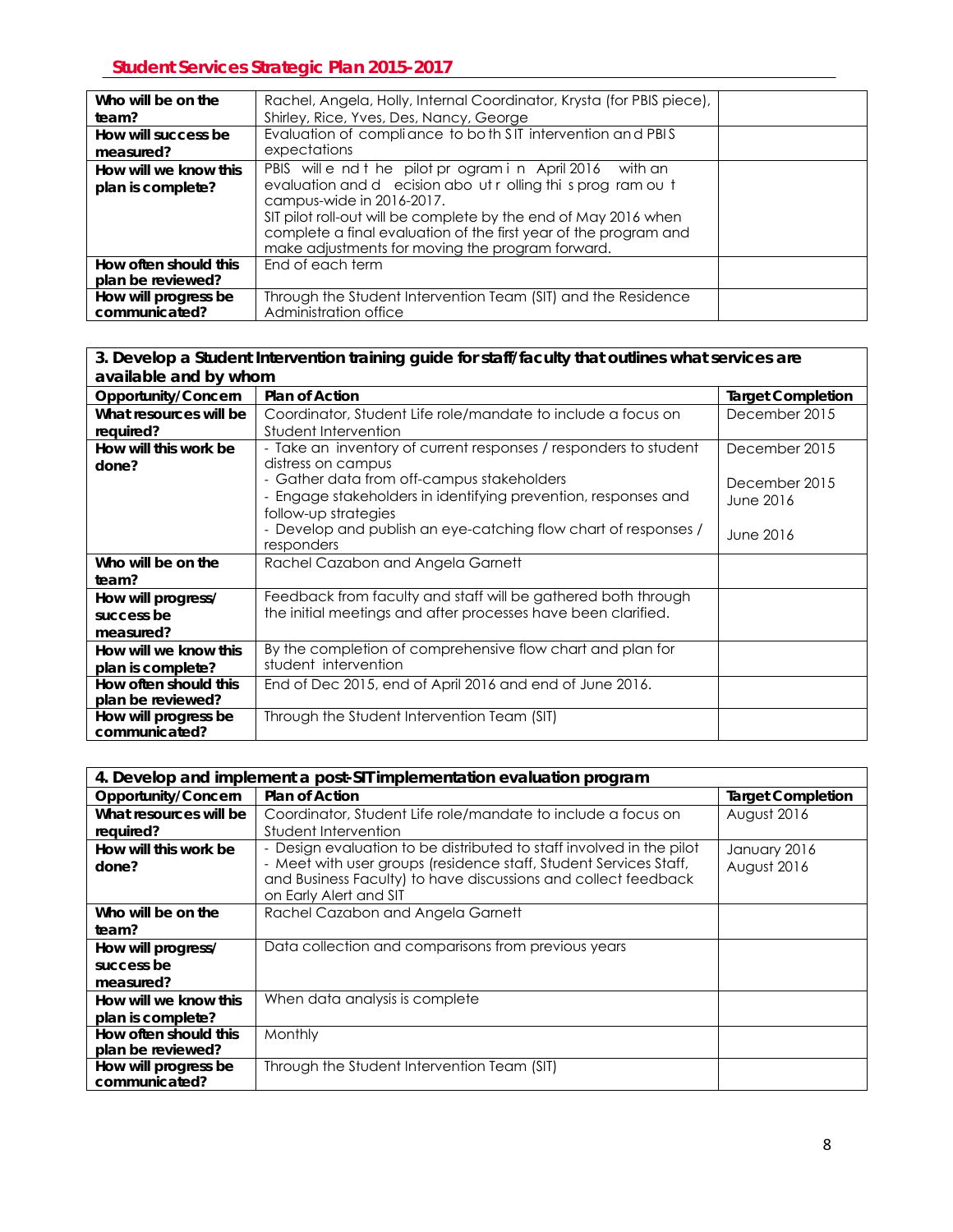### <span id="page-9-0"></span>**3. Emergency Response**

**Owner:** Strategic Project Manager, Angela Garnett

#### **Why do this?**

To ensure maximum safety for all by effectively responding to an emergency in a comprehensive, coordinated manner.

| 1. Collect and review current campus and other relevant emergency response plans to collect<br>best practices applicable to UNB Student Services. |                                                                                                                                 |                          |
|---------------------------------------------------------------------------------------------------------------------------------------------------|---------------------------------------------------------------------------------------------------------------------------------|--------------------------|
| Opportunity/Concern                                                                                                                               | <b>Plan of Action</b>                                                                                                           | <b>Target Completion</b> |
| What resources will be<br>required?                                                                                                               | Time of the team members                                                                                                        |                          |
| How will this work be<br>done?                                                                                                                    | - Collect and review any existing emergency response plans<br>on the UNB campus                                                 | December 2015            |
|                                                                                                                                                   | - Collect and review emergency response plans of other<br>comparable Canadian organizations, such as STU, NBCC, Red             | <b>March 2016</b>        |
|                                                                                                                                                   | Cross, Other Universities<br>- Determine which best practices are applicable to UNB<br>Student Services and use them in the ERP | April 2016               |
| Who will be on the<br>team?                                                                                                                       | Angela Garnett                                                                                                                  |                          |
| How will progress/                                                                                                                                | Collection of existing data is complete                                                                                         |                          |
| success be                                                                                                                                        |                                                                                                                                 |                          |
| measured?                                                                                                                                         |                                                                                                                                 |                          |
| How will we know this                                                                                                                             | Once data and plans have been reviewed, next steps are                                                                          |                          |
| plan is complete?                                                                                                                                 | determined                                                                                                                      |                          |
| How often should this<br>plan be reviewed?                                                                                                        | End of each term                                                                                                                |                          |
| How will progress be<br>communicated?                                                                                                             | Angela will produce updates at the end of each term to Shirley<br>Cleave                                                        |                          |

| 2. Develop a plan to communicate and advance warning for an emergency situation |                                                                                                                                                                                                                                              |                          |
|---------------------------------------------------------------------------------|----------------------------------------------------------------------------------------------------------------------------------------------------------------------------------------------------------------------------------------------|--------------------------|
| Opportunity/Concern                                                             | <b>Plan of Action</b>                                                                                                                                                                                                                        | <b>Target Completion</b> |
| What resources will be                                                          | Time of the team members                                                                                                                                                                                                                     |                          |
| required?                                                                       |                                                                                                                                                                                                                                              |                          |
| How will this work be<br>done?                                                  | - Advance warnings might be possible in the following<br>circumstances: Pandemic, Serious weather event, including<br>flooding, hurricanes, etc., Bomb threat                                                                                |                          |
|                                                                                 | - ID protocol to get information to students, staff, faculty,<br>guests, partners in the community-at-large including who will<br>do what and when                                                                                           | May 2016                 |
|                                                                                 | - Create a plan regarding how best to manage land,<br>building, and equipment<br>a. Closing windows and doors<br>b. Turning off applicable electrical appliances<br>c. Moving equipment to safety<br>Evacuating or sequestering people<br>d. | August 2016              |
| Who will be on the<br>team?                                                     | Angela Garnett and Michelle McNeil                                                                                                                                                                                                           |                          |
| How will we know this<br>plan is complete?                                      | Comprehensive advanced warning protocol is complete                                                                                                                                                                                          |                          |
| How often should this<br>plan be reviewed?                                      | May and August 2016 and again annually to allow for<br>adjustments.                                                                                                                                                                          |                          |
| How will progress be<br>communicated?                                           | Angela will provide updates at the end of each term to Shirley.                                                                                                                                                                              |                          |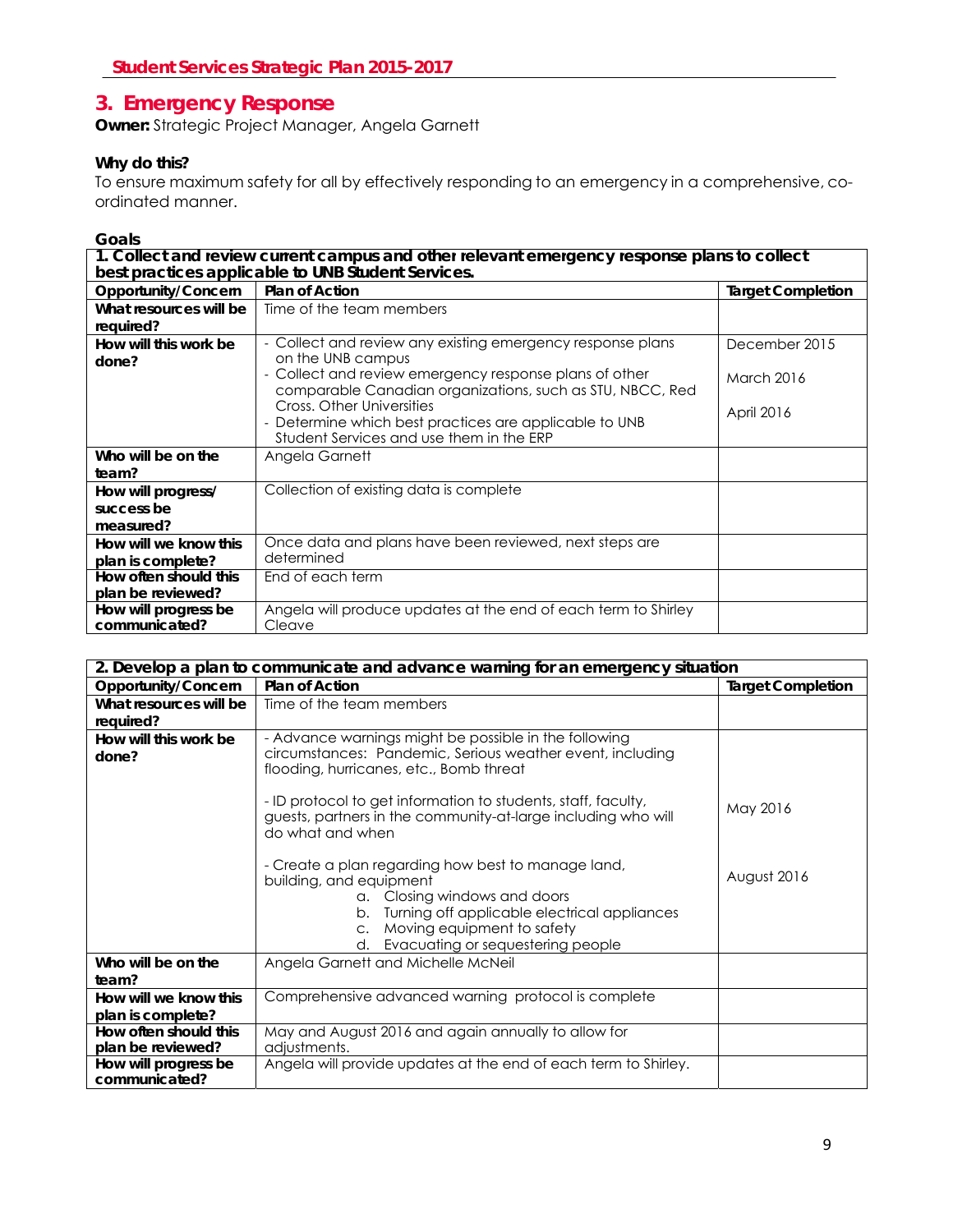| 3. Develop and emergency command protocol for Student Services |                                                                                                                                                                                                          |                                                                     |
|----------------------------------------------------------------|----------------------------------------------------------------------------------------------------------------------------------------------------------------------------------------------------------|---------------------------------------------------------------------|
| Opportunity/Concern                                            | <b>Plan of Action</b>                                                                                                                                                                                    | <b>Target Completion</b>                                            |
| What resources will be<br>required?                            | Time of the team members                                                                                                                                                                                 |                                                                     |
| How will this work be<br>done?                                 | - Collect best practices from comparison-other organizations<br>- Create/complete a plan for implementation<br>- Work with Security to develop/implement command system<br>- Develop a practice schedule | December 2015<br><b>July 2016</b><br>December 2016<br>February 2017 |
| Who will be on the<br>team?                                    | Angela Garnett, Michelle McNeil, Dean Martin, Trevor Gonnason,<br>Security                                                                                                                               |                                                                     |
| How will we know this<br>plan is complete?                     | Emergency command protocol in fully developed, practiced<br>and ready to implement in the event of an emergency                                                                                          |                                                                     |
| How often should this<br>plan be reviewed?                     | End of each term                                                                                                                                                                                         |                                                                     |
| How will progress be<br>communicated?                          | Through Shirley Cleave to all of Student Services                                                                                                                                                        |                                                                     |

| 4. Develop a plan to communicate with those external to UNB |                                                                 |                          |
|-------------------------------------------------------------|-----------------------------------------------------------------|--------------------------|
| Opportunity/Concern                                         | <b>Plan of Action</b>                                           | <b>Target Completion</b> |
| What resources will be                                      | Time of the team members                                        |                          |
| required?                                                   |                                                                 |                          |
| How will this work be                                       | - Meet with Communications and Marketing to determine           | February 2016            |
| done?                                                       | protocol for media, parents, other stakeholders                 |                          |
|                                                             | - ID those responsible to act as official spokespersons         |                          |
| Who will be on the                                          | Communications office, Angela Garnett, Michelle McNeil, Dean    |                          |
| team?                                                       | Martin                                                          |                          |
| How will we know this                                       | Communication plan will exist                                   |                          |
| plan is complete?                                           |                                                                 |                          |
| How often should this                                       | After any time we need to implement the plan                    |                          |
| plan be reviewed?                                           |                                                                 |                          |
| How will progress be                                        | Memos will be sent to every unit outlining communications plan. |                          |
| communicated?                                               | Angela will have individual meetings with the Directors to      |                          |
|                                                             | ensure they are aware of the communication plan in the event    |                          |
|                                                             | of an emergency                                                 |                          |

| 5. Develop a staffing plan for emergency situations |                                                                   |                          |
|-----------------------------------------------------|-------------------------------------------------------------------|--------------------------|
| Opportunity/Concern                                 | <b>Plan of Action</b>                                             | <b>Target Completion</b> |
| What resources will be                              | Time of the team members                                          |                          |
| required?                                           |                                                                   |                          |
| How will this work be                               | - Create a contact/on-call list taking into account time of year, | February 2016            |
| done?                                               | time of day, type of emergency                                    |                          |
|                                                     | - ID essential services and their roles                           |                          |
| Who will be on the                                  | Angela Garnett, Michelle McNeil, Ruth Buckingham, Nancy           |                          |
| team?                                               | O'Shea, Rice Fuller, Shirley Cleave                               |                          |
| How will we know this                               | Contact and essential services list is complete and appropriate   |                          |
| plan is complete?                                   | Communication goes out to staff regarding the lists               |                          |
| How often should this                               | Yearly and anytime there are staffing changes                     |                          |
| plan be reviewed?                                   |                                                                   |                          |
| How will progress be                                | Through our AVP Student Services or Senior Directors              |                          |
| communicated?                                       |                                                                   |                          |

| 6. Develop a plan to feed students and guests who remain UNB's responsibility during an emergency<br>situation. |                                                          |                          |
|-----------------------------------------------------------------------------------------------------------------|----------------------------------------------------------|--------------------------|
| Opportunity/Concern                                                                                             | Plan of Action                                           | <b>Target Completion</b> |
| What resources will be                                                                                          | Time of the team members                                 |                          |
| required?                                                                                                       |                                                          |                          |
| How will this work be                                                                                           | - Determine who will be sent home                        | August 2016              |
| done?                                                                                                           | - Create an inventory for fridges and freezers and other |                          |
|                                                                                                                 | designated equipment with access to back-up-power        |                          |
|                                                                                                                 | - Create communications plan re: where/when to eat       |                          |
|                                                                                                                 | - ID any persons who may not be able to get to the       |                          |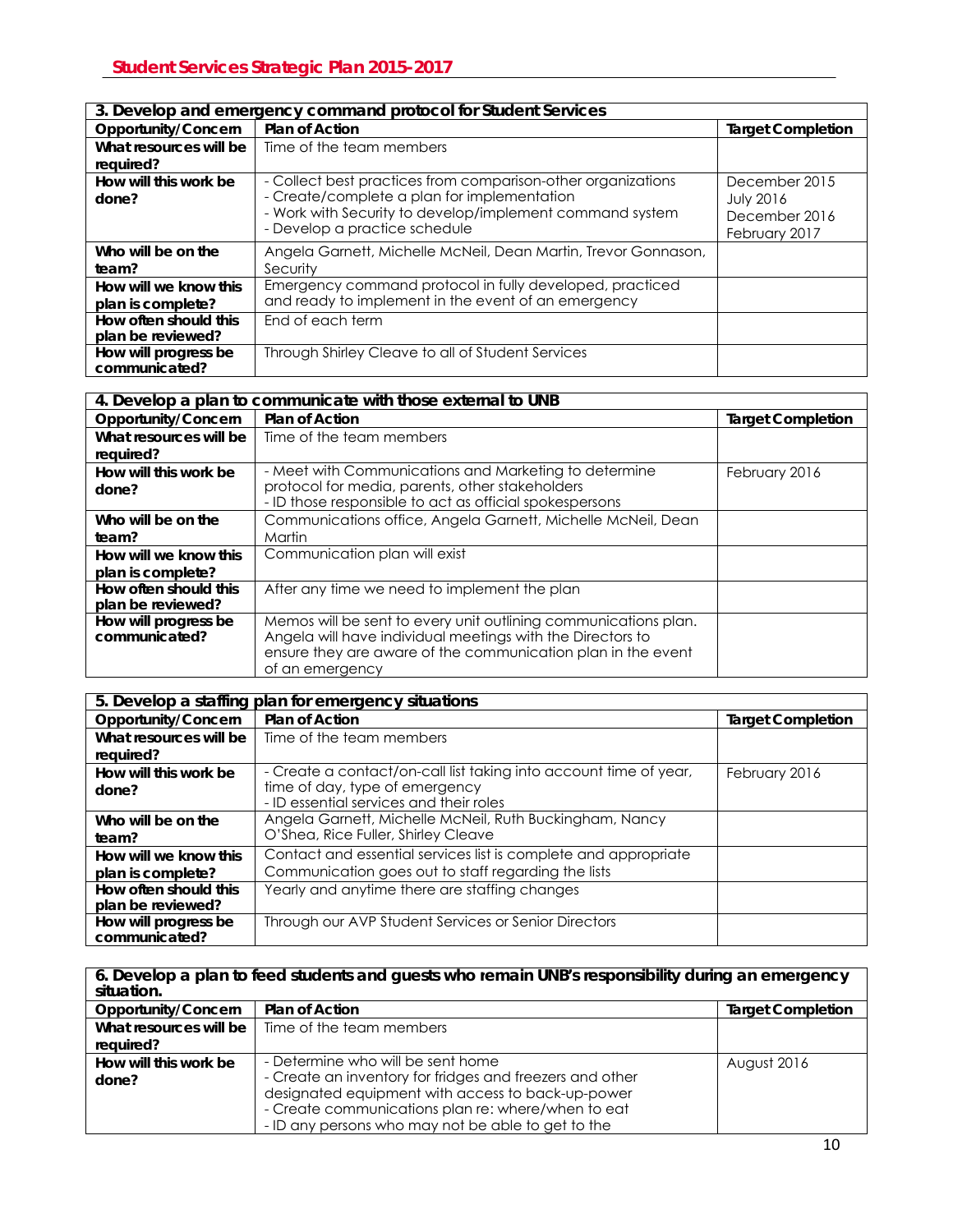|                       | designated eating places and have a plan to get food and<br>beverages to them. |  |
|-----------------------|--------------------------------------------------------------------------------|--|
| Who will be on the    | Tim Thornton (Sodexo), Michelle McNeil, Dean Martin, and                       |  |
| team?                 | Angela Garnett                                                                 |  |
| How will we know this | Plan is in place and properly communicated to all directors/staff              |  |
| plan is complete?     |                                                                                |  |
| How often should this | Annually                                                                       |  |
| plan be reviewed?     |                                                                                |  |
| How will progress be  | Through Residential Life, Conferences, and Sodexo staff                        |  |
| communicated?         |                                                                                |  |

|                        | 7. Develop an effective aftermath response and follow up program. |                          |
|------------------------|-------------------------------------------------------------------|--------------------------|
| Opportunity/Concern    | <b>Plan of Action</b>                                             | <b>Target Completion</b> |
| What resources will be | Time of the team members                                          |                          |
| required?              |                                                                   |                          |
| How will this work be  | - Work with Counselling Services on development of an             | November 2016            |
| done?                  | appropriate response plan                                         |                          |
|                        | - Work with UNB and community partners to determine gaps and      | January 2017             |
|                        | what needs improvement                                            |                          |
| Who will be on the     | Trish Eagan and Angela Garnett                                    |                          |
| team?                  |                                                                   |                          |
| How will we know this  | Plan is in place and properly communicated                        |                          |
| plan is complete?      |                                                                   |                          |
| How often should this  | Annually                                                          |                          |
| plan be reviewed?      |                                                                   |                          |
| How will progress be   | By Trish Eagan                                                    |                          |
| communicated?          |                                                                   |                          |

|                        | 8. Develop a training and refresher-training schedule for emergency responses. |                          |
|------------------------|--------------------------------------------------------------------------------|--------------------------|
| Opportunity/Concern    | <b>Plan of Action</b>                                                          | <b>Target Completion</b> |
| What resources will be | Time of the team members                                                       |                          |
| required?              |                                                                                |                          |
| How will this work be  | - Consider using table-top training tools                                      | August 2017              |
| done?                  | - Develop web-site training materials                                          |                          |
| Who will be on the     | Des Dupuis and Angela Garnett                                                  |                          |
| team?                  |                                                                                |                          |
| How will we know this  | Training schedule will be complete and implemented                             |                          |
| plan is complete?      |                                                                                |                          |
| How often should this  | Annually                                                                       |                          |
| plan be reviewed?      |                                                                                |                          |
| How will progress be   | By Angela Garnett                                                              |                          |
| communicated?          |                                                                                |                          |

| 9. Develop a housing plan for students, quests, and staff |                                                                |                          |
|-----------------------------------------------------------|----------------------------------------------------------------|--------------------------|
| Opportunity/Concern                                       | <b>Plan of Action</b>                                          | <b>Target Completion</b> |
| What resources will be                                    | Time of the team members                                       |                          |
| required?                                                 |                                                                |                          |
| How will this work be                                     | - Determine who will be sent home and how to communicate       | August 2016              |
| done?                                                     | with them                                                      |                          |
|                                                           | - Explore on-and-off-campus options and resources              |                          |
|                                                           | - Include a system on how to track where people will be housed |                          |
| Who will be on the                                        | Dean Martin, Michelle McNeil, Ruth Buckingham, Angela Garnett  |                          |
| team?                                                     |                                                                |                          |
| How will we know this                                     | Housing plan is in place and communicated                      |                          |
| plan is complete?                                         |                                                                |                          |
| How often should this                                     | Annually                                                       |                          |
| plan be reviewed?                                         |                                                                |                          |
| How will progress be                                      | Directors to their units                                       |                          |
| communicated?                                             |                                                                |                          |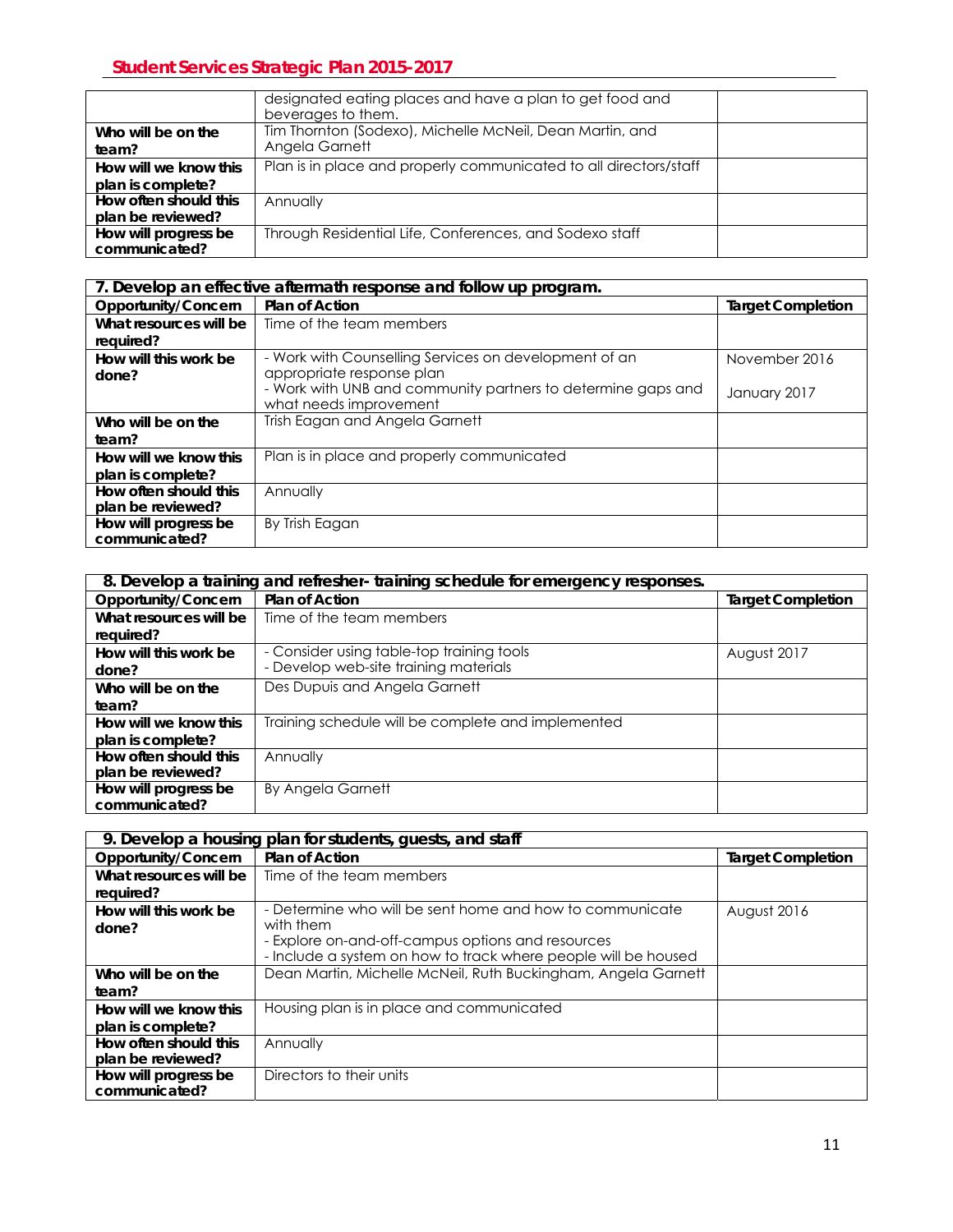| 10. Create an inventory of current buildings and equipment that be important in an emergency<br>situation |                                                                |                          |
|-----------------------------------------------------------------------------------------------------------|----------------------------------------------------------------|--------------------------|
| Opportunity/Concern                                                                                       | <b>Plan of Action</b>                                          | <b>Target Completion</b> |
| What resources will be                                                                                    | Time of the team members                                       |                          |
| required?                                                                                                 |                                                                |                          |
| How will this work be                                                                                     | Target to include at least the following in the inventory:     | December 2015            |
| done?                                                                                                     | - Generators                                                   |                          |
|                                                                                                           | - Flushable toilets without electrical power                   |                          |
|                                                                                                           | - Emergency lighting, including flashlights                    |                          |
|                                                                                                           | - Batteries                                                    |                          |
| Who will be on the                                                                                        | Craig Hickey, Residence Facilities Manager, Angela Garnett     |                          |
| team?                                                                                                     |                                                                |                          |
| How will we know this                                                                                     | Inventory is complete and up to date                           |                          |
| plan is complete?                                                                                         |                                                                |                          |
| How often should this                                                                                     | Annually                                                       |                          |
| plan be reviewed?                                                                                         |                                                                |                          |
| How will progress be                                                                                      | Residence Facilities Manager to team and list available at Res |                          |
| communicated?                                                                                             | Admin front desk                                               |                          |

| 11. Education students on their own responsibility for their personal safety |                                                        |                          |
|------------------------------------------------------------------------------|--------------------------------------------------------|--------------------------|
| Opportunity/Concern                                                          | <b>Plan of Action</b>                                  | <b>Target Completion</b> |
| What resources will be                                                       | Time of the team members                               |                          |
| required?                                                                    |                                                        |                          |
| How will this work be                                                        | - Include this information in training and orientation | April 2016               |
| done?                                                                        | - Create and distribute 'Bug Out Bags'                 | September 2016           |
|                                                                              | - ID current educational resources                     | Jan 2016                 |
| Who will be on the                                                           | Krysta Skentelbery, Angela Garnett, Des Dupuis         |                          |
| team?                                                                        |                                                        |                          |
| How will we know this                                                        | Educational resources have been distributed            |                          |
| plan is complete?                                                            |                                                        |                          |
| How often should this                                                        | Annually                                               |                          |
| plan be reviewed?                                                            |                                                        |                          |
| How will progress be                                                         | Through Krysta Skentelbery                             |                          |
| communicated?                                                                |                                                        |                          |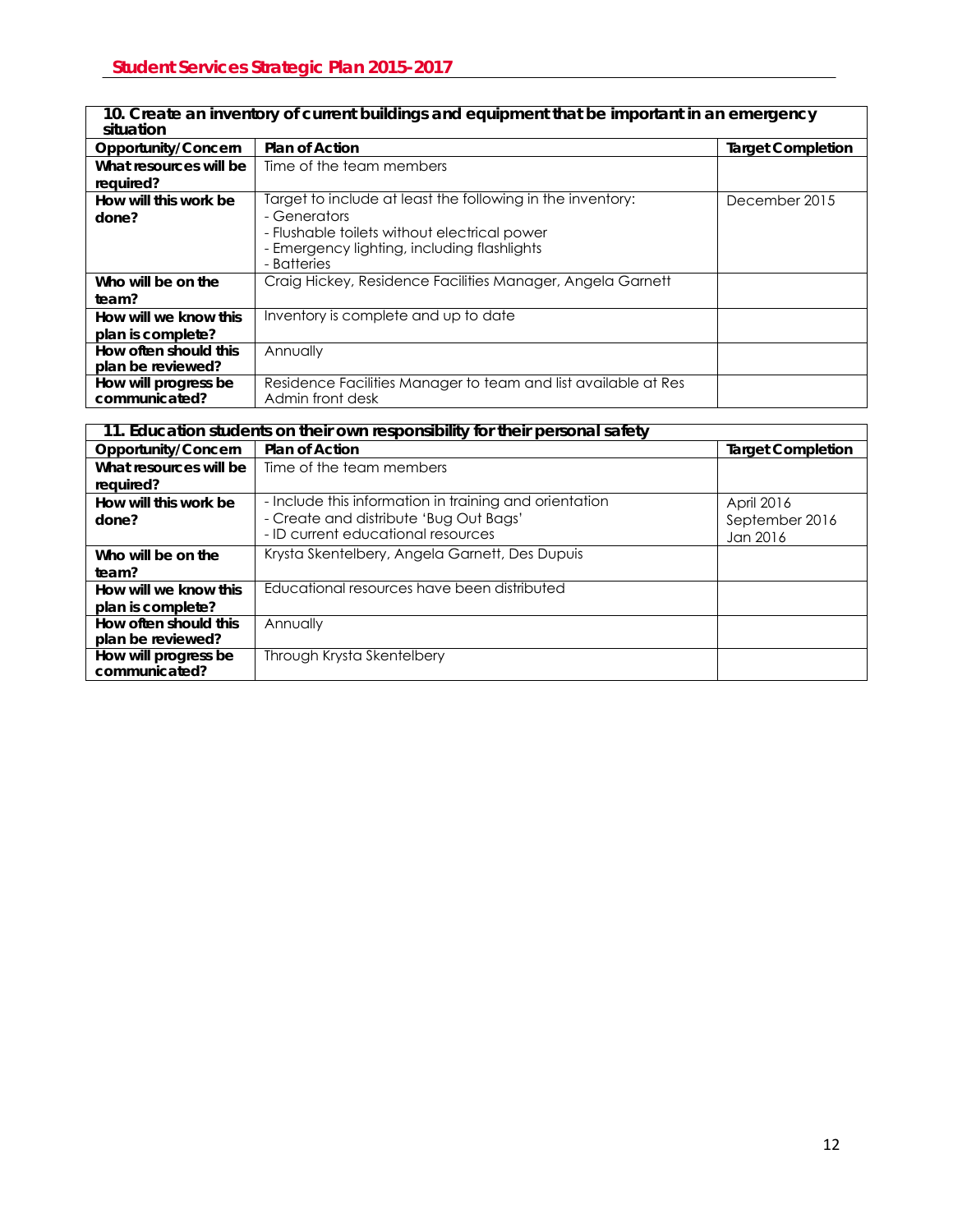### <span id="page-13-0"></span>**4. Student Event Support & Alcohol Management**

**Owner:** Associate Vice-President, Dr. Shirley Cleave

#### **Why do this?**

To contribute to an exceptional student experience within a positive, safe, responsible environment

| Goals                                                                                |                                                                                                                                                                                                                                                                                                                                           |                                                                               |
|--------------------------------------------------------------------------------------|-------------------------------------------------------------------------------------------------------------------------------------------------------------------------------------------------------------------------------------------------------------------------------------------------------------------------------------------|-------------------------------------------------------------------------------|
| 1. Implement a consistent event planning process focused on safe, responsible events |                                                                                                                                                                                                                                                                                                                                           |                                                                               |
| Opportunity/Concern                                                                  | <b>Plan of Action</b>                                                                                                                                                                                                                                                                                                                     | <b>Target Completion</b>                                                      |
| What resources will be                                                               | A planning committee consisting of staff and students                                                                                                                                                                                                                                                                                     | Spring 2016                                                                   |
| required?                                                                            |                                                                                                                                                                                                                                                                                                                                           |                                                                               |
| How will this work be<br>done?                                                       | - (Priority A) Create a Planning Committee which includes student<br>representatives to plan risk management workshop<br>- Review recommendations from Risk Management report from<br>2007/08                                                                                                                                             | February 2016                                                                 |
|                                                                                      | -(Priority A)Host Risk Management Workshop with Ian McGregor<br>- develop plan to implement recommendations from risk<br>management report from 2007/08 and workshop in 2016                                                                                                                                                              | October 15/<br>March 16                                                       |
|                                                                                      | - (Priority B)Develop 'How to Plan Events' training / manual/<br>resources Res idence/Campus (Rachel Cazabon)<br>- (Priority B) Create a standardized event proposal form +<br>permit for display for Residence/Campus (Rachel Cazabon)<br>- (Priority B) Develop guidelines for events approval for<br>Residence/Campus (Rachel Cazabon) | October 15/<br>March 16<br>October 15/<br>March 16<br>October 15/<br>March 16 |
|                                                                                      | - (Priority C) Create a central location for approval for<br>Residence/Campus (Rachel Cazabon)<br>- (Priority C) Inform campus partners of the process for<br>Residence/Campus (Rachel Cazabon)                                                                                                                                           | October 15/<br>March 16<br>October 15/<br>March 16                            |
| Who will be on the<br>team?                                                          | Planning committee and student services staff                                                                                                                                                                                                                                                                                             |                                                                               |
| How will progress/<br>success be<br>measured?                                        | Monitor progress against plans developed for workshop and<br>implementation of recommendations                                                                                                                                                                                                                                            |                                                                               |
| How will we know this                                                                | Event planning process implemented                                                                                                                                                                                                                                                                                                        |                                                                               |
| plan is complete?                                                                    |                                                                                                                                                                                                                                                                                                                                           |                                                                               |
| How often should this                                                                | n/a                                                                                                                                                                                                                                                                                                                                       |                                                                               |
| plan be reviewed?                                                                    |                                                                                                                                                                                                                                                                                                                                           |                                                                               |
| How will progress be<br>communicated?                                                | Through planning committee and student services staff                                                                                                                                                                                                                                                                                     |                                                                               |

| 2. Proactively advocate for responsible alcohol consumption |                                                                                                                                                                                                                       |                          |
|-------------------------------------------------------------|-----------------------------------------------------------------------------------------------------------------------------------------------------------------------------------------------------------------------|--------------------------|
| Opportunity/Concern                                         | <b>Plan of Action</b>                                                                                                                                                                                                 | <b>Target Completion</b> |
| What resources will be                                      | Student services staff responsible for action items, CMAC                                                                                                                                                             |                          |
| required?                                                   |                                                                                                                                                                                                                       |                          |
| How will this work be<br>done?                              | <b>NOTE:</b> This plan incorporates recommendations from the<br>President's Task Force on Alcohol: UNB Fredericton, Apr 2014<br>(Priority A) Offer E-Checkup-to-Go for all first year students (Rice<br><b>Fullen</b> | June 2016                |
|                                                             | (Priority A) Update Orientation Messaging annually (Rec. #27)<br>(Sara Rothman)                                                                                                                                       | May 2016                 |
|                                                             | (Priority A) Enhance parent / supporter<br>communications (Rec. # 27) (Rice Fuller)                                                                                                                                   | June 2016                |
|                                                             | (Priority A) Counselling Services expand the use of BASICS as an<br>intervention strategy (Rec. #42) (Rice Fuller)                                                                                                    | September 2016           |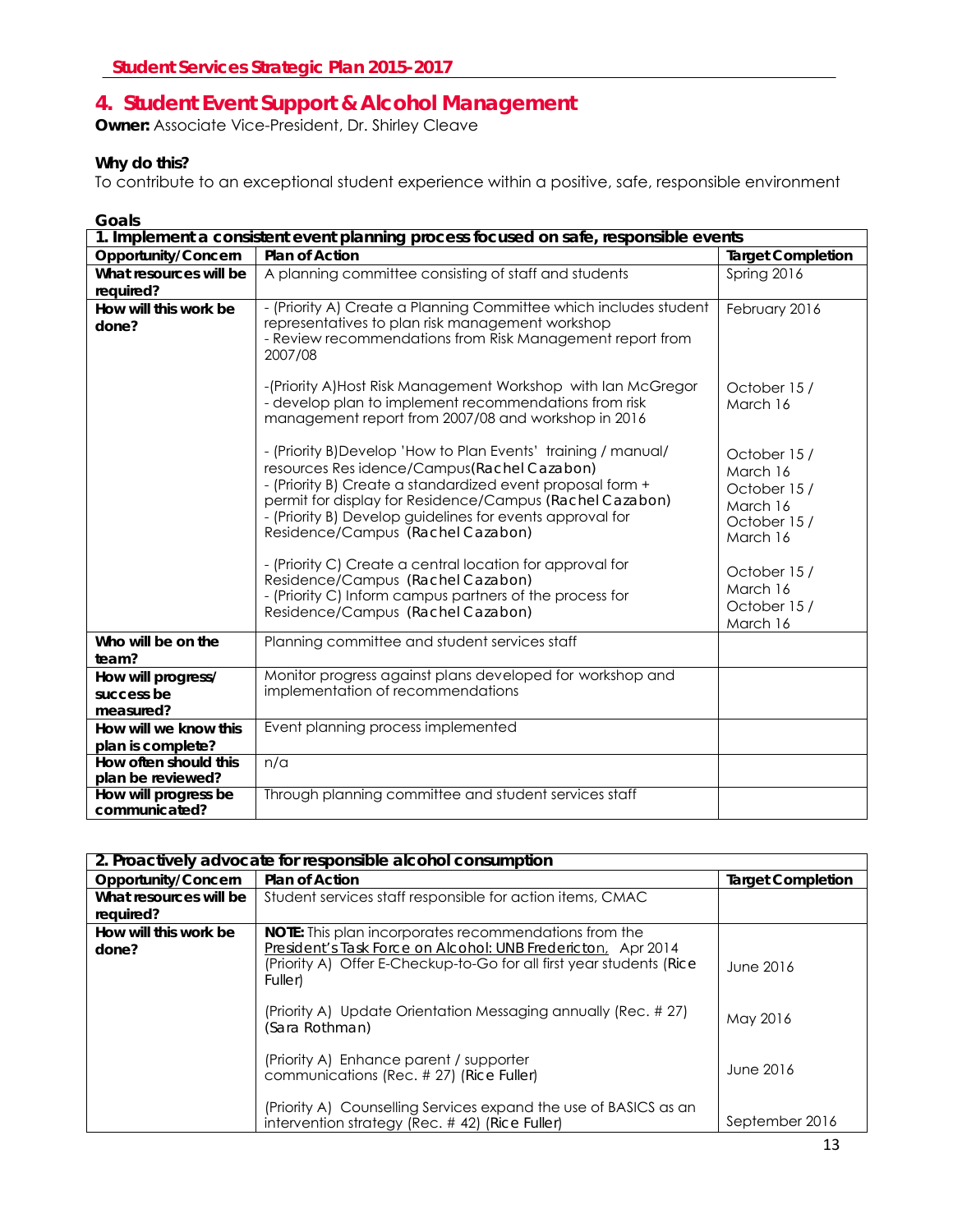|                                               | (Priority A) Student Health to continue to provide outreach<br>programs related to alcohol consumption to student leaders<br>and others on campus (Rec. #41) (Trish Eagan)                                                                                                                        | September 2016 |
|-----------------------------------------------|---------------------------------------------------------------------------------------------------------------------------------------------------------------------------------------------------------------------------------------------------------------------------------------------------|----------------|
|                                               | (Priority A) Monitor compliance with SUB Leases (e.g., bartender<br>training) (Becky Sullivan)                                                                                                                                                                                                    |                |
|                                               | (Priority B) TiPS 1.) Increase # students, 2.) Update videos, 3.)<br>Additional trainers, 4.) Consider ID for TiPS trained students (Rice<br><b>Fuller</b>                                                                                                                                        |                |
|                                               | (Priority C) CMAC consider establishing an<br>Education/Communication Working Group to promote<br>responsible consumption (Rec. #39) (Shirley Cleave)                                                                                                                                             |                |
|                                               | (Priority C) Director and Co-ordinator of Residential Life continue<br>to support provision of awareness raising and educational<br>programs regarding alcohol consumption for residence students<br>including working collaboratively with other units on campus<br>(Rec. # 16) (Shirley Cleave) |                |
| Who will be on the<br>team?                   | Student services staff responsible for action items, CMAC                                                                                                                                                                                                                                         |                |
| How will progress/<br>success be<br>measured? | Reports submitted by responsible team members to CMAC                                                                                                                                                                                                                                             |                |
| How will we know this                         | Assessment by CMAC                                                                                                                                                                                                                                                                                |                |
| plan is complete?<br>How often should this    | Annually                                                                                                                                                                                                                                                                                          |                |
| plan be reviewed?                             |                                                                                                                                                                                                                                                                                                   |                |
| How will progress be<br>communicated?         | Through appropriate stakeholders                                                                                                                                                                                                                                                                  |                |

|                                | 2. Ensure that policies and procedures related to alcohol are relevant                                                                                                                                                                                  |                          |
|--------------------------------|---------------------------------------------------------------------------------------------------------------------------------------------------------------------------------------------------------------------------------------------------------|--------------------------|
| Opportunity/Concern            | Plan of Action                                                                                                                                                                                                                                          | <b>Target Completion</b> |
| What resources will be         | Student services staff responsible for action items, CMAC                                                                                                                                                                                               |                          |
| required?                      |                                                                                                                                                                                                                                                         |                          |
| How will this work be<br>done? | <b>NOTE:</b> This plan incorporates recommendations from the<br>President's Task Force on Alcohol: UNB Fredericton, Apr 2014<br>(Priority A) Develop an amnesty system (Rec. #33) (Rachel<br>Cazabon Student Life)                                      | <b>March 2016</b>        |
|                                | (Priority A) Continue to improve training and enforcement<br>practices designed to more effectively limit a) underage<br>alcohol consumption and b) overconsumption of alcohol<br>within UNB residences (Rec. #15) (Krysta Skentelbery Student<br>Life) | <b>March 2016</b>        |
|                                | (Priority B) CMAC explore ways to better inform students of the<br>policies that govern student behaviour on campus (Rec. #13)                                                                                                                          | December 2016            |
|                                | (Priority B/C) Continue to work with Department of Public Safety<br>to update the licensed areas section of the License, and<br>specifically to exclude the Residence Buildings (Rec. #17)<br>(Michelle McNeil)                                         | December 2016            |
|                                | (Priority B/C) Continue to work with the Fire Marshall to document<br>the allowable occupancies of all rooms on the license and with<br>staff in Central Booking to reflect those occupancies (rec. #18))<br>(Michelle McNeil)                          | September 2016           |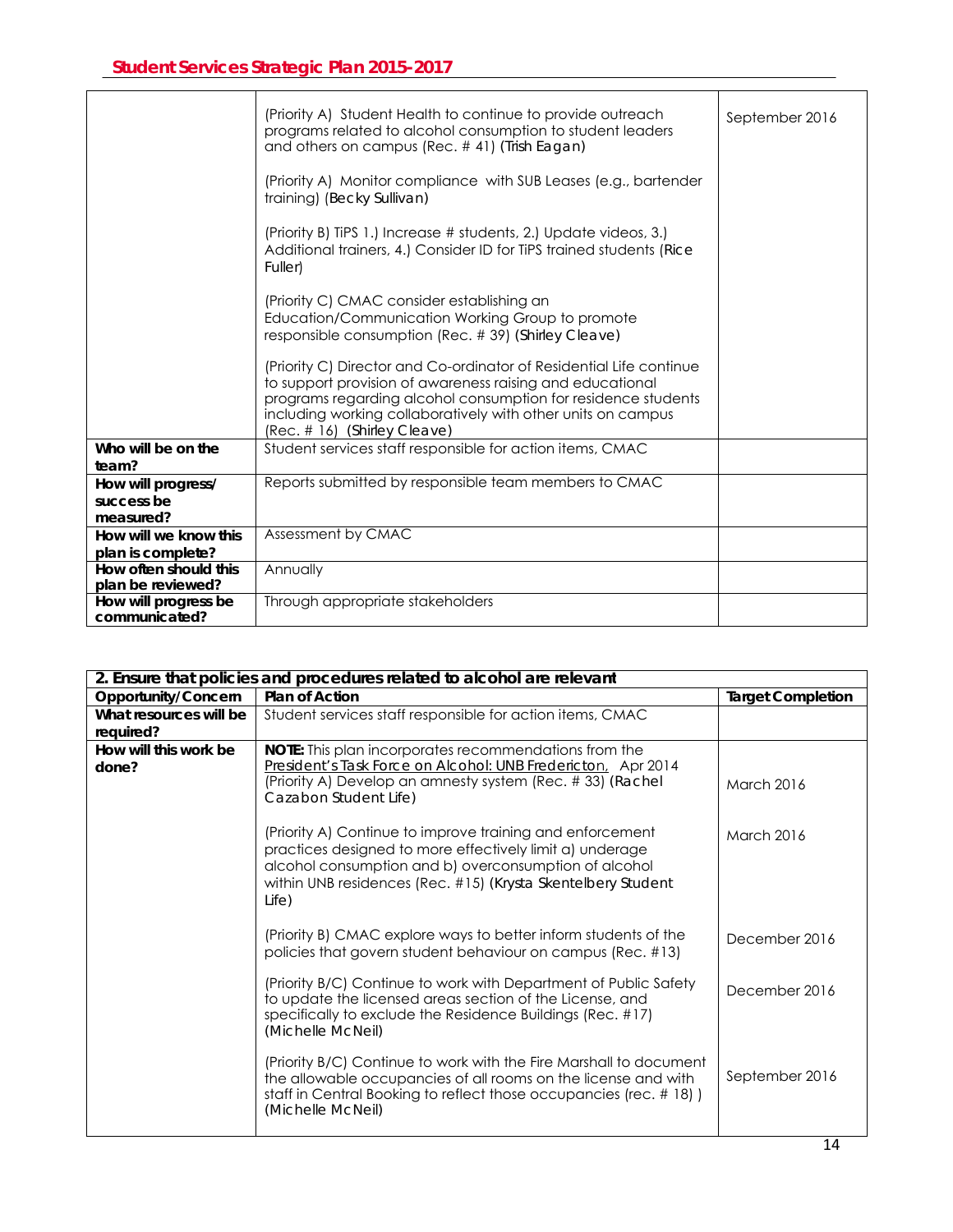|                       | (Priority B/C) CMAC work with relevant stakeholders to establish<br>policies and procedures to ensure consistent and<br>comprehensive reporting of alcohol consumption and alcohol<br>related incidents (Rec. #35) (Rice Fuller)<br>(Priority B/C) Student Health liaise with Horizon Health to obtain<br>monthly reports on the number of UNB students treated at the<br>DECH ER for over-intoxication or other alcohol-related problems<br>(Rec. #36) <i>(Rice Fuller)</i> |  |
|-----------------------|------------------------------------------------------------------------------------------------------------------------------------------------------------------------------------------------------------------------------------------------------------------------------------------------------------------------------------------------------------------------------------------------------------------------------------------------------------------------------|--|
| Who will be on the    | Student services staff responsible for action items, CMAC                                                                                                                                                                                                                                                                                                                                                                                                                    |  |
| team?                 |                                                                                                                                                                                                                                                                                                                                                                                                                                                                              |  |
| How will progress/    | Reports submitted by responsible team members to CMAC                                                                                                                                                                                                                                                                                                                                                                                                                        |  |
| success be            |                                                                                                                                                                                                                                                                                                                                                                                                                                                                              |  |
| measured?             |                                                                                                                                                                                                                                                                                                                                                                                                                                                                              |  |
| How will we know this | Assessment by CMAC                                                                                                                                                                                                                                                                                                                                                                                                                                                           |  |
| plan is complete?     |                                                                                                                                                                                                                                                                                                                                                                                                                                                                              |  |
| How often should this | Annually                                                                                                                                                                                                                                                                                                                                                                                                                                                                     |  |
| plan be reviewed?     |                                                                                                                                                                                                                                                                                                                                                                                                                                                                              |  |
| How will progress be  | Through appropriate stakeholders                                                                                                                                                                                                                                                                                                                                                                                                                                             |  |
| communicated?         |                                                                                                                                                                                                                                                                                                                                                                                                                                                                              |  |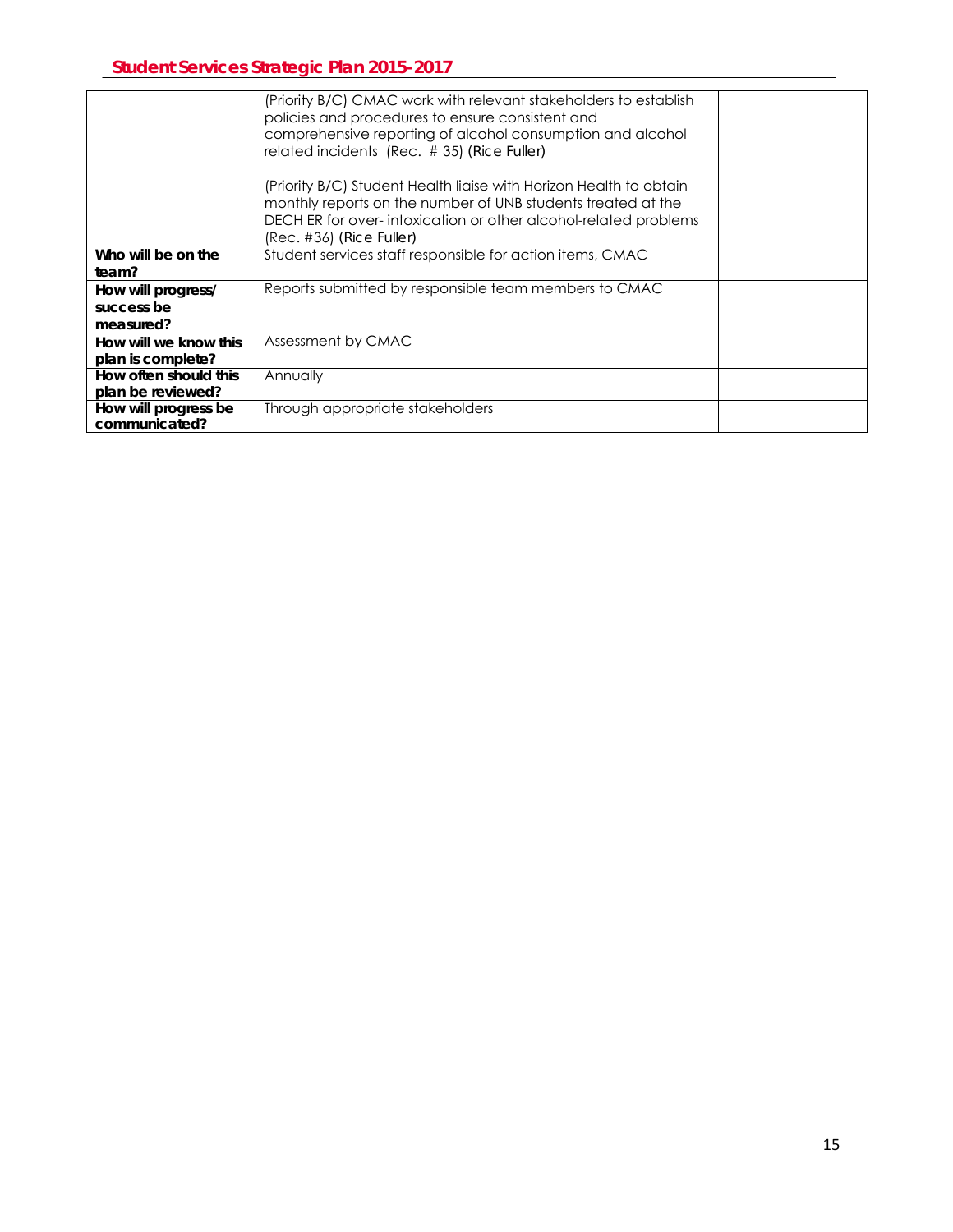### <span id="page-16-0"></span>**5. Stable Program Funding**

**Owner:** Associate Vice-President, Dr. Shirley Cleave

#### **Why do this?**

To identify appropriate expenditures (e.g., copier rental, professional development) and funds for general Student Services accounts to ensure equity, balance, and provide for flexibility to support new initiatives.

To identify available funding for all program units so that plans can be developed and implemented to provide appropriate programs and services.

| Goals                                                       |                                                                                                        |                          |
|-------------------------------------------------------------|--------------------------------------------------------------------------------------------------------|--------------------------|
| 1. Establish appropriate general accounts for each division |                                                                                                        |                          |
| Opportunity/Concern                                         | <b>Plan of Action</b>                                                                                  | <b>Target Completion</b> |
| What resources will be                                      | Time from Shirley, Ruth, and Senior Directors                                                          |                          |
| required?                                                   |                                                                                                        |                          |
| How will this work be                                       | - Identify funds from general accounts in Student Affairs and                                          | December 2015            |
| done?                                                       | Services and Residential Life, Campus and Conference Services -<br>Ruth & Shirley                      |                          |
|                                                             |                                                                                                        |                          |
|                                                             | - Consider what expenses should be funded from general funds -<br>Sr Leadership Team                   |                          |
|                                                             | - Identify funds from divisional accounts related to expenses to be<br>funded centrally- Sr. Directors |                          |
|                                                             | - Create appropriate accounts and allocate resources - Ruth                                            |                          |
| Who will be on the<br>team?                                 | <b>Shirley Cleave and Senior Directors</b>                                                             |                          |
| How will progress/                                          | Monitor progress at team meetings                                                                      |                          |
| success be                                                  |                                                                                                        |                          |
| measured?                                                   |                                                                                                        |                          |
| How will we know this                                       | Tasks above completed                                                                                  |                          |
| plan is complete?                                           |                                                                                                        |                          |
| How often should this                                       | n/a                                                                                                    |                          |
| plan be reviewed?                                           |                                                                                                        |                          |
| How will progress be<br>communicated?                       | Senior Directors during budgeting process                                                              |                          |

*Further goals related to stable program funding will be developed when a new AVP Student Services is hired. This work will be done with Senior Directors and staff from all programming divisions.*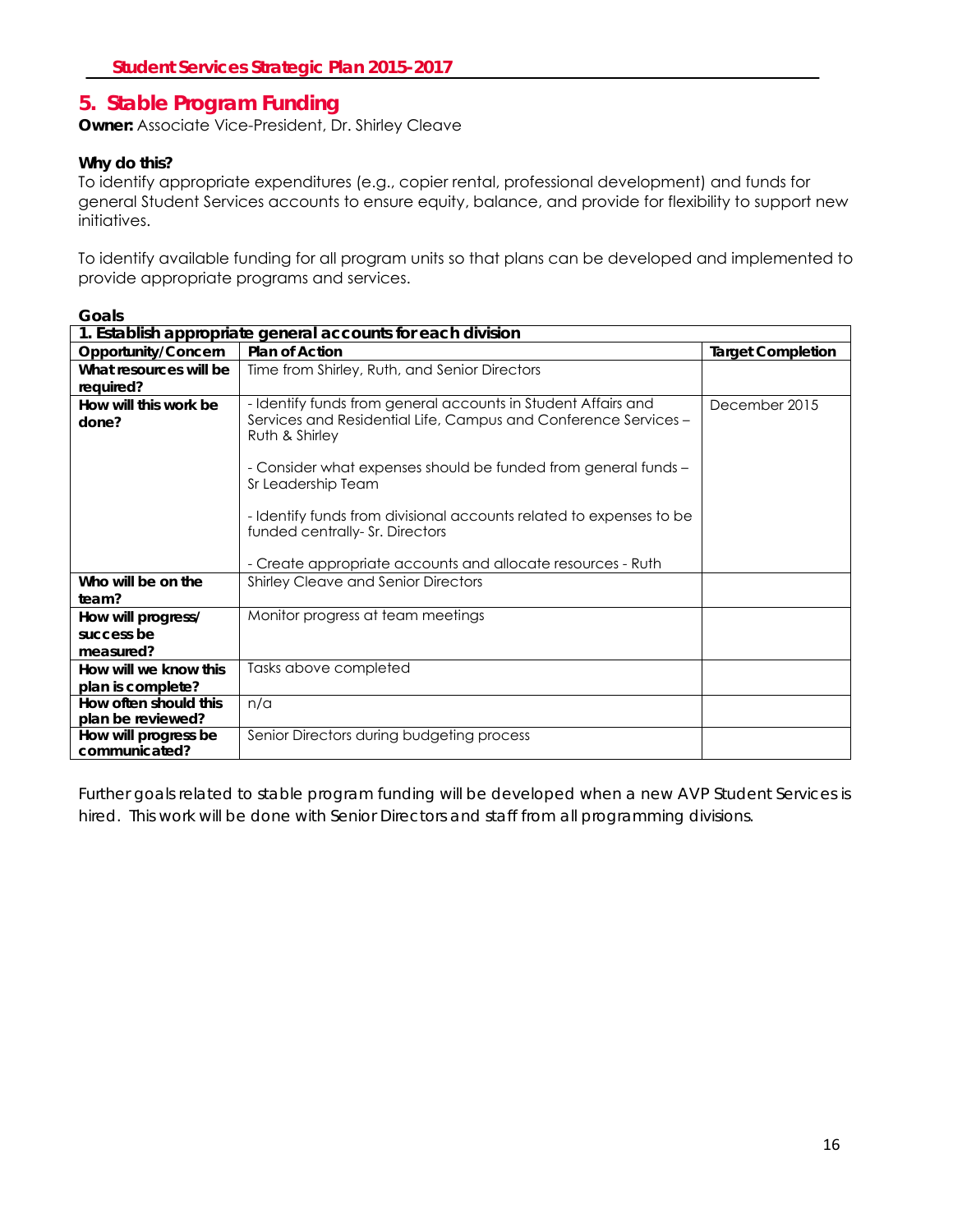### <span id="page-17-0"></span>**6. Human Resource Strategy**

**Owner:** Associate Vice-President, Dr. Shirley Cleave

#### **Why do this?**

To ensure our department, its divisions and units, have the tools and support to be successful in reaching our goals.

**Goals** 

| 1. Positions on 'soft money' or term positions funded appropriately |                                                                      |                          |
|---------------------------------------------------------------------|----------------------------------------------------------------------|--------------------------|
| Opportunity/Concern                                                 | <b>Plan of Action</b>                                                | <b>Target Completion</b> |
| What resources will be                                              | Time from Shirley, Ruth, and other staff connected to positions      |                          |
| required?                                                           |                                                                      |                          |
| How will this work be                                               | - Review positions on "soft money or term positions to determine     | January 2016             |
| done?                                                               | need                                                                 |                          |
|                                                                     | - Revise position descriptions for positions identified as necessary |                          |
|                                                                     | - Identify or seek funding for necessary positions                   |                          |
|                                                                     |                                                                      |                          |
| Who will be on the                                                  | Shirley Cleave, Ruth Buckingham, Senior Director for positions       |                          |
| team?                                                               | under review                                                         |                          |
| How will progress/                                                  | Tasks completed                                                      |                          |
| success be                                                          |                                                                      |                          |
| measured?                                                           |                                                                      |                          |
| How will we know this                                               | Funding secured for necessary positions                              |                          |
| plan is complete?                                                   |                                                                      |                          |
| How often should this                                               | n/a                                                                  |                          |
| plan be reviewed?                                                   |                                                                      |                          |
| How will progress be                                                | Communication with staff in positions under review                   |                          |
| communicated?                                                       |                                                                      |                          |

*Further goals related to Human Resource Strategy (e.g., Performance management, succession planning, professional development, etc.) will be developed when a new AVP Student Services is hired. This work will be done with Senior Directors and staff from all divisions.*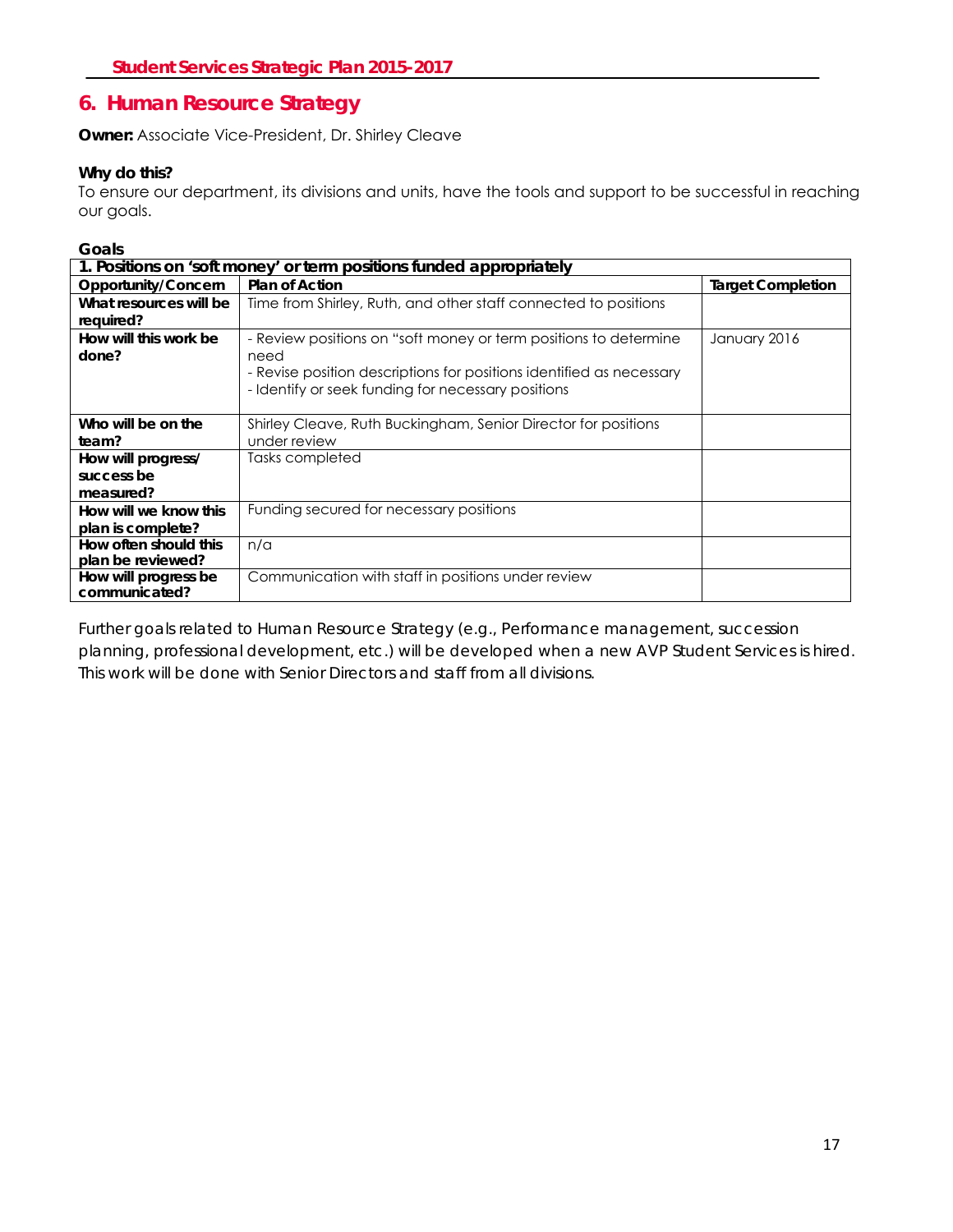### <span id="page-18-0"></span>**7. Residence Capital Renewal**

**Owner:** Senior Director, Finance and Operations, Ruth Buckingham

#### **Why do this?**

To attract and retain students; provide quality, safe, and desirable spaces for students and summer guests; to help students have enjoyable, educations, community experiences; to help Conference Services meet or exceed profit targets.

#### **Goals**

| 1. Obtain approval from UNB President's Executive Team to proceed with creating a<br>comprehensive Residence Capital Renewal Plan |                                                                                                                                                                  |                          |
|-----------------------------------------------------------------------------------------------------------------------------------|------------------------------------------------------------------------------------------------------------------------------------------------------------------|--------------------------|
| Opportunity/Concern                                                                                                               | <b>Plan of Action</b>                                                                                                                                            | <b>Target Completion</b> |
| What resources will be<br>required?                                                                                               | A competent professional to develop the comprehensive<br>Residence Renewal Plan                                                                                  |                          |
| How will this work be<br>done?                                                                                                    | Develop a financial plan to hire a competent professional to<br>develop the long term Residence Renewal plan. Submit this plan<br>to the President for approval. | <b>July 2015</b>         |
| Who will be on the<br>team?                                                                                                       | Ruth Buckingham, Shirley Cleave, Barb Nicholson, Michelle<br>McNeil, Craig Hickey, Angela Garnett                                                                |                          |
| How will progress/<br>success be<br>measured?                                                                                     | Obtaining approval to move forward                                                                                                                               |                          |
| How will we know this<br>plan is complete?                                                                                        | Obtaining approval to move forward                                                                                                                               |                          |
| How often should this<br>plan be reviewed?                                                                                        | n/a                                                                                                                                                              |                          |
| How will progress be<br>communicated?                                                                                             | From Shirley after approval from PET                                                                                                                             |                          |

| 2. Establish Steering Committee to oversee the develop the comprehensive Residence Renewal plan |                                                                                                                                                                                                                                                                                                                                                                                                                                                                                                                                                                                                                                                       |                                                                        |
|-------------------------------------------------------------------------------------------------|-------------------------------------------------------------------------------------------------------------------------------------------------------------------------------------------------------------------------------------------------------------------------------------------------------------------------------------------------------------------------------------------------------------------------------------------------------------------------------------------------------------------------------------------------------------------------------------------------------------------------------------------------------|------------------------------------------------------------------------|
| Opportunity/Concern                                                                             | <b>Plan of Action</b>                                                                                                                                                                                                                                                                                                                                                                                                                                                                                                                                                                                                                                 | <b>Target Completion</b>                                               |
| What resources will be<br>required?                                                             | A steering committee to work with the competent professional<br>hired to write the comprehensive Residence Renewal plan.<br>Membership includes:<br>- AVP Capital Planning & Property Development (B. Nicholson)<br>- Associate Vice-President (Learning Environment) (S. Cleave)<br>- Financial Service Rep. (Larry Guitard)<br>- Student Services Senior Director, Finance and Operations (R.<br>Buckingham)<br>- Director, Residential Life (D. Martin)<br>- Senior Director, Conference Services (M. McNeil)<br>- Facilities Management (C. Hickey)<br>- Student (Meghan Stultz)<br>- Director, Strategic Projects - President's Office (M. Dawe) |                                                                        |
| How will this work be<br>done?                                                                  | Develop and post RFP for the project.<br>Steering Committee to approve RFP, conduct selection process.<br>Steering Committee to work closely with successful candidate(s)<br>to develop the plan                                                                                                                                                                                                                                                                                                                                                                                                                                                      | RFP posted July 31<br>Awarded Sep 30<br>Plan delivered Mar<br>31, 2016 |
| Who will be on the<br>team?                                                                     | Ruth Buckingham, Shirley Cleave, Barb Nicholson, Michelle<br>McNeil, Craig Hickey, Dean Martin, Larry Guitard, student, Melissa<br>Dawe                                                                                                                                                                                                                                                                                                                                                                                                                                                                                                               |                                                                        |
| How will progress be<br>measured?                                                               | When a comprehensive plan has been created and is approved<br>by appropriate stakeholders (including Board of Governors)                                                                                                                                                                                                                                                                                                                                                                                                                                                                                                                              |                                                                        |
| How will we know this<br>plan is complete?                                                      | When a comprehensive plan has been created and is approved<br>by appropriate stakeholders (including Board of Governors)                                                                                                                                                                                                                                                                                                                                                                                                                                                                                                                              |                                                                        |
| How often should this<br>plan be reviewed?                                                      | Regularly throughout the planning process by Steering<br>Committee                                                                                                                                                                                                                                                                                                                                                                                                                                                                                                                                                                                    |                                                                        |
| How will progress be<br>communicated?                                                           | Project Manager, M Dawe                                                                                                                                                                                                                                                                                                                                                                                                                                                                                                                                                                                                                               |                                                                        |

*Further goals for Residence Capital Renewal will be fully determined by the final plan.*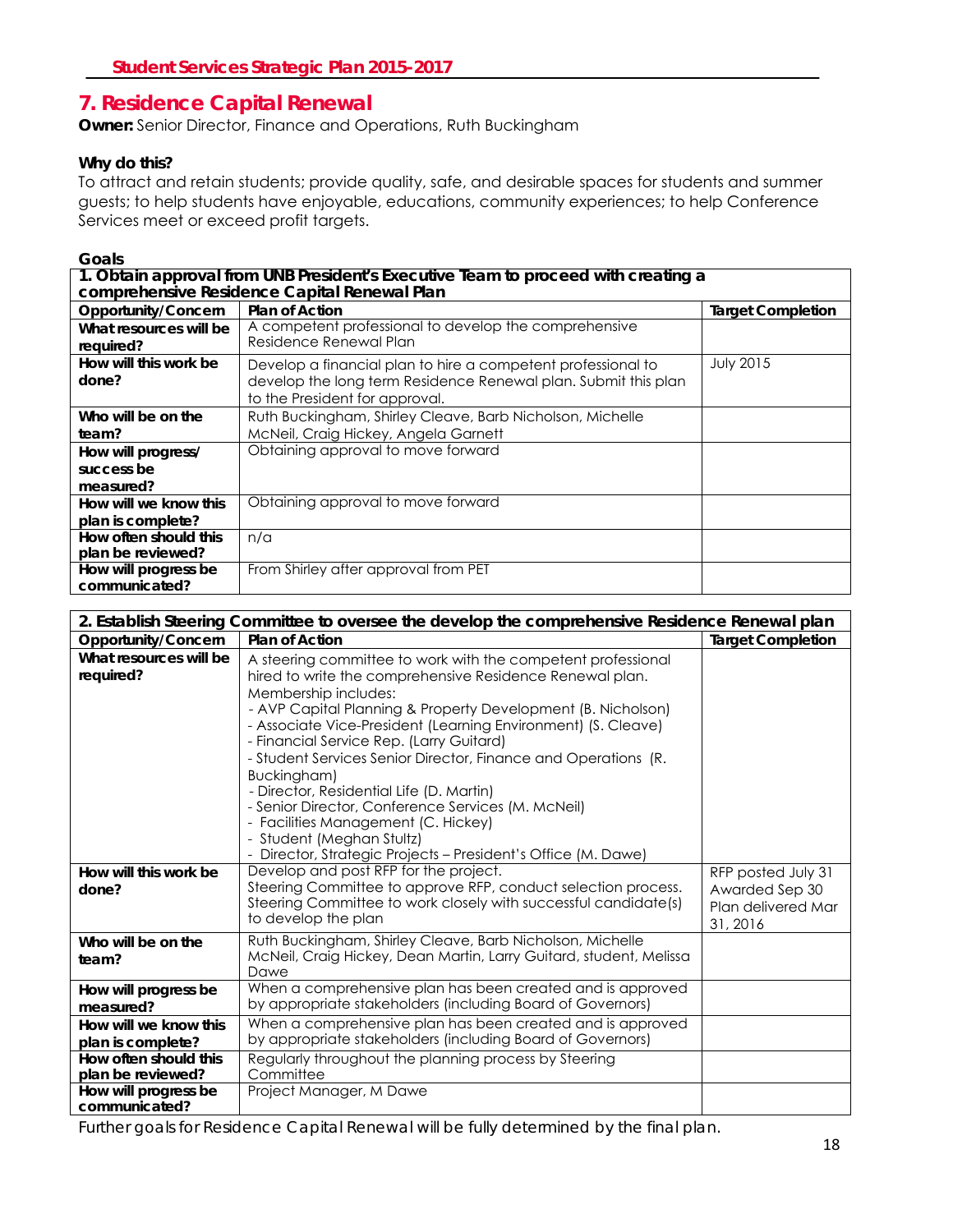### <span id="page-19-0"></span>**8. Optimize Technology**

**Owner:** Senior Director, Finance and Operations, Ruth Buckingham

#### **Why do this?**

To use computer hardware and software as effective tools in the provision of optimal service to Student Services' stakeholders (students, clients/customers, staff, faculty, partners).

| 1. Create an inventory of existing hardware and software and use as a tool help improve Student<br>Services (SS) processes. |                                                                                                                                                                                                                                                                                            |                                                                                               |
|-----------------------------------------------------------------------------------------------------------------------------|--------------------------------------------------------------------------------------------------------------------------------------------------------------------------------------------------------------------------------------------------------------------------------------------|-----------------------------------------------------------------------------------------------|
| Opportunity/Concern                                                                                                         | <b>Plan of Action</b>                                                                                                                                                                                                                                                                      | <b>Target Completion</b>                                                                      |
| What resources will be                                                                                                      | IT Support (Chris Miller) to lead and 1-person from each of the<br>5-SS-divisions to be on the team.                                                                                                                                                                                       |                                                                                               |
| required?                                                                                                                   |                                                                                                                                                                                                                                                                                            |                                                                                               |
| How will this work be                                                                                                       | - Roll out the new shared drive as part of the merger of SAS and                                                                                                                                                                                                                           | December 2015                                                                                 |
| done?                                                                                                                       | RLCCS)<br>- Chris to create a survey to populate the initial list<br>- Distribute and collect data May 2016 - July 2016<br>- ID current servers and use info to optimize them<br>- ID existing UNB tools (data cube, D2L, lync, Skype for business)<br>- ID special/shared email addresses | April 30 2016<br><b>July 2016</b><br><b>July 2016</b><br><b>July 2016</b><br><b>July 2016</b> |
| Who will be on the<br>team?                                                                                                 | IT Support (Chris Miller) to lead and 1-person from each of the 5-<br>SS-divisions to be on the team plus support from UNB ITS.                                                                                                                                                            |                                                                                               |
| How will progress be<br>measured?                                                                                           | By successful completion of actions above                                                                                                                                                                                                                                                  |                                                                                               |
| How will we know this<br>plan is complete?                                                                                  | When the inventory is being used to bring about targeted<br>improvements                                                                                                                                                                                                                   |                                                                                               |
| How often should this<br>plan be reviewed?                                                                                  | Annually in time for budget decisions / submission                                                                                                                                                                                                                                         |                                                                                               |
| How will progress be<br>communicated?                                                                                       | Targeted emails and info kept up to date on the shared drive                                                                                                                                                                                                                               |                                                                                               |

#### **2. ID Student Services biggest day-to-day operational challenges and use that info to determine how IT can support improvements.**

| Opportunity/Concern               | <b>Plan of Action</b>                                                                                                                                | <b>Target Completion</b>                        |
|-----------------------------------|------------------------------------------------------------------------------------------------------------------------------------------------------|-------------------------------------------------|
| What resources will be            | A leader to run the operational review                                                                                                               |                                                 |
| required?                         |                                                                                                                                                      |                                                 |
| How will this work be             | - Carry out an operational review of each of the 5-SS divisions                                                                                      | August 2016                                     |
| done?                             | - All-staff memo to gather data on day-to-day challenges<br>- Cross divisional workshop to ID priorities and synergies (Jun2016)<br>- Set priorities | September 2016<br>October 2016<br>November 2016 |
| Who will be on the<br>team?       | A 'lead' from each division, Consultant or Masters-Candidate<br>(student)                                                                            |                                                 |
| How will progress be<br>measured? | A list of priorities is agreed-upon                                                                                                                  |                                                 |
| How will we know this             | A list of priorities is agreed-upon                                                                                                                  |                                                 |
| plan is complete?                 |                                                                                                                                                      |                                                 |
| How often should this             | Annually in time for budget decisions / submission                                                                                                   |                                                 |
| plan be reviewed?                 |                                                                                                                                                      |                                                 |
| How will progress be              | Targeted emails and info kept up to date on the shared drive,                                                                                        |                                                 |
| communicated?                     | cross-division meetings                                                                                                                              |                                                 |

| 3. Create an action plan to implement recommendations from Goal 1 and 2 |                                                                    |                          |
|-------------------------------------------------------------------------|--------------------------------------------------------------------|--------------------------|
| Opportunity/Concern                                                     | <b>Plan of Action</b>                                              | <b>Target Completion</b> |
| What resources will be                                                  | IT Support (Chris Miller) to lead and 1-person from each of the 5- |                          |
| required?                                                               | SS-divisions to be on the team plus support from UNB ITS + lead    |                          |
|                                                                         | from Goal $# 2$ .                                                  |                          |
| How will this work be                                                   | Use info gathered from Goals 1 and 2 and ID existing tools that    | December 2016            |
| done?                                                                   | provide solutions                                                  |                          |
|                                                                         | List opportunities that do not have obvious current in-house       | December 2016            |
|                                                                         | tools available for use                                            |                          |
|                                                                         | Research solutions by costs, availability, benchmarking, etc.      |                          |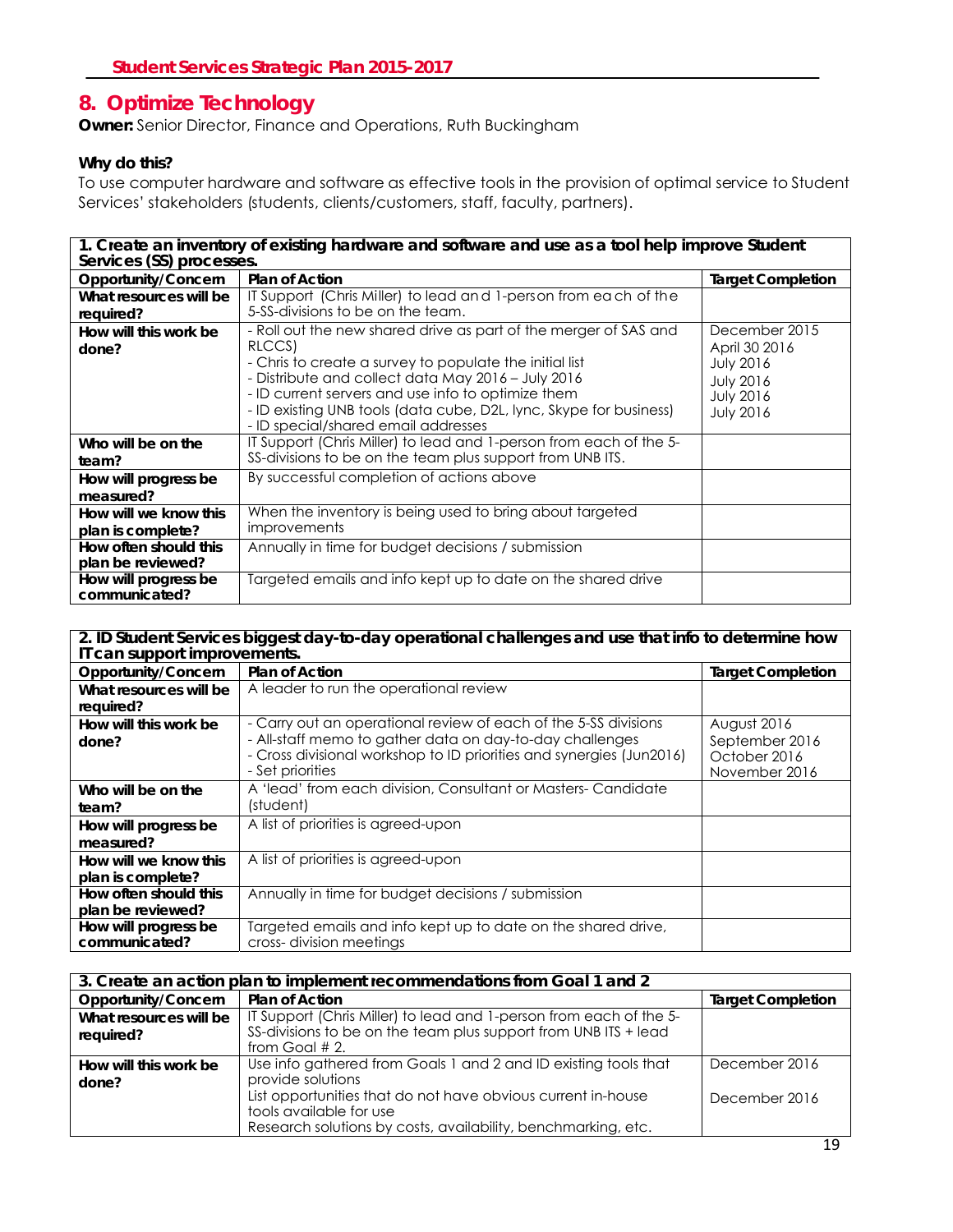|                                            | Develop project plan                                                                                                                                       | January 2017<br>February 2017 |
|--------------------------------------------|------------------------------------------------------------------------------------------------------------------------------------------------------------|-------------------------------|
| Who will be on the<br>team?                | IT Support (Chris Miller) to lead and 1-person from each of the 5-<br>SS-divisions to be on the team plus support from UNB ITS + lead<br>from Goal $# 2$ . |                               |
| How will progress be<br>measured?          | Plan of action is being followed                                                                                                                           |                               |
| How will we know this<br>plan is complete? | Plan of action is being followed                                                                                                                           |                               |
| How often should this<br>plan be reviewed? | Annually in time for budget decisions / submission                                                                                                         |                               |
| How will progress be<br>communicated?      | Targeted emails and info kept up to date on the shared drive,                                                                                              |                               |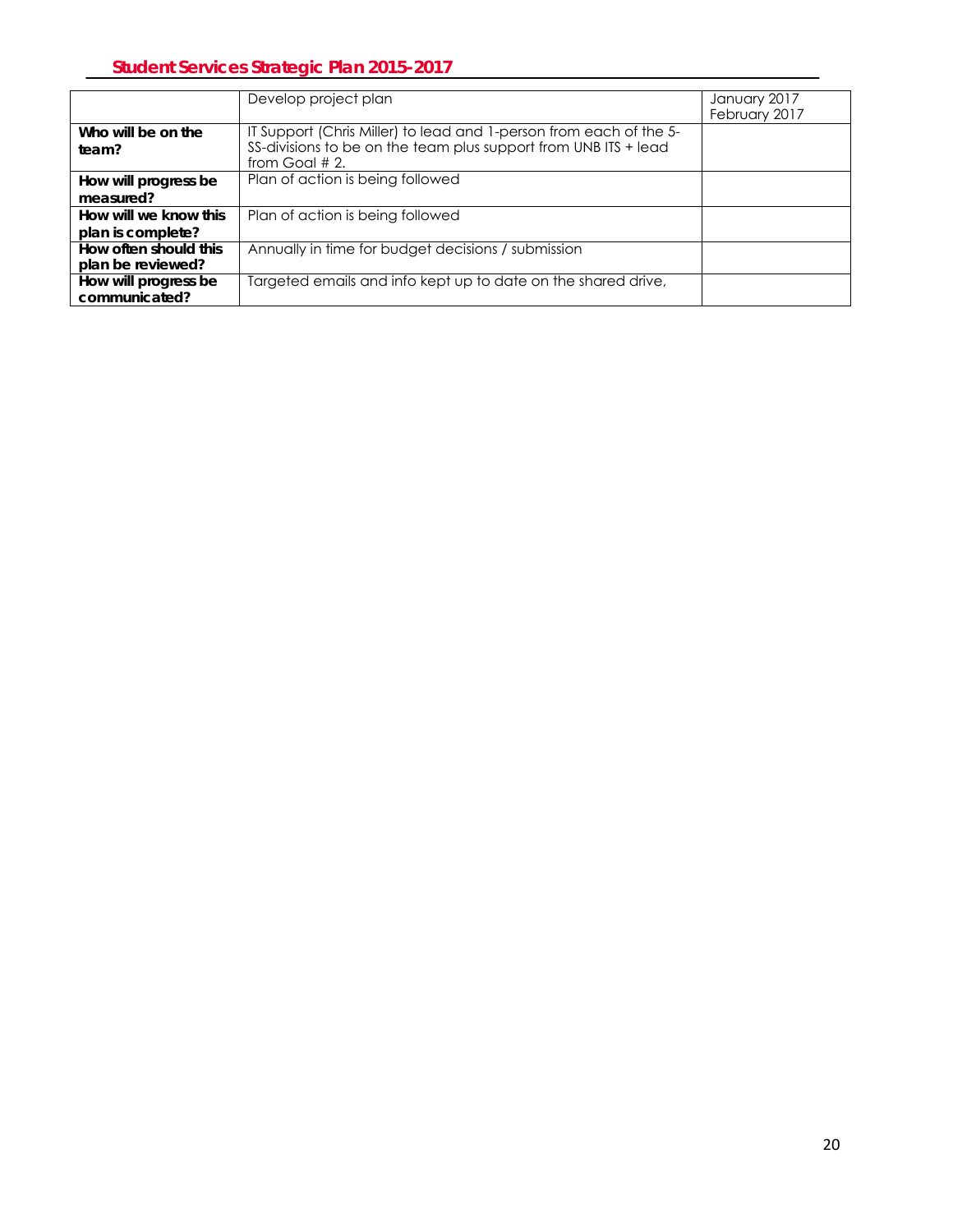### <span id="page-21-0"></span>**9. Website & Social Media**

**Owner:** Senior Director, Conference Services, Michelle McNeil

#### **Why do this?**

To optimize Student Services' contribution to the student experience by effectively reaching our audience(s) in engaging and user-friendly ways.

| 1. Redesign the Student Services website to improve both content and navigation, focusing on<br>making it effective, concise, and persuasive. |                                                                                                                                                                                                                                                                                                                                                                                                                                                                                                                                   |                          |
|-----------------------------------------------------------------------------------------------------------------------------------------------|-----------------------------------------------------------------------------------------------------------------------------------------------------------------------------------------------------------------------------------------------------------------------------------------------------------------------------------------------------------------------------------------------------------------------------------------------------------------------------------------------------------------------------------|--------------------------|
| Opportunity/Concern                                                                                                                           | Plan of Action                                                                                                                                                                                                                                                                                                                                                                                                                                                                                                                    | <b>Target Completion</b> |
| What resources will be<br>required?                                                                                                           | Student Services (SS) staff to provide content and IT expertise to<br>do the website redesign.                                                                                                                                                                                                                                                                                                                                                                                                                                    |                          |
| How will this work be<br>done?                                                                                                                | Student Services staff, SS IT Support (Chris Miller) and SS IT summer<br>co-op student will work together to define at least the following:<br>- Best architecture<br>- What are the current challenges? / - What info is hard to find?<br>- Calls and questions currently being received - what are our<br>students, partners and clients asking?<br>- Logical user-friendly layout of the website<br>- Continuous information as opposed to link-to-link-to-link<br>- When appropriate, links to internal and external partners | August 2015              |
|                                                                                                                                               | Designate an owner/person from each SS division to:<br>- Be primary point of contact for the website redesign project<br>- Give timely responses to requests for information<br>- Work with their Division to generate and submit content for the<br>website, including texts, photos, audio, videos, etc.                                                                                                                                                                                                                        | August 2015              |
|                                                                                                                                               | Research in order to gather data/information determine the best<br>-answers to the questions above will be carried out in the<br>following ways<br>- Direct meetings/interviews between Chris & Student - and<br>dept. leads<br>- Student focus groups<br>- Target to hire a Communications co-op student                                                                                                                                                                                                                         | September 2015           |
|                                                                                                                                               | Launch new website                                                                                                                                                                                                                                                                                                                                                                                                                                                                                                                | January 2016             |
| Who will be on the<br>team?                                                                                                                   | Student Services staff, SS IT Support (Chris Miller), summer co-op<br>student, student in Sept 2015                                                                                                                                                                                                                                                                                                                                                                                                                               |                          |
| How will progress be<br>measured?                                                                                                             | Architecture in place<br>Feedback from testing and focus groups<br>Dept's feedback /satisfaction with changes<br>Google Analytics - ID some benchmarks to be used during the<br>annual review                                                                                                                                                                                                                                                                                                                                     |                          |
| How will we know this<br>plan is complete?                                                                                                    | When we have a Student Services website that has been<br>updated and reflects our recent merger (who we currently are)                                                                                                                                                                                                                                                                                                                                                                                                            |                          |
| How often should this<br>plan be reviewed?                                                                                                    | Monthly                                                                                                                                                                                                                                                                                                                                                                                                                                                                                                                           |                          |
| How will progress be<br>communicated?                                                                                                         | Chris will present to Leadership Team and to Program<br>Managers Meetings and messages will be sent via the listserv.                                                                                                                                                                                                                                                                                                                                                                                                             |                          |

| 2. Continually renew the website to ensure it remains effective, relevant and accurate |                                                                  |                          |
|----------------------------------------------------------------------------------------|------------------------------------------------------------------|--------------------------|
| Opportunity/Concern                                                                    | <b>Plan of Action</b>                                            | <b>Target Completion</b> |
| What resources will be                                                                 | A person from each SS Division to be designated to carry out the | January 2016             |
| required?                                                                              | work described below in 'How will this work be done?             |                          |
| How will this work be                                                                  | Set annual date(s) when each Division will be                    | January 2016             |
| done?                                                                                  | responsible to update the website                                |                          |
|                                                                                        | - Designate someone from each Division to make small             | January 2016             |
|                                                                                        | changes to the website on an ongoing basis. This will be the     |                          |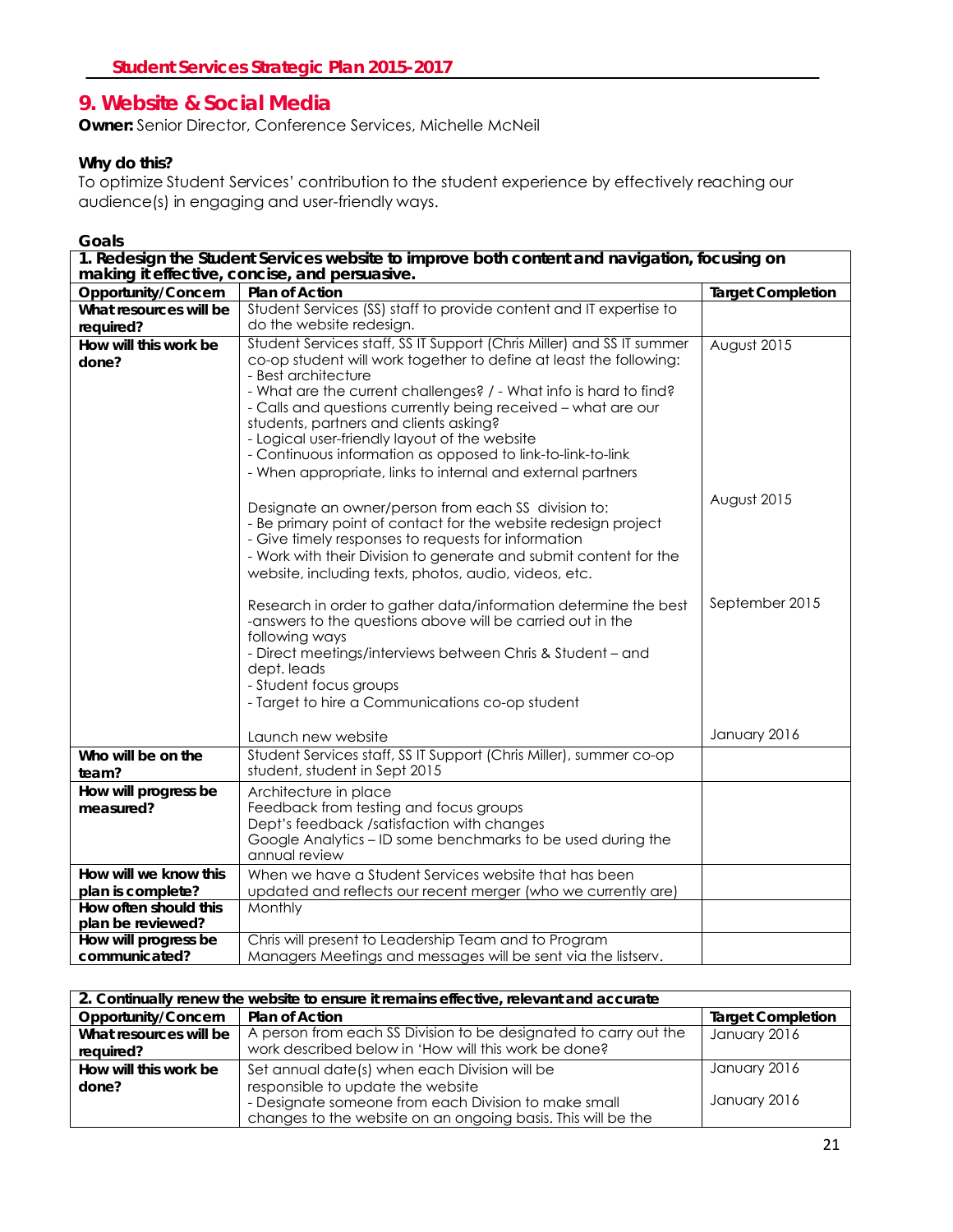|                                            | point-person for the annual review/update.<br>- SS IT Support (Chris Miller) to carry out an annual<br>review of the functionality of the website (Links, etc.) | Each summer |
|--------------------------------------------|-----------------------------------------------------------------------------------------------------------------------------------------------------------------|-------------|
| Who will be on the                         | Chris Miller plus a person from each division                                                                                                                   |             |
| team?                                      |                                                                                                                                                                 |             |
| How will progress be<br>measured?          | Reports on the last date pages updated<br>Questions / issues identified by students and users have been<br>effectively addressed                                |             |
| How will we know this<br>plan is complete? | When there is a system in place to ensure pages / info are being<br>updated                                                                                     |             |
| How often should this<br>plan be reviewed? | Annually                                                                                                                                                        |             |
| How will progress be<br>communicated?      | Via listserv                                                                                                                                                    |             |

| 3. Increase effective use of Social Media to improve Student Services contact with its audience(s). |                                                                   |                          |
|-----------------------------------------------------------------------------------------------------|-------------------------------------------------------------------|--------------------------|
| Opportunity/Concern                                                                                 | <b>Plan of Action</b>                                             | <b>Target Completion</b> |
| What resources will be                                                                              | Competency/training in the use of Twitter, Facebook, Snapchat,    |                          |
| required?                                                                                           | Instagram, etc. Communications lead from staff                    |                          |
| How will this work be                                                                               | - Method of addressing the 24-7-nature of social media to be      | February 2016            |
| done?                                                                                               | developed                                                         | October 2015             |
|                                                                                                     | - An inventory of Social Media accounts (Alisha)                  | <b>March 2016</b>        |
|                                                                                                     | - Guidelines on the use of Social Media to be developed (Kelsey). | <b>March 2016</b>        |
|                                                                                                     | - Answer the question 'What makes the cut?'                       | April 2016               |
|                                                                                                     | - Determine who should be given access to add                     |                          |
|                                                                                                     | designated SS content                                             | May 2016                 |
|                                                                                                     | - Training plan in order to increase competency in the use of     |                          |
|                                                                                                     | Twitter, Facebook, Snapchat, Instagram, etc.                      |                          |
| Who will be on the                                                                                  | Alisha Bainbridge and an identified team member from each unit    |                          |
| team?                                                                                               |                                                                   |                          |
| How will progress be                                                                                | # of followers                                                    |                          |
| measured?                                                                                           | # of re-tweets                                                    |                          |
|                                                                                                     | Interaction with the site $(s)$                                   |                          |
| How will we know this                                                                               | When there is a community of practice within Student Services     | September 2016           |
| plan is complete?                                                                                   | working in concert to manage our social media presence            |                          |
| How often should this                                                                               | Each term                                                         |                          |
| plan be reviewed?                                                                                   |                                                                   |                          |
| How will progress be                                                                                | Via Listserv                                                      |                          |
| communicated?                                                                                       |                                                                   |                          |

| 4. Create an editorial master calendar and community of practice for Social Media within SS |                                                                |                          |
|---------------------------------------------------------------------------------------------|----------------------------------------------------------------|--------------------------|
| Opportunity/Concern                                                                         | <b>Plan of Action</b>                                          | <b>Target Completion</b> |
| What resources will be                                                                      | Communications person (Alisha from Conf Serv will dedicate     |                          |
| required?                                                                                   | time) Time from each of 5-SS Divisions                         |                          |
|                                                                                             | Time from Marketing Department (Kelsey Seymour)                |                          |
| How will this work be                                                                       | - Consult with team members on the types of things they post   | June 2016                |
| done?                                                                                       | and when throughout the year                                   |                          |
|                                                                                             | - Develop a calendar for each of the 5 divisions/accounts      | <b>July 2016</b>         |
|                                                                                             | - Post calendar to shared drive                                | <b>July 2016</b>         |
| Who will be on the                                                                          | Alisha Bainbridge and an identified team member from each unit |                          |
| team?                                                                                       |                                                                |                          |
| How will progress be                                                                        | # of followers                                                 |                          |
| measured?                                                                                   | # of re-tweets                                                 |                          |
|                                                                                             | Engagement stats                                               |                          |
| How will we know this                                                                       | When there is a communications calendar we can all reference   |                          |
| plan is complete?                                                                           |                                                                |                          |
| How often should this                                                                       | Each term                                                      |                          |
| plan be reviewed?                                                                           |                                                                |                          |
| How will progress be                                                                        | Via email from Alisha to the folks who update accounts         |                          |
| communicated?                                                                               |                                                                |                          |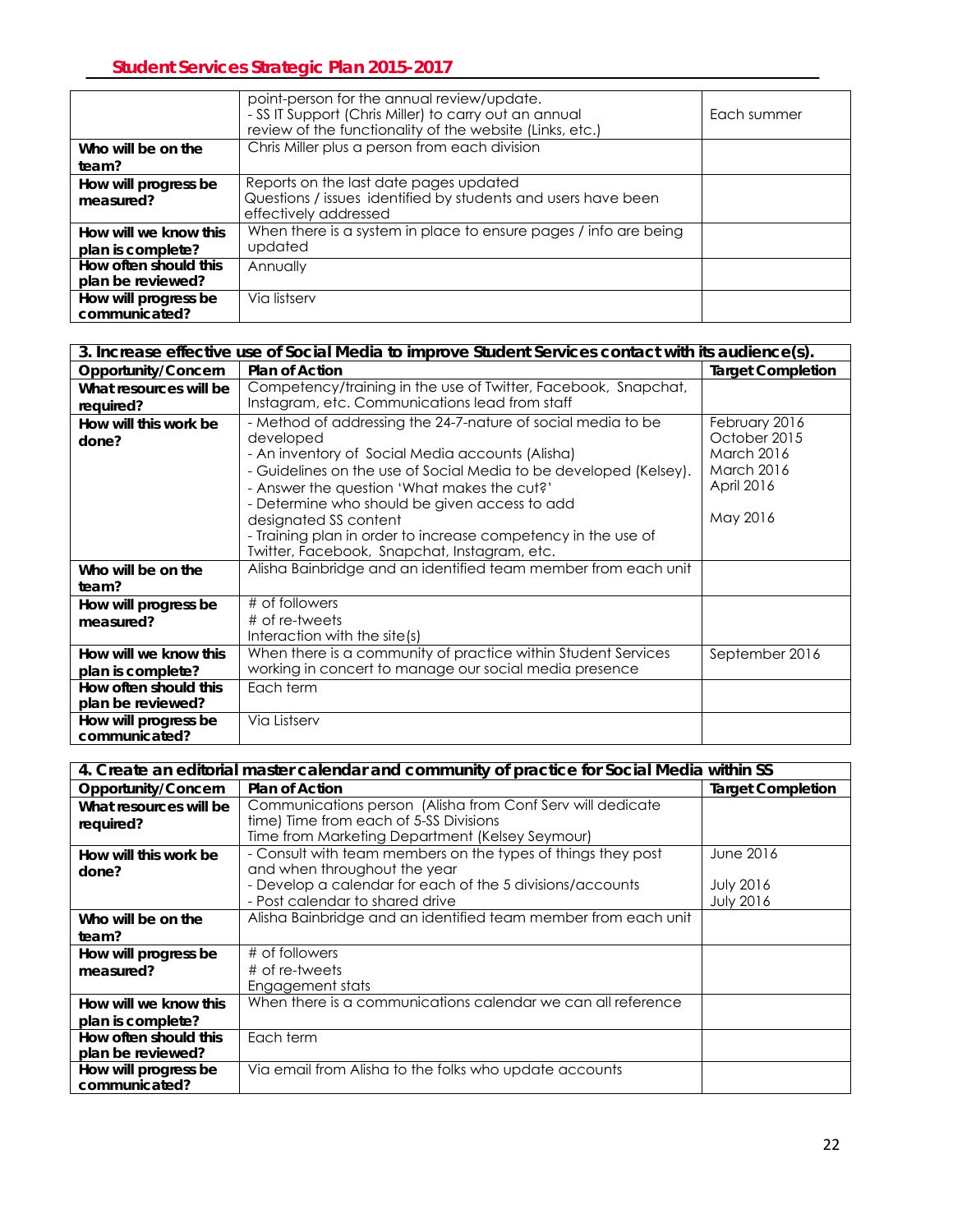### <span id="page-23-0"></span>**10. Marketing & Communications Support & Tools**

**Owner:** Senior Director, Conference Services, Michelle McNeil

#### **Why do this?**

To strategically tell our story to our stakeholders in order to:

- Increase awareness of and engagement with our services
- Optimize our fiscal resources
- Add value to the UNB and Students Services brands.

| 1. Hire a Marketing Communications Officer for Student Services |                                                                    |                          |
|-----------------------------------------------------------------|--------------------------------------------------------------------|--------------------------|
| Opportunity/Concern                                             | Plan of Action                                                     | <b>Target Completion</b> |
| What resources will be                                          | Money for this new position and a Marketing budget                 |                          |
| required?                                                       |                                                                    |                          |
| How will this work be                                           | Short-Term                                                         |                          |
| done?                                                           | - Alisha Bainbridge (Conf Serv) will dedicate some time each       | August 2015              |
|                                                                 | week to S.S.                                                       |                          |
|                                                                 | - Find funding for this position in the long term                  | January 2016             |
|                                                                 | - Explore short term funding options                               | August 2015              |
|                                                                 | - Co-op senior level                                               |                          |
|                                                                 | - Youth employment program                                         |                          |
|                                                                 | - Develop a Marketing budget                                       | January 2016             |
|                                                                 |                                                                    |                          |
|                                                                 | Long-Term                                                          |                          |
|                                                                 | - Develop long term funding for this position and the Marketing    | February 2017            |
|                                                                 | activities (Ruth B)                                                |                          |
|                                                                 | - Develop the job description and hire a position                  | May 2017                 |
| Who will be on the                                              | Michelle McNeil, Ruth Buckingham, Anne Soucy, Alisha               |                          |
| team?                                                           | <b>Bainbridge</b>                                                  |                          |
| How will progress be                                            | When we have a staff member tasked with coordinating               |                          |
| measured?                                                       | marketing and communications efforts for SS                        |                          |
| How will we know this                                           | When we have a staff member tasked with coordinating               |                          |
| plan is complete?                                               | marketing and communications efforts for is and long term stable   |                          |
|                                                                 | funding for the position and for marketing activities are in place |                          |
| How often should this                                           | Annually at budget time                                            |                          |
| plan be reviewed?                                               |                                                                    |                          |
| How will progress be                                            | Michelle McNeil will announce via listserv                         |                          |
| communicated?                                                   |                                                                    |                          |

| 2. Develop Marketing Tools customized for Student Services |                                                                    |                          |
|------------------------------------------------------------|--------------------------------------------------------------------|--------------------------|
| Opportunity/Concern                                        | <b>Plan of Action</b>                                              | <b>Target Completion</b> |
| What resources will be                                     | Money to fund the development of the tools. The money will pay     |                          |
| required?                                                  | for people to do the work and for printing, training on how to use |                          |
|                                                            | the tools, updating the tools etc. Support from UNB                |                          |
|                                                            | Communications and Marketing offices.                              |                          |
| How will this work be                                      | NOTE: UNB is scheduled to release the University's new             |                          |
| done?                                                      | Branding Plan in early fall 2015. The strategic plan for this      |                          |
|                                                            | initiative relies heavily on building on that new Branding Plan    |                          |
|                                                            |                                                                    |                          |
|                                                            | Determine what each SS Unit would like to see for their Marketing  | Jan 2016                 |
|                                                            | materials                                                          |                          |
|                                                            | - Who are their audiences                                          |                          |
|                                                            | - What are the key messages / proof points                         |                          |
|                                                            | - What kind of tools, collateral, templates, swag, etc. is needed  |                          |
|                                                            |                                                                    |                          |
|                                                            | Create a budget and a timeline for development/implementation      | February 2016            |
|                                                            |                                                                    |                          |
|                                                            | Develop a visual identity and templates for above                  | April 2016               |
|                                                            | - Use focus groups to measure the effectiveness of the Marketing   |                          |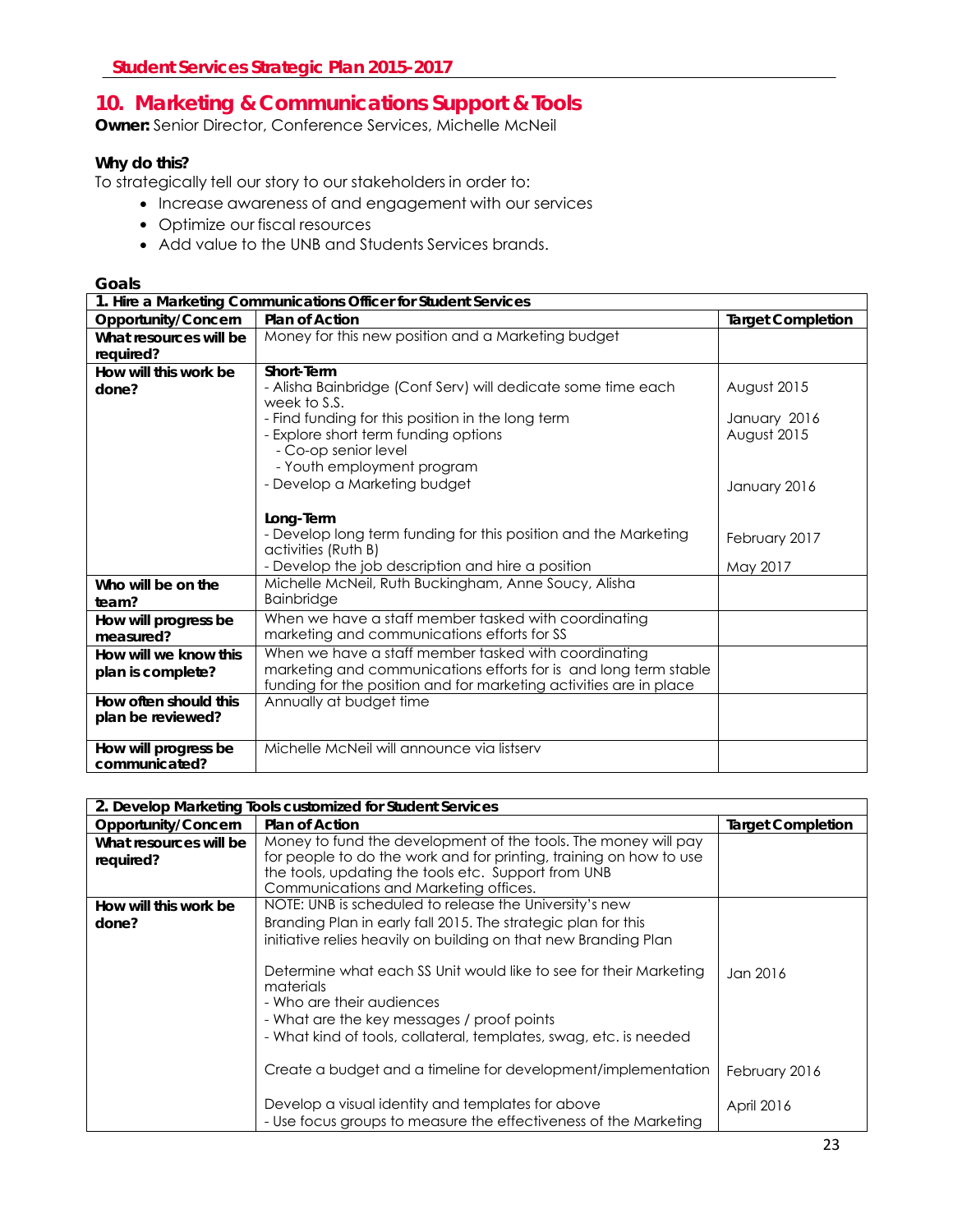|                                            | tools to be developed                                                                                                                                       |                |
|--------------------------------------------|-------------------------------------------------------------------------------------------------------------------------------------------------------------|----------------|
|                                            | Produce tools                                                                                                                                               | August 2016    |
|                                            | Establish a point person to provide support to a community of<br>practice – people who engage in marketing and<br>communications for their units/divisions. | September 2016 |
| Who will be on the<br>team?                | Alisha Bainbridge, 1 representative per SS unit or division<br>and a consultant from UNB's Communications and<br>Marketing department                       |                |
| How will progress be<br>measured?          | Increase uptake in services from students and clients<br>Increased engagement of services, tracked by unit<br>Review revenue based on budgets/benchmarks    |                |
| How will we know this<br>plan is complete? | Student Services staff are effectively using the new tools                                                                                                  |                |
| How often should this<br>plan be reviewed? | Annually in concert with UNB Communications and Marketing<br>department                                                                                     |                |
| How will progress be<br>communicated?      | Working group and info posted to the Shared Drive                                                                                                           |                |

|                                            | 3. Develop a marketing communications plan                                                                                                                                                                                                                                                                                                                                                                                                                                                        |                          |
|--------------------------------------------|---------------------------------------------------------------------------------------------------------------------------------------------------------------------------------------------------------------------------------------------------------------------------------------------------------------------------------------------------------------------------------------------------------------------------------------------------------------------------------------------------|--------------------------|
| Opportunity/Concern                        | <b>Plan of Action</b>                                                                                                                                                                                                                                                                                                                                                                                                                                                                             | <b>Target Completion</b> |
| What resources will be                     | Communications person, time from staff in units, potentially some                                                                                                                                                                                                                                                                                                                                                                                                                                 |                          |
| required?                                  | budget money for implementation.                                                                                                                                                                                                                                                                                                                                                                                                                                                                  |                          |
| How will this work be                      | NOTE: UNB is scheduled to release the University's new                                                                                                                                                                                                                                                                                                                                                                                                                                            |                          |
| done?                                      | Branding Plan in early fall 2015. The strategic plan for this                                                                                                                                                                                                                                                                                                                                                                                                                                     |                          |
|                                            | initiative relies heavily on building on that new Branding Plan                                                                                                                                                                                                                                                                                                                                                                                                                                   |                          |
|                                            | We will incorporate some components already addressed above<br>or below in this strategic plan, such as:<br>- Social Media - Editorial calendar, best practices, channels, etc.<br>- Use newly developed Marketing tools<br>- Updated website<br>- Identity/branding of SS and divisions                                                                                                                                                                                                          | October 2016             |
|                                            | And will round it out with other components such as:<br>- a global Events calendar - 1-Calendar (internal)<br>- completing an environmental scan<br>- Carry out a needs assessment for tools/tactics/audiences<br>beyond what has been developed at the Departmental<br>(Student Services), Divisional, and unit level<br>- Determine which events SS should attend to Market<br>services/divisions.<br>- Determine which tactics strategies we will use to get our<br>messages to our audiences. | December 2016            |
| Who will be on the                         | Alisha Bainbridge, 1 representative per SS unit or division                                                                                                                                                                                                                                                                                                                                                                                                                                       |                          |
| team?                                      | and a consultant from UNB's Communications and                                                                                                                                                                                                                                                                                                                                                                                                                                                    |                          |
|                                            | Marketing department                                                                                                                                                                                                                                                                                                                                                                                                                                                                              |                          |
| How will progress be                       | The plan will be available for everyone in SS to use as a roadmap                                                                                                                                                                                                                                                                                                                                                                                                                                 |                          |
| measured?                                  | / tool to help market/communicate our services, programs, and<br>facilities                                                                                                                                                                                                                                                                                                                                                                                                                       |                          |
| How will we know this                      | The Marketing / Communications Plan is complete                                                                                                                                                                                                                                                                                                                                                                                                                                                   |                          |
| plan is complete?                          |                                                                                                                                                                                                                                                                                                                                                                                                                                                                                                   |                          |
| How often should this<br>plan be reviewed? | Annually                                                                                                                                                                                                                                                                                                                                                                                                                                                                                          |                          |
| How will progress be                       | Via listserv and during regularly scheduled Divisional and Unit                                                                                                                                                                                                                                                                                                                                                                                                                                   |                          |
| communicated?                              | meetings                                                                                                                                                                                                                                                                                                                                                                                                                                                                                          |                          |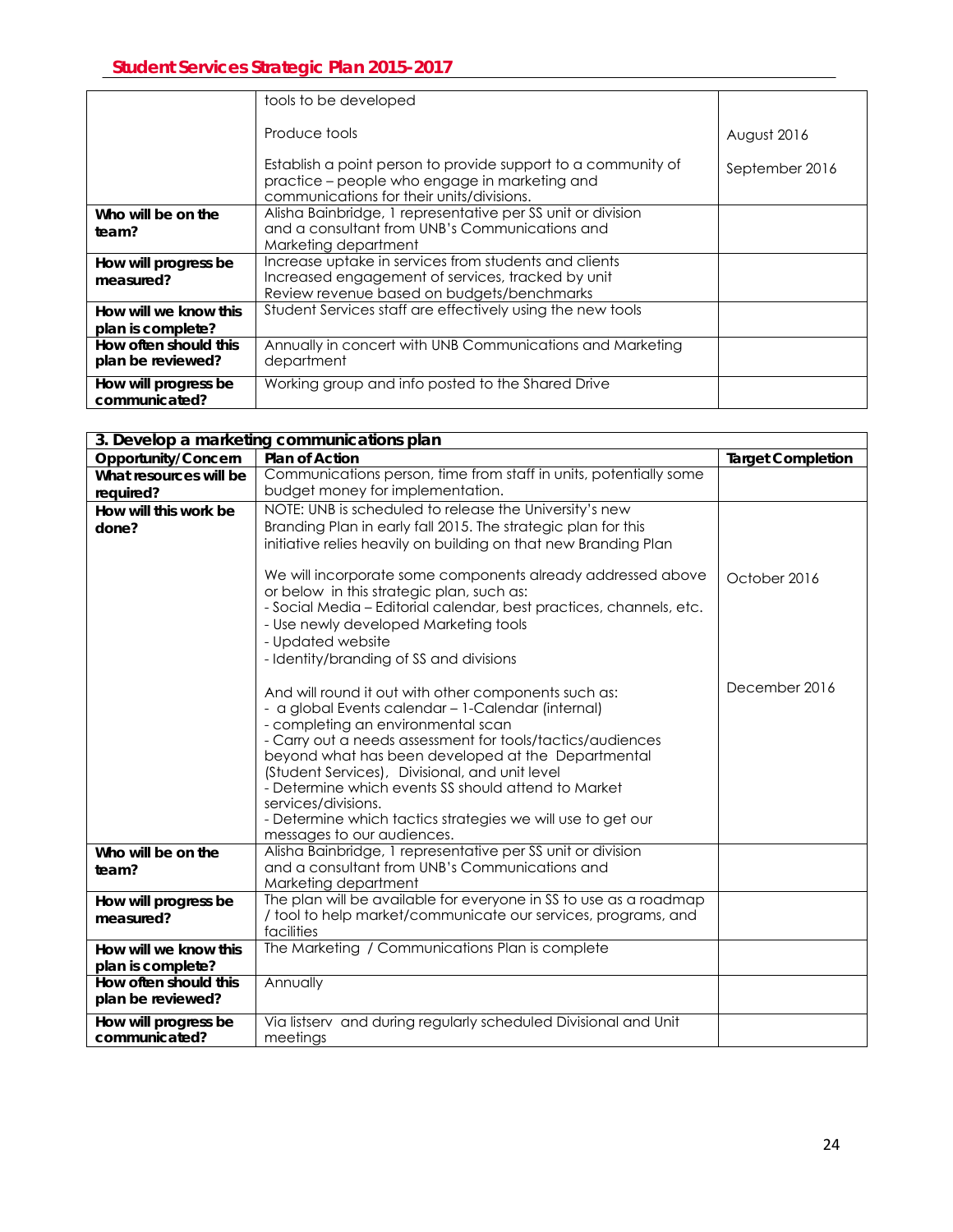### <span id="page-25-0"></span>**11. Identity & Branding for Student Services & Divisions**

**Owner:** Senior Director, Conference Services, Michelle McNeil

#### **Why do this?**

Knowing who we are and effectively branding ourselves will help Student Services (SS) to:

- Cohesively understand ourselves and how we contribute to the betterment of the community
- Collaborate with internal and external partners
- Communicate SS strengths and limitations

| 1. Define mandate of each unit        |                                                                                                                                                                                                                                                                                                                                                                                                                                     |                          |
|---------------------------------------|-------------------------------------------------------------------------------------------------------------------------------------------------------------------------------------------------------------------------------------------------------------------------------------------------------------------------------------------------------------------------------------------------------------------------------------|--------------------------|
| Opportunity/Concern                   | <b>Plan of Action</b>                                                                                                                                                                                                                                                                                                                                                                                                               | <b>Target Completion</b> |
| What resources will be                | Unit managers and their staff                                                                                                                                                                                                                                                                                                                                                                                                       |                          |
| required?                             |                                                                                                                                                                                                                                                                                                                                                                                                                                     |                          |
| How will this work be<br>done?        | Each unit will answer the following guiding questions:<br>- Why are we (unit name) here in the first place?<br>- What does the world (UNB) need most that we (unit name) are<br>uniquely able to provide? What is needed?<br>- What are we willing to sacrifice? Example: If we come to a<br>point where we can't serve the budget / bottom line and the<br>cause, one or the other must suffer.<br>- What matters more than money? | December 2015            |
|                                       | - Are we all on this mission together? The more input people have<br>the more likely they are to accept and honour the mission.                                                                                                                                                                                                                                                                                                     |                          |
|                                       | Hold a Divisional meeting where each Unit's information is<br>presented and reviewed.                                                                                                                                                                                                                                                                                                                                               | December 2015            |
| Who will be on the<br>team?           | Unit Managers and their staff                                                                                                                                                                                                                                                                                                                                                                                                       |                          |
| How will progress be<br>measured?     | Each unit has an approved mandate<br>All unit team members have a clear understanding of the<br>mandate                                                                                                                                                                                                                                                                                                                             |                          |
| How will we know this                 | Each unit has an approved mandate                                                                                                                                                                                                                                                                                                                                                                                                   |                          |
| plan is complete?                     |                                                                                                                                                                                                                                                                                                                                                                                                                                     |                          |
| How often should this                 | Biannually or as required                                                                                                                                                                                                                                                                                                                                                                                                           |                          |
| plan be reviewed?                     |                                                                                                                                                                                                                                                                                                                                                                                                                                     |                          |
| How will progress be<br>communicated? | At leadership meetings                                                                                                                                                                                                                                                                                                                                                                                                              |                          |

| 2. Define mandate for each division |                                                                       |                          |
|-------------------------------------|-----------------------------------------------------------------------|--------------------------|
| Opportunity/Concern                 | <b>Plan of Action</b>                                                 | <b>Target Completion</b> |
| What resources will be              | Senior Directors and a lead from each of the units within their       |                          |
| required?                           | division.                                                             |                          |
| How will this work be               | Senior Directors will work with their units to develop the Division's | January 2016             |
| done?                               | mandate.                                                              |                          |
|                                     | Use the guiding questions from goal 1 above.                          | January 2016             |
|                                     | Present the mandates to the Leadership Team.                          |                          |
| Who will be on the                  | Senior Directors and leaders from their units                         |                          |
| team?                               |                                                                       |                          |
| How will progress be                | Understanding of the mandate of the division and how it               |                          |
| measured?                           | applies to each person's work.                                        |                          |
| How will we know this               | Each division has an approved mandate                                 |                          |
| plan is complete?                   |                                                                       |                          |
| How often should this               | Biannually or as required                                             |                          |
| plan be reviewed?                   |                                                                       |                          |
| How will progress be                | At leadership meetings                                                |                          |
| communicated?                       |                                                                       |                          |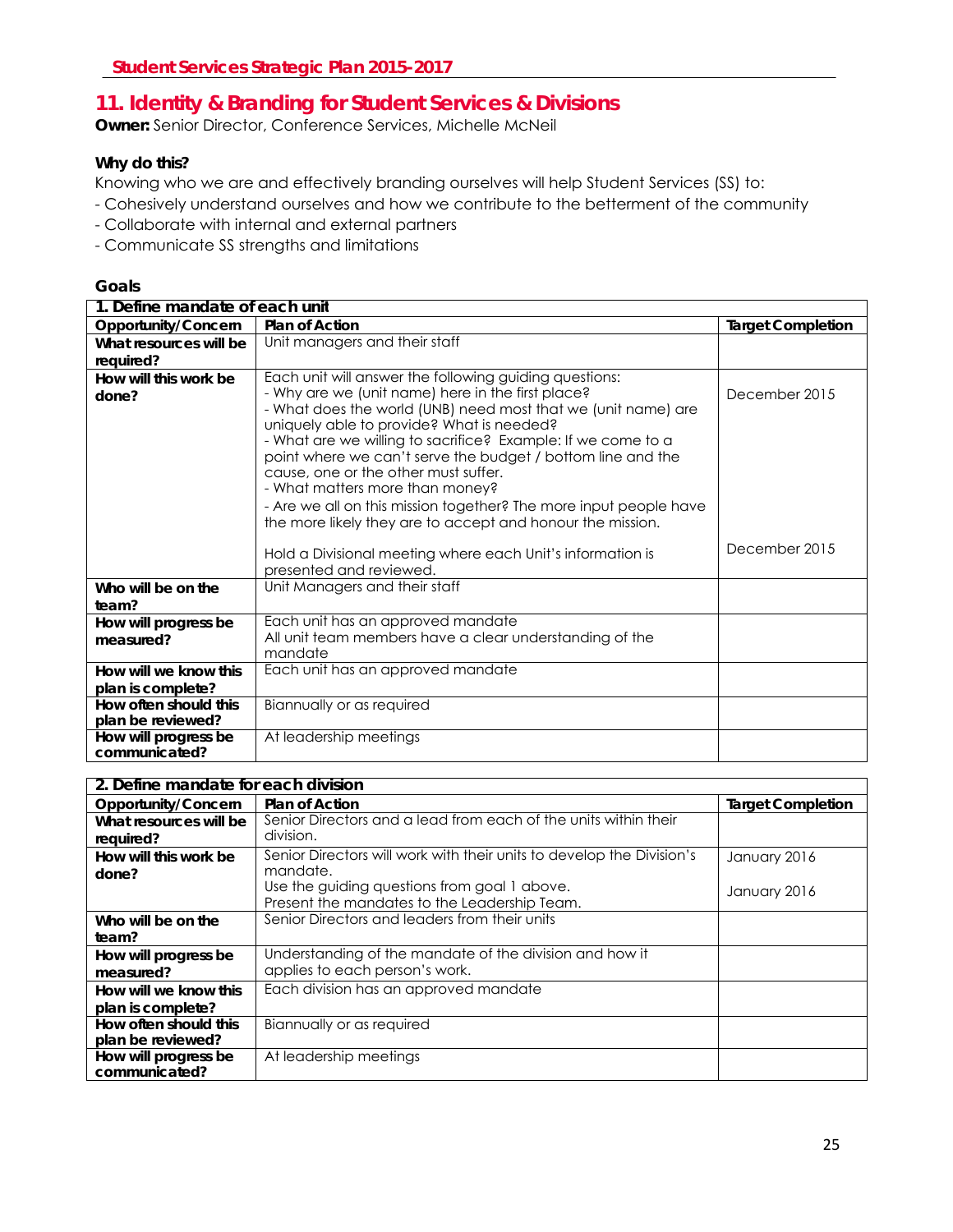| 3. Communicate SS identity to internal and external stakeholders |                                                                                                                                                                                                                                                           |                                |
|------------------------------------------------------------------|-----------------------------------------------------------------------------------------------------------------------------------------------------------------------------------------------------------------------------------------------------------|--------------------------------|
| Opportunity/Concern                                              | <b>Plan of Action</b>                                                                                                                                                                                                                                     | <b>Target Completion</b>       |
| What resources will be<br>required?                              | Communications staff person, New AVP, Senior Directors, unit<br>managers, documents and tools developed with marketing<br>budget.                                                                                                                         |                                |
| How will this work be<br>done?                                   | Within Student Services<br>- Hold fun, interactive events and / or promotions<br>- Host a series of open houses and/or lunch and learns open to<br>everyone from Student Services<br>- Consider distribution of a SS newsletter                           | January 2016-<br>December 2016 |
|                                                                  | Within UNB<br>- Include in orientation for new Faculty, Staff, Administrators<br>- Present at Dean's Council and Directors+<br>- Present to Student Union, Residence Leaders<br>- Include in recruitment materials & present during recruiter<br>training | January 2016-<br>December 2016 |
| Who will be on the<br>team?                                      | SS Communications staff, new AVP, Senior Directors, leaders of<br>units.                                                                                                                                                                                  |                                |
| How will progress be<br>measured?                                | When we have consistent, cohesive, tools and information to<br>use when communicating about Student Services                                                                                                                                              |                                |
| How will we know this<br>plan is complete?                       | When we have consistent, cohesive, tools and information to<br>use when communicating about Student Services                                                                                                                                              |                                |
| How often should this<br>plan be reviewed?                       | Annually in the Fall                                                                                                                                                                                                                                      |                                |
| How will progress be<br>communicated?                            | Ongoing communications with new internal / external people.                                                                                                                                                                                               |                                |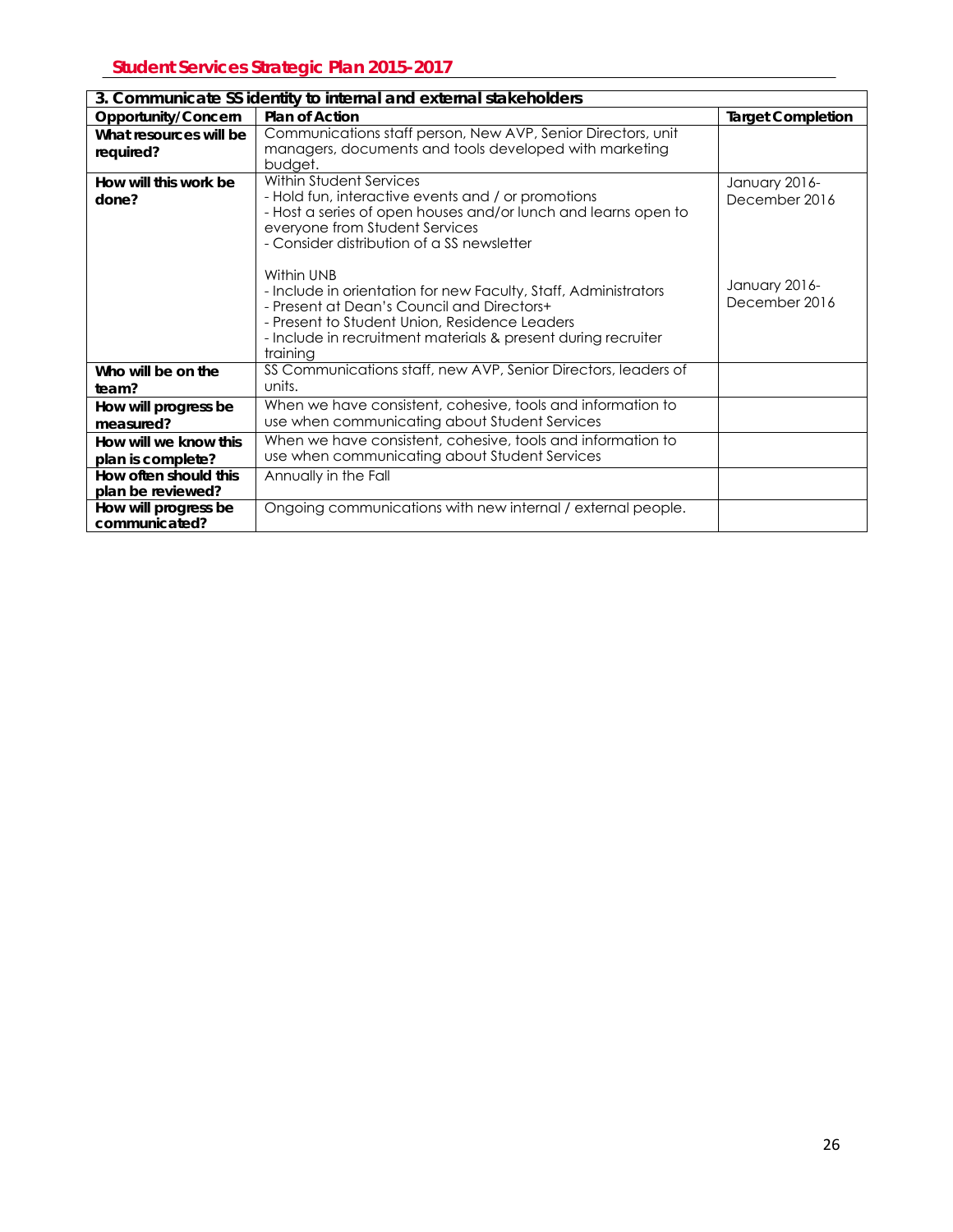### <span id="page-27-0"></span>**12. Program Delivery**

**Owner:** Senior Director, Academic Success, Sara Rothman

#### **Why do this?**

Optimize and broaden the impact of programs to support holistic student growth and success in accordance with Student Services' Vision, Mission and Values.

#### **Goals**

| 1. Optimize resources used for program delivery to maximize benefits to students |                                                                                                                                                                                                                                                                                                                                                                                                                   |                          |
|----------------------------------------------------------------------------------|-------------------------------------------------------------------------------------------------------------------------------------------------------------------------------------------------------------------------------------------------------------------------------------------------------------------------------------------------------------------------------------------------------------------|--------------------------|
| Opportunity/Concern                                                              | <b>Plan of Action</b>                                                                                                                                                                                                                                                                                                                                                                                             | <b>Target Completion</b> |
| What resources will be<br>required?                                              | An inventory of current SS programs and similar programs offered<br>by other UNB units.                                                                                                                                                                                                                                                                                                                           |                          |
| How will this work be<br>done?                                                   | Analyze the inventory data to:<br>- ID overlaps, gaps and redundancies<br>- Determine whether a needs assessment will be value-added<br>- ID opportunities for synergies and collaboration on program<br>delivery<br>- Benchmark to comparison-others who are 'best-in-class' to ID<br>opportunities for improvement<br>- Use this data to recommend targeted improvements to<br>programs and to program delivery | Winter 2016              |

#### **2. Provide programs that are relevant and current in ways that are engaging to students as per recommendations in goal #1 above.**

| pc. recommendations in goal $\pi$ , above. |                                                                                                                                                                     |                                             |
|--------------------------------------------|---------------------------------------------------------------------------------------------------------------------------------------------------------------------|---------------------------------------------|
| Opportunity/Concern                        | Plan of Action                                                                                                                                                      | <b>Target Completion</b>                    |
| What resources will be                     | Student Services team members and partners to develop                                                                                                               |                                             |
| required?                                  | targeted improved programs and delivery methods                                                                                                                     |                                             |
| How will this work be                      | - Research current trends and cutting edge delivery methods                                                                                                         | Winter 2016                                 |
| done?                                      | - ID expertise on campus and within SS for training sessions and<br>to act as general resources for questions in their area of<br>expertise                         | Winter 2016 (before<br>training noted next) |
|                                            | - Train staff on tech, social media (possibly whole day in-service)<br>- Consult with students (in conjunction with IDd gaps, etc.<br>noted above to test findings) | Winter/Spring 2016<br>Winter 2016           |
|                                            | - Make changes to programs as per recommendations in<br>goal 1 above                                                                                                | 2016 and ongoing                            |

| 3. Effectively promote programs to optimize student participation |                                                                                                                                                                                                                                                                                                                                                                                                 |                                                                                                                                         |
|-------------------------------------------------------------------|-------------------------------------------------------------------------------------------------------------------------------------------------------------------------------------------------------------------------------------------------------------------------------------------------------------------------------------------------------------------------------------------------|-----------------------------------------------------------------------------------------------------------------------------------------|
| Opportunity/Concern                                               | <b>Plan of Action</b>                                                                                                                                                                                                                                                                                                                                                                           | <b>Target Completion</b>                                                                                                                |
| What resources will be<br>required?                               | Student Services team members and partners to promote<br>programs and be advocates for student participation                                                                                                                                                                                                                                                                                    |                                                                                                                                         |
| How will this work be<br>done?                                    | - ID students / Student Union advocates to assist in Program<br>promotion<br>- Tap into existing SS marketing expertise<br>- Explore working with MBA students who are looking for an<br>academic/ applied marketing project<br>- Seek out ways to personalize invitations to students to take part<br>in programs<br>- Identify/hire a dedicated SS marketing / communications<br>professional | Annually every fall<br>(Idea: create a SS<br>marketing team?)<br>Whenever this<br>approach seems<br>appropriate.<br>Winter 2016<br>ASAP |

| 4. Carry out consistent program evaluation |                                                                                                                                             |                          |
|--------------------------------------------|---------------------------------------------------------------------------------------------------------------------------------------------|--------------------------|
| Opportunity/Concern                        | <b>Plan of Action</b>                                                                                                                       | <b>Target Completion</b> |
| What resources will be<br>required?        | Financial resources to hire:<br>- Dedicated marketing & communications professional<br>- Work-study/co-op student to support inventory work |                          |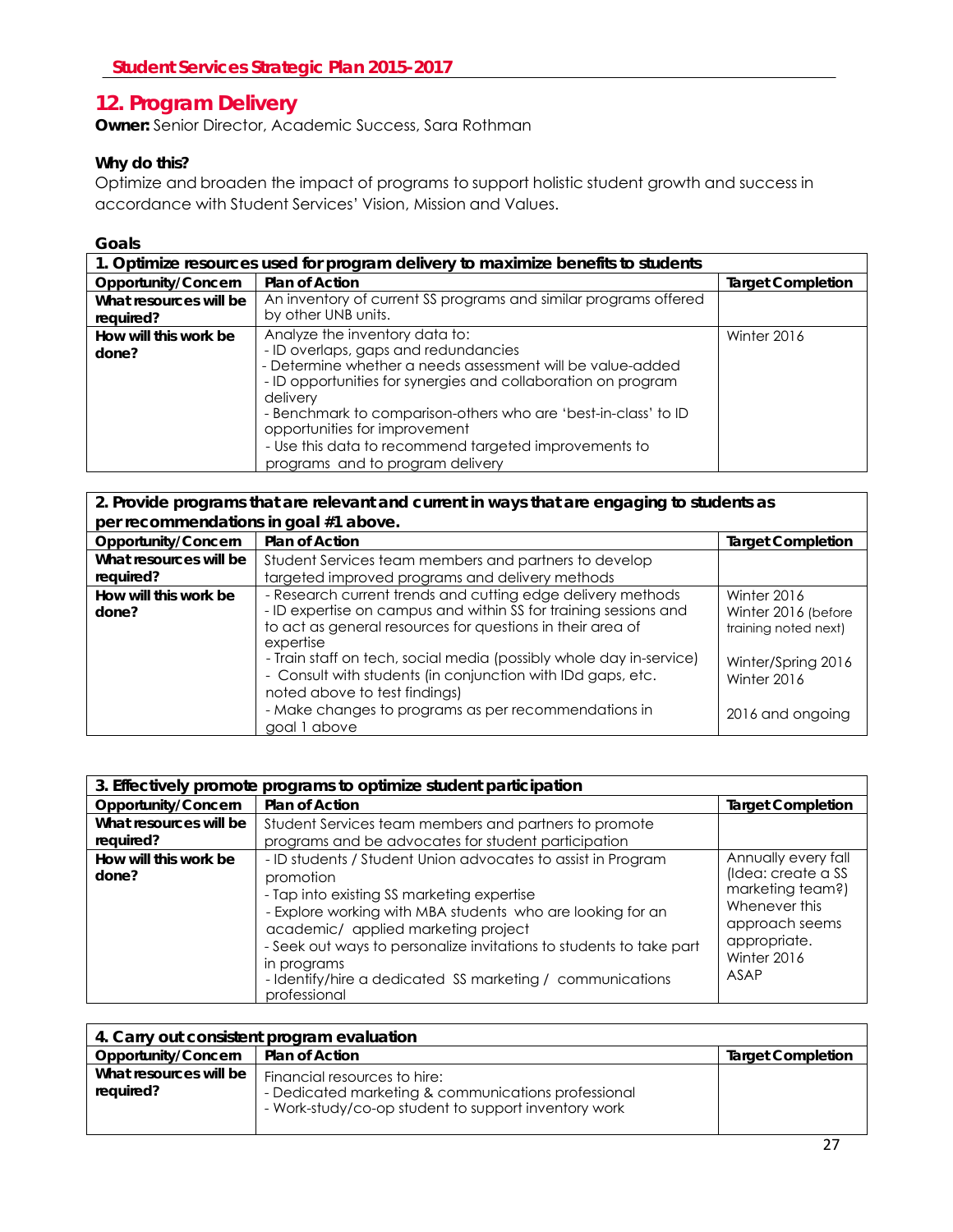| How will this work be |                                                                                                                                      | Spring 2016                                           |
|-----------------------|--------------------------------------------------------------------------------------------------------------------------------------|-------------------------------------------------------|
|                       | - ID key common assessment measures for example participation                                                                        |                                                       |
| done?                 | numbers, on-line activity data, achievement of learning                                                                              |                                                       |
|                       | outcomes by program, student satisfaction)<br>- Develop common assessment tools -ID mechanism to<br>collate data across SS divisions | Spring 2016                                           |
|                       | Communicate results in meaningful ways                                                                                               | Spring 2016<br>Regular updates to<br>programming team |
| Who will be on the    | Assessment Team identified via Assessment Strategic Priority                                                                         |                                                       |
| team?                 |                                                                                                                                      |                                                       |
| How will progress /   | Through goal #4 (details to be determined)                                                                                           |                                                       |
| success be            |                                                                                                                                      |                                                       |
| measured?             |                                                                                                                                      |                                                       |
| How will we know this | An annual review will support the process but the group                                                                              |                                                       |
| Plan of               | believes this plan will never be complete but rather will need                                                                       |                                                       |
| Action is             | to keep cycling thorough the steps                                                                                                   |                                                       |
| complete?             |                                                                                                                                      |                                                       |
| How often should      | Annually                                                                                                                             |                                                       |
| this plan be          |                                                                                                                                      |                                                       |
| reviewed?             |                                                                                                                                      |                                                       |
| How will progress on  | Through goal #4 (details to be determined)                                                                                           |                                                       |
| this                  |                                                                                                                                      |                                                       |
| plan be               |                                                                                                                                      |                                                       |
| communicated?         |                                                                                                                                      |                                                       |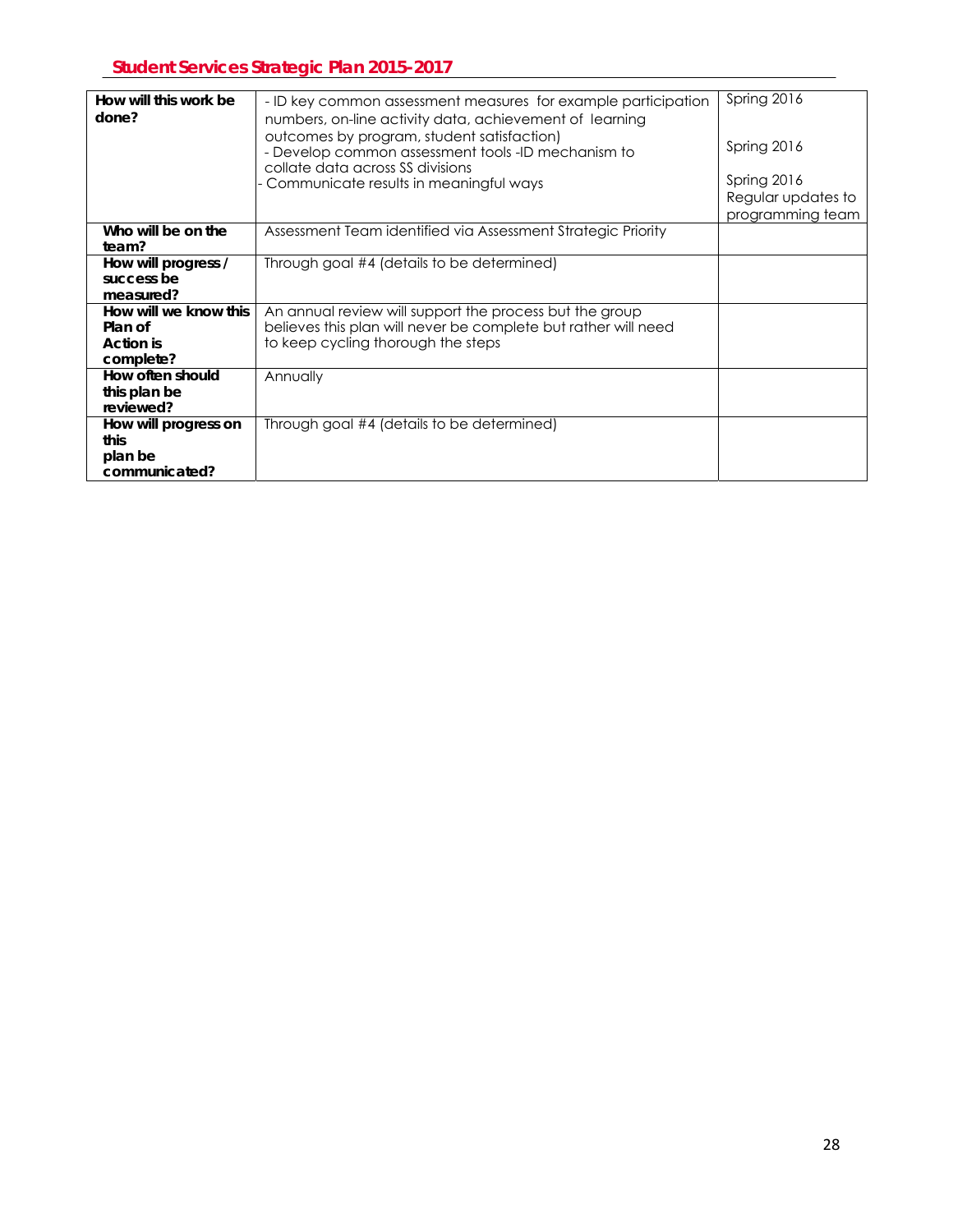### <span id="page-29-0"></span>**13. Assessment**

**Owner:** Senior Director, Academic Success, Sara Rothman

#### **Why do this?**

To foster a culture of continuous improvement through evidence-based decision-making processes in accordance with Student Services Vision, Mission and Values.

| 1. Establish a Student Services Assessment Team |                                                                                               |                          |
|-------------------------------------------------|-----------------------------------------------------------------------------------------------|--------------------------|
| Opportunity/Concern                             | <b>Plan of Action</b>                                                                         | <b>Target Completion</b> |
| What resources will be                          | Campus Labs - assessment platform and training modules                                        |                          |
| required?                                       | Academic Impressions training webinars                                                        |                          |
|                                                 | Staff time for training, development, implementation                                          |                          |
| How will this work be                           | - ID at least one person per division to sit on the team                                      | December 2015            |
| done?                                           | - Develop a mandate for the team                                                              | December 2015            |
|                                                 | - ID a data generation, management and analysis expert                                        | December 2015            |
|                                                 | who can serve as a resource to the team (David Kilfoil?)                                      |                          |
|                                                 | - Engage the team in regular (monthly?) training to build                                     | 2016 monthly to          |
|                                                 | assessment understanding and capacity                                                         | build team capacity      |
|                                                 |                                                                                               |                          |
|                                                 | <b>NOTE:</b> This section on balanced scorecard methodology was                               | $2015 - 16 - seek$       |
|                                                 | inserted by Catherine White after the strategic planning day. This                            | expertise to help        |
|                                                 | approach should be considered by the assessment team.                                         | team to properly         |
|                                                 | Determine whether a 'Balanced Scorecard' methodology would                                    | evaluate this            |
|                                                 | be applicable for Student Services. Balanced Scorecards are                                   | suggestion               |
|                                                 | commonly broken down into:                                                                    |                          |
|                                                 | Financial perspective                                                                         |                          |
|                                                 | Customer perspective (both external and internal)                                             |                          |
|                                                 | Internal process perspective                                                                  |                          |
|                                                 | Learning and growth perspective                                                               |                          |
|                                                 |                                                                                               |                          |
|                                                 | Balanced Scorecards can serve multiple uses including but not                                 |                          |
|                                                 | limited to:                                                                                   |                          |
|                                                 | - Drive strategy execution                                                                    |                          |
|                                                 | - Clarify strategy and make strategy operational                                              |                          |
|                                                 | - Identify and align strategic initiatives                                                    |                          |
|                                                 | - Link budget with strategy                                                                   |                          |
|                                                 | - Align the organization with strategy                                                        |                          |
|                                                 | - Conduct periodic strategic performance reviews to learn                                     |                          |
|                                                 | about and improve strategy                                                                    |                          |
| Who will be on the                              | At least one person per division; to be determined by the                                     |                          |
| team?                                           | programming team. Consideration should be given to                                            |                          |
|                                                 | including one person per programming unit.<br>Attendance at team meetings and training events |                          |
| How will progress /<br>success be measured?     |                                                                                               |                          |
| How will we know this                           | When the team is established, has undergone training, and                                     |                          |
| <b>Plan of Action is</b>                        | has researched and considered the use of a balanced                                           |                          |
| complete?                                       | scorecard approach.                                                                           |                          |
| How often should this                           | Annually to determine if the composition of the                                               |                          |
| plan be reviewed?                               | assessment team is appropriate and effective.                                                 |                          |
| How will progress on this                       | Regular updates to the programming team                                                       |                          |
| plan be communicated?                           |                                                                                               |                          |

| 2. Develop assessment benchmarks, templates, and processes |                                                                                                  |                          |
|------------------------------------------------------------|--------------------------------------------------------------------------------------------------|--------------------------|
| Opportunity/Concern                                        | <b>Plan of Action</b>                                                                            | <b>Target Completion</b> |
| What resources will be<br>required?                        | Campus Labs – assessment platform and training modules<br>Academic Impressions training webinars |                          |
|                                                            | Staff time for data collection                                                                   |                          |
| How will this work be<br>done?                             | - Determine what assessment is already taking place within<br>SS                                 | Winter 2016              |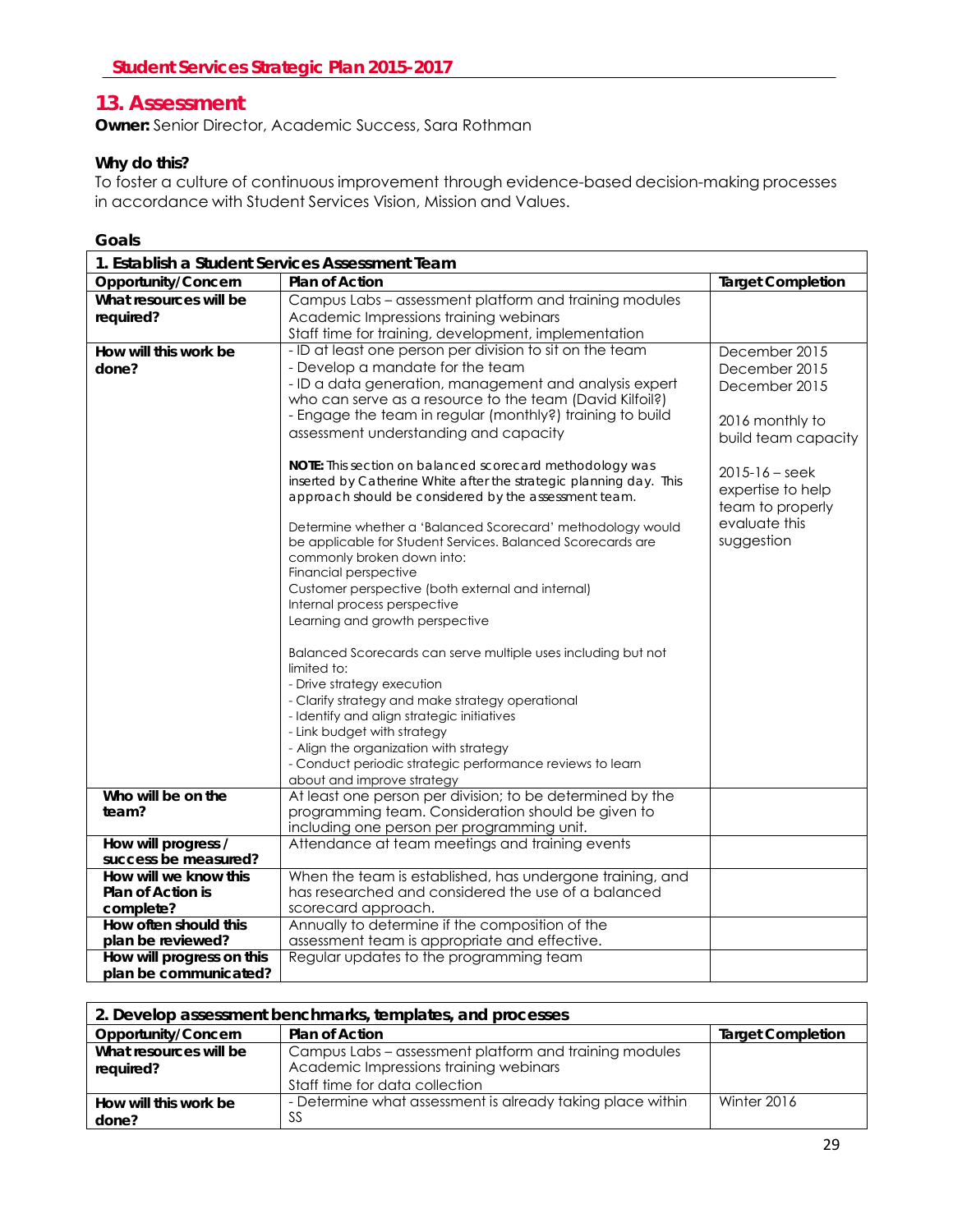|                           | - Determine what data is already readily available and who<br>'owns' this data where ownership is defined by at least the<br>following:<br>- Responsible to generate and maintain the data<br>- Ensure adherence to any applicable privacy legislation<br>/ regulations<br>- Develop an assessment calendar / cycle<br>- Develop standardized templates and processes<br>- Use Campus Labs to its fullest potential<br>- Determine other sources of data available to Student<br>Services | Winter 2016<br>Spring 2016<br>Spring 2016<br>By 2017<br>Winter 2016 |
|---------------------------|-------------------------------------------------------------------------------------------------------------------------------------------------------------------------------------------------------------------------------------------------------------------------------------------------------------------------------------------------------------------------------------------------------------------------------------------------------------------------------------------|---------------------------------------------------------------------|
| Who will be on the team?  | David Kilfoil and the team members identified in previous                                                                                                                                                                                                                                                                                                                                                                                                                                 |                                                                     |
|                           | goal                                                                                                                                                                                                                                                                                                                                                                                                                                                                                      |                                                                     |
| How will progress /       | Production of an inventory of current data                                                                                                                                                                                                                                                                                                                                                                                                                                                |                                                                     |
| success be measured?      | Development of assessment cycle                                                                                                                                                                                                                                                                                                                                                                                                                                                           |                                                                     |
|                           | More robust and sophisticated use of Campus Labs                                                                                                                                                                                                                                                                                                                                                                                                                                          |                                                                     |
| How will we know this     | See above                                                                                                                                                                                                                                                                                                                                                                                                                                                                                 |                                                                     |
| Plan of Action is         |                                                                                                                                                                                                                                                                                                                                                                                                                                                                                           |                                                                     |
| complete?                 |                                                                                                                                                                                                                                                                                                                                                                                                                                                                                           |                                                                     |
| How often should this     | Each semester to assess progress                                                                                                                                                                                                                                                                                                                                                                                                                                                          |                                                                     |
| plan be reviewed?         |                                                                                                                                                                                                                                                                                                                                                                                                                                                                                           |                                                                     |
| How will progress on this | Monthly updates to programming team                                                                                                                                                                                                                                                                                                                                                                                                                                                       |                                                                     |
| plan be communicated?     |                                                                                                                                                                                                                                                                                                                                                                                                                                                                                           |                                                                     |

| 3. Create a culture of Continuous Improvement through effective use of assessment tools / processes |                                                                                                                                                                                                                                                   |                                           |
|-----------------------------------------------------------------------------------------------------|---------------------------------------------------------------------------------------------------------------------------------------------------------------------------------------------------------------------------------------------------|-------------------------------------------|
| Opportunity/Concern                                                                                 | Plan of Action                                                                                                                                                                                                                                    | <b>Target Completion</b>                  |
| What resources will be<br>required?                                                                 | Campus Labs - assessment platform and training modules<br>Academic Impressions training webinars<br>Staff time                                                                                                                                    |                                           |
| How will this work be<br>done?                                                                      | Actively celebrate successes so people see the benefits of<br>data driven decision making and assessment                                                                                                                                          | Ongoing-<br>celebrate success<br>annually |
|                                                                                                     | Develop training programs for all staff, including new<br>hires                                                                                                                                                                                   | 2016-17                                   |
|                                                                                                     | Explore linking the successful achievement of targeted<br>improvements to the budget allocation process<br>- Evaluate the assessment processes (Annually?)<br>- Is the right data being used?                                                     | 2016-17                                   |
|                                                                                                     | Close the reporting loop through at least the following:<br>- Determining who reports and why<br>- Determining how, when and to whom data will be<br>disseminated<br>- Timing of the reports (fiscal year end, quarterly, each<br>semester, etc.) | prior to 2016-17<br>annual reports        |
|                                                                                                     | Make transparent links between decisions and data                                                                                                                                                                                                 | $2016 - 17$                               |
| Who will be on the<br>team?                                                                         | The assessment team identified earlier                                                                                                                                                                                                            |                                           |
| How will progress /<br>success be measured?                                                         | By the enhanced data collection and use of available data<br>by Student Services to support program development and<br>decision-making.                                                                                                           |                                           |
| How will we know this<br><b>Plan of Action is</b><br>complete?                                      | This may never be complete but more likely is a continuous<br>circle of assessment, reporting, reviewing to determine<br>applicability/usefulness, adjust, repeat                                                                                 |                                           |
| How often should this<br>plan be reviewed?                                                          | Annually                                                                                                                                                                                                                                          |                                           |
| How will progress on this<br>plan be communicated?                                                  | Monthly programming team meetings                                                                                                                                                                                                                 |                                           |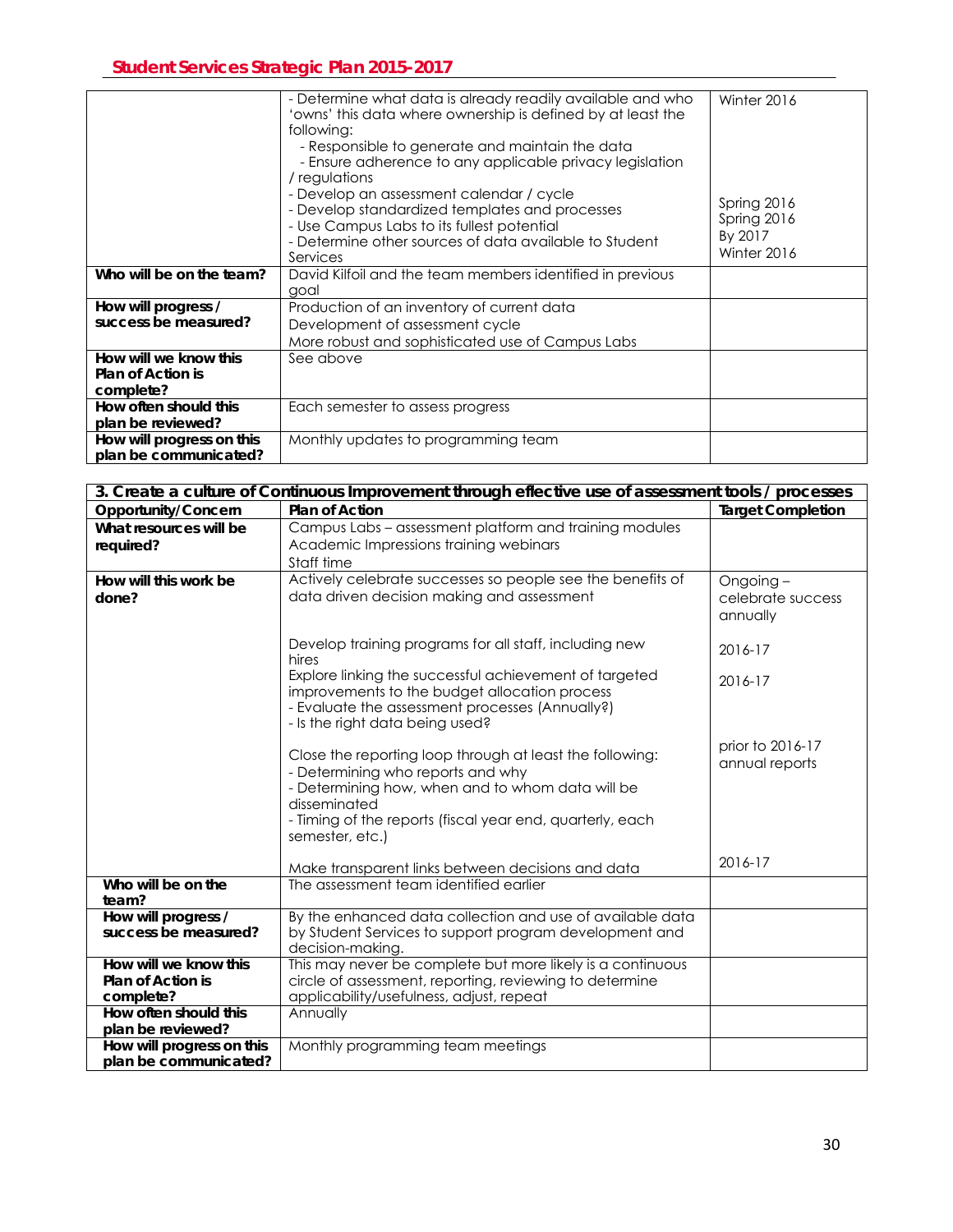### <span id="page-31-0"></span>**14. Student Engagement & Co-curricular program**

**Owner:** Senior Director, Academic Success, Sara Rothman

#### **Why do this?**

To increase achievement, positive behaviour, and a sense of belonging.

| 1. Create a co- curricular program framework to encourage and track student engagement |                                                                                                                                                                                                                                                                                                                                                                                                                  |                                                                                                                                                                                     |
|----------------------------------------------------------------------------------------|------------------------------------------------------------------------------------------------------------------------------------------------------------------------------------------------------------------------------------------------------------------------------------------------------------------------------------------------------------------------------------------------------------------|-------------------------------------------------------------------------------------------------------------------------------------------------------------------------------------|
| Opportunity/Concern                                                                    | <b>Plan of Action</b>                                                                                                                                                                                                                                                                                                                                                                                            | <b>Target Completion</b>                                                                                                                                                            |
| What resources will be                                                                 | Person to lead \$ for marketing, materials, tracking,                                                                                                                                                                                                                                                                                                                                                            |                                                                                                                                                                                     |
| required?                                                                              | recognition<br>(Some of these resources do not currently exist)                                                                                                                                                                                                                                                                                                                                                  |                                                                                                                                                                                     |
| How will this work be<br>done?                                                         | - Take an inventory of current opportunities<br>- ID outcomes, activities and collaborators<br>- Create the program framework<br>- Implement the pilot program<br>- ID student population for pilot program<br>- Solidify the tracking mechanism<br>- Develop the measurement plan for program assessment<br>- Develop a marketing and communications plan<br>- Update programs and opportunities through annual | Summer 2015<br>Summer 2015<br>Fall 2015<br>Winter 2016<br>Fall 2015<br>Fall 2015 for pilot,<br>Summer 2016 for<br>ongoing project<br>2015-2016<br>Summer 2016<br>Annually in summer |
| Who will be on the                                                                     | inventory of current programming<br>Ted Needham, Gillian McLean, Sara Rothman, Ken Reimer,                                                                                                                                                                                                                                                                                                                       |                                                                                                                                                                                     |
| team?                                                                                  | Heather Doyle (SJ), UNBSU President, SS Communications staff                                                                                                                                                                                                                                                                                                                                                     |                                                                                                                                                                                     |
| How will progress /                                                                    | By meeting the outline of activities as listed above and                                                                                                                                                                                                                                                                                                                                                         |                                                                                                                                                                                     |
| success be measured?                                                                   | through program assessment as designed in conjunction with<br>David Kilfoil                                                                                                                                                                                                                                                                                                                                      |                                                                                                                                                                                     |
| How will we know this                                                                  | When a co-curricular program is available to all students on                                                                                                                                                                                                                                                                                                                                                     |                                                                                                                                                                                     |
| Plan of Action                                                                         | campus                                                                                                                                                                                                                                                                                                                                                                                                           |                                                                                                                                                                                     |
| is complete?<br>How often should                                                       | Annually                                                                                                                                                                                                                                                                                                                                                                                                         |                                                                                                                                                                                     |
| this plan be                                                                           |                                                                                                                                                                                                                                                                                                                                                                                                                  |                                                                                                                                                                                     |
| reviewed?                                                                              |                                                                                                                                                                                                                                                                                                                                                                                                                  |                                                                                                                                                                                     |
| How will progress on                                                                   | Annual (or more frequent, depending upon audience)                                                                                                                                                                                                                                                                                                                                                               |                                                                                                                                                                                     |
| this                                                                                   | updates to key stakeholders                                                                                                                                                                                                                                                                                                                                                                                      |                                                                                                                                                                                     |
| plan be                                                                                | including Senior Administration, Deans, Directors +,                                                                                                                                                                                                                                                                                                                                                             |                                                                                                                                                                                     |
| communicated?                                                                          | Student Services, Student Union & Council                                                                                                                                                                                                                                                                                                                                                                        |                                                                                                                                                                                     |

| 2. Increase student participation in existing programs |                                                                                                                                                                                                       |                          |
|--------------------------------------------------------|-------------------------------------------------------------------------------------------------------------------------------------------------------------------------------------------------------|--------------------------|
| Opportunity/Concern                                    | <b>Plan of Action</b>                                                                                                                                                                                 | <b>Target Completion</b> |
| What resources will be                                 | \$ for a Marketin and Communications professional (this                                                                                                                                               |                          |
| required?                                              | resource does not currently exist)                                                                                                                                                                    |                          |
|                                                        | <b>Technology</b>                                                                                                                                                                                     |                          |
|                                                        | Space                                                                                                                                                                                                 |                          |
|                                                        | Marketing materials                                                                                                                                                                                   |                          |
|                                                        | Furniture                                                                                                                                                                                             |                          |
|                                                        | \$ for Town House programming                                                                                                                                                                         |                          |
|                                                        | (focussing on developmental topics)                                                                                                                                                                   |                          |
| How will this work be<br>done?                         | Publish a Calendar of Events to help students identify and<br>contact key service providers (this should collaborate with the<br>calendar of offerings associated with the Co-Curricular<br>program   | Summer to end<br>2015    |
|                                                        | Increase our reach to commuter students through a wider<br>circulation of program plans and service offerings<br>Strengthen the partnership with TownHouse (Krysta Skentelbery<br>and Rachel Cazabon) | 2015-16                  |
|                                                        | Increase communications with Academic Advisors and Deans<br>- Orient leaders and facilitators to new and existing                                                                                     | 2015-16                  |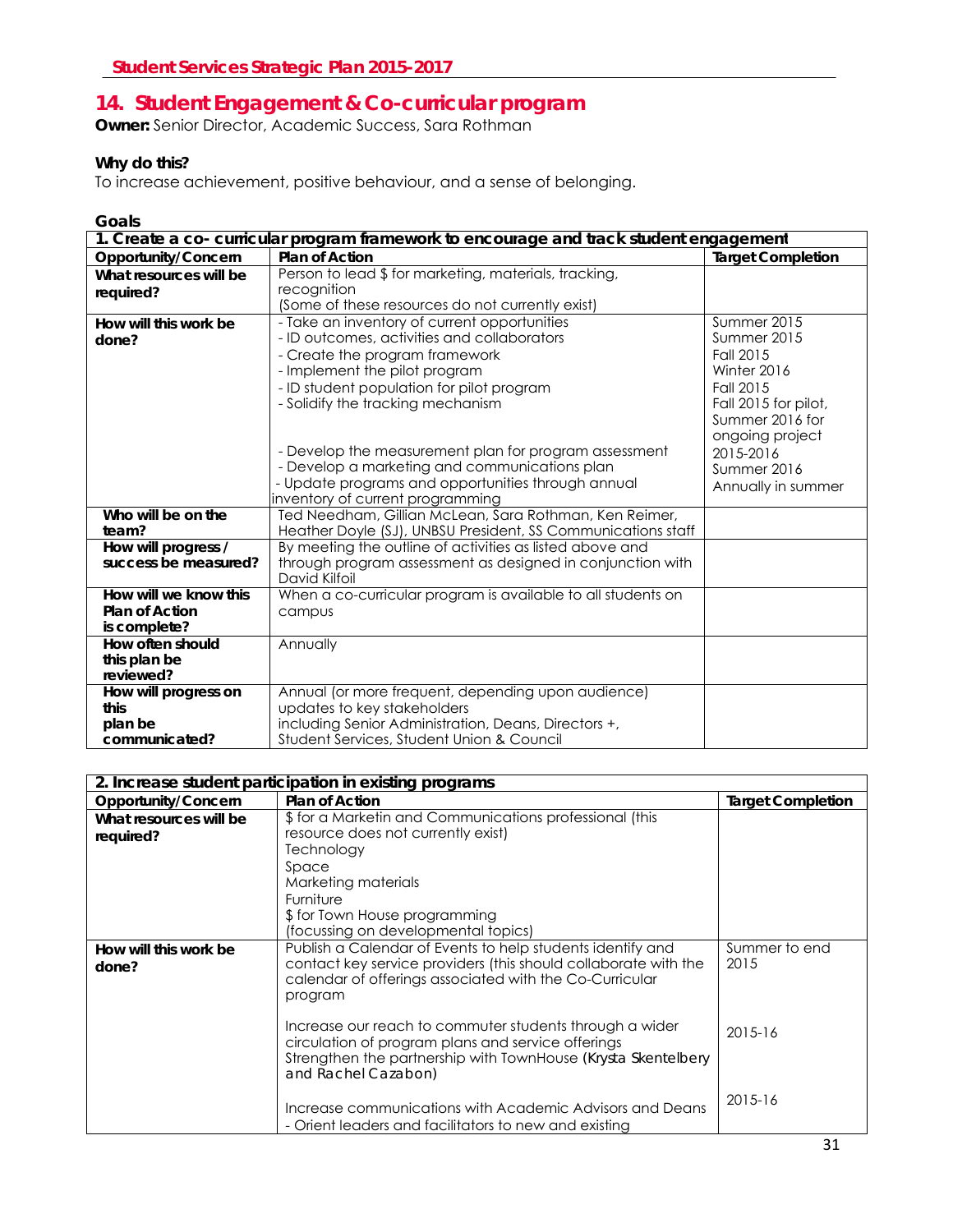|                           | information<br>- Collaborator / inspire others to promote /<br>advocate for SS programs and services<br>- ID champions and advocates<br>- Attend Dean's council |         |
|---------------------------|-----------------------------------------------------------------------------------------------------------------------------------------------------------------|---------|
|                           | - Strengthen / make meaningful connections with partners                                                                                                        |         |
|                           | Create a stakeholder activity matrix and use this to determine<br>gaps and priorities (Sara R and Richard S)                                                    | 2015-16 |
| Who will be on the team?  | A cross-divisional marketing team which includes<br>representation from each division                                                                           |         |
| How will progress /       | Attendance numbers at Student Services programming                                                                                                              |         |
| success be measured?      | Participation in Student Services programming as                                                                                                                |         |
|                           | measured by the Co-Curricular Program                                                                                                                           |         |
| How will we know this     | Presumably this is ongoing work with no completion date. We                                                                                                     |         |
| <b>Plan of Action is</b>  | will know when this particular piece of the puzzle is complete                                                                                                  |         |
| complete?                 | when we have a functional calendar of events that is used by                                                                                                    |         |
|                           | the campus community, when we have a strong student                                                                                                             |         |
|                           | services communication plan that both advertises our                                                                                                            |         |
|                           | programs and services and communicates our value to the                                                                                                         |         |
|                           | campus community, and when we have a good team of                                                                                                               |         |
|                           | champions across campus that help us to tell our story.                                                                                                         |         |
| How often should this     | Annually                                                                                                                                                        |         |
| plan be reviewed?         |                                                                                                                                                                 |         |
| How will progress on this | A cross-divisional marketing team which includes                                                                                                                |         |
| plan be communicated?     | representation from each division                                                                                                                               |         |

| 3. Publish a curriculum of programming for students living in residence and other student groups |                                                                                                      |                          |
|--------------------------------------------------------------------------------------------------|------------------------------------------------------------------------------------------------------|--------------------------|
| Opportunity/Concern                                                                              | <b>Plan of Action</b>                                                                                | <b>Target Completion</b> |
| What resources will be                                                                           | Staff person to compile the information and oversee the                                              |                          |
| required?                                                                                        | creation of the document.                                                                            |                          |
| How will this work be                                                                            | ID desired outcomes through collaboration with partners                                              | Summer 2015              |
| done?                                                                                            | (Summer 2015)                                                                                        | though Summer            |
|                                                                                                  | ID programming that meets the outcomes (Summer 2015)                                                 | 2016                     |
|                                                                                                  | Introduce this curriculum programming to House Teams at                                              |                          |
|                                                                                                  | Residence training (Sept 2015)                                                                       |                          |
|                                                                                                  | Measure / evaluate the success of the new programming<br>and then review and refine (Summer 2016)    |                          |
| Who will be on the team?                                                                         | Krysta Skentelbery, and a member from both the Academic<br>Success and Health and Wellness Divisions |                          |
| How will progress /                                                                              | The production of a document, tracking downloads from                                                |                          |
| success be measured?                                                                             | website, asking proctors re: Satisfaction                                                            |                          |
| How will we know this                                                                            | Document is posted to website and circulated at training                                             |                          |
| <b>Plan of Action is</b>                                                                         |                                                                                                      |                          |
| complete?                                                                                        |                                                                                                      |                          |
| How often should this                                                                            | Annually                                                                                             |                          |
| plan be reviewed?                                                                                |                                                                                                      |                          |
| How will progress on this                                                                        |                                                                                                      |                          |
| plan be communicated?                                                                            |                                                                                                      |                          |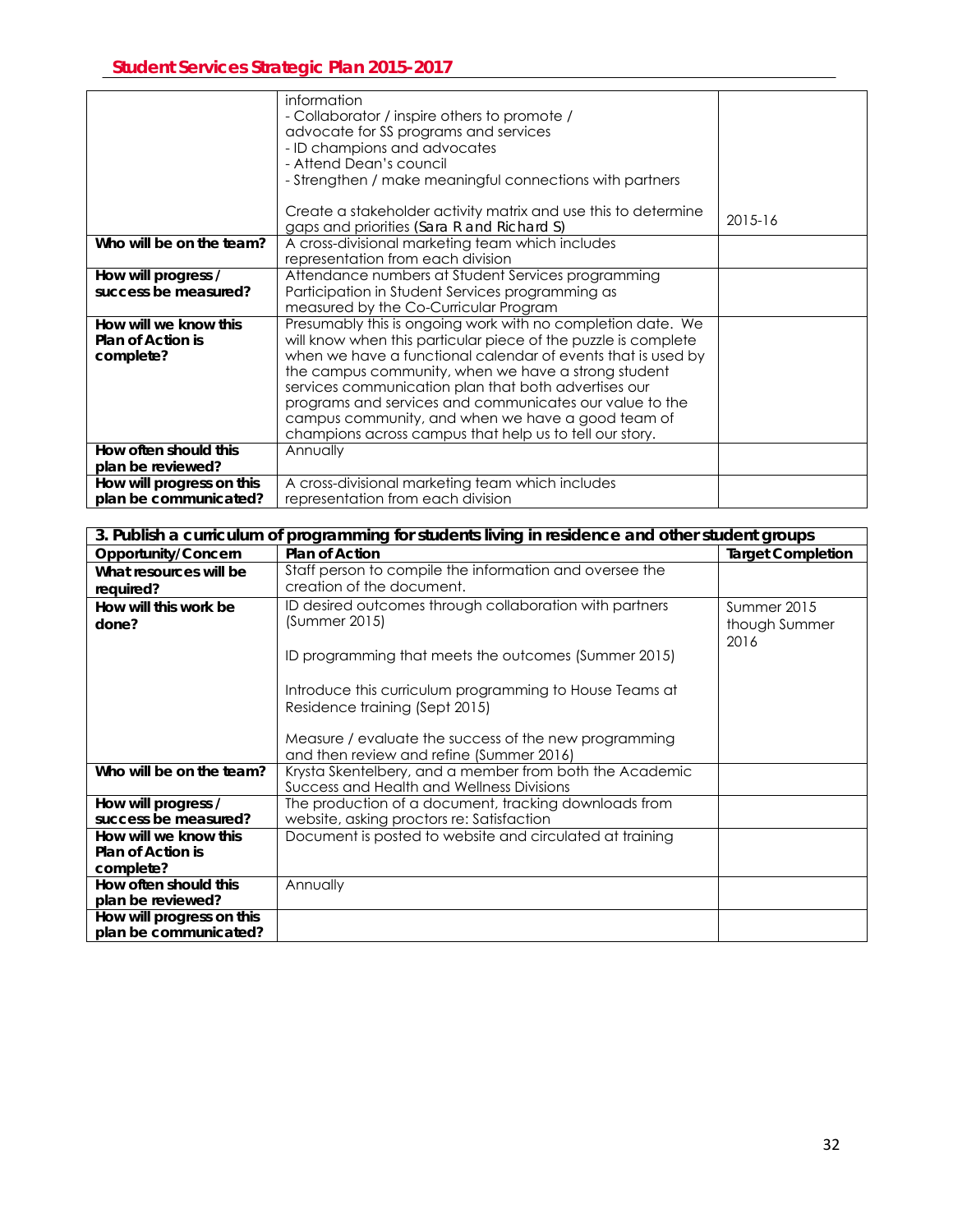### <span id="page-33-0"></span>**15. Peer Support & Outreach**

**Owner:** Senior Director, Health & Wellness, Rice Fuller

#### **Why do this?**

To ensure Student Services is playing a responsible role in modelling and shaping student peer support at UNB focused on peer support being a good tool to provide a transformative university experience.

| 1. Establish Peer Support Working Group                 |                                                                                                                                                                 |                          |
|---------------------------------------------------------|-----------------------------------------------------------------------------------------------------------------------------------------------------------------|--------------------------|
| Opportunity/Concern                                     | <b>Plan of Action</b>                                                                                                                                           | <b>Target Completion</b> |
| What resources will be                                  | Staff time                                                                                                                                                      |                          |
| required?                                               |                                                                                                                                                                 |                          |
| How will this work be<br>done?                          | Identify a limited number of key stakeholders (including at<br>least two students) to be part of the working group (include<br><b>UNBHOP and Student Union)</b> | November 2015            |
|                                                         |                                                                                                                                                                 |                          |
| Who will be on the team?                                | Rice Fuller, Matt MacLean, Trish Eagan, Lisa Portelli, April<br>Kennedy                                                                                         |                          |
| How will progress /<br>success be measured?             | Whether or not a Peer Support Working Group has been<br>established                                                                                             |                          |
| How will we know this<br>Plan of Action is<br>complete? | When the Peer Support Working Group is established                                                                                                              |                          |
| How often should this<br>plan be reviewed?              | Monthly until the working group is up and running                                                                                                               |                          |

| 2. Identify existing peer mentoring and support programs on campus |                                                           |                          |
|--------------------------------------------------------------------|-----------------------------------------------------------|--------------------------|
| Opportunity/Concern                                                | <b>Plan of Action</b>                                     | <b>Target Completion</b> |
| What resources will be                                             | Staff time                                                |                          |
| required?                                                          |                                                           |                          |
| How will this work be                                              | Consider collecting info from these current UNB examples: | Completed                |
| done?                                                              | - Sexuality Centre                                        |                          |
|                                                                    | - Nursing preceptors                                      |                          |
|                                                                    | - Writing tutors (Paid and volunteer)                     |                          |
|                                                                    | - Science and Engineering PAL (Peer Assisted Learning)    |                          |
|                                                                    | - SAC Step program mentors                                |                          |
|                                                                    | - Residence leaders                                       |                          |
|                                                                    | - INAF (it's Not About Food)                              |                          |
|                                                                    | - International Student mentors (?)                       |                          |
|                                                                    | - CS peer mentoring                                       |                          |
|                                                                    | - Arts 1000 peer role                                     |                          |
|                                                                    | - 3rd year Nursing flu-immunization campaign and          |                          |
|                                                                    | other - - 3rd year nursing placements on campus           |                          |
|                                                                    | - Kinesiology peer mentoring program                      |                          |
|                                                                    | - Biochemistry Society                                    |                          |
|                                                                    | - Physics Society                                         |                          |

| 3. Examine peer support programs at other universities (York, UCSB, Alberta, Cornell, UBC, etc.) |                                                                                   |                          |
|--------------------------------------------------------------------------------------------------|-----------------------------------------------------------------------------------|--------------------------|
| Opportunity/Concern                                                                              | <b>Plan of Action</b>                                                             | <b>Target Completion</b> |
| How will this work be                                                                            | Re-examine work done on this topic by UNBHOP                                      | November-                |
| done?                                                                                            |                                                                                   | December 2015            |
|                                                                                                  | Determine what sorts of information we want to get                                |                          |
|                                                                                                  | about existing programs (examples below)                                          | November-                |
|                                                                                                  | - Do they have a peer support coordinator and is this a                           | December 2015            |
|                                                                                                  | student or staff member<br>- Who has oversight or authority over the peer support |                          |
|                                                                                                  | centre                                                                            |                          |
|                                                                                                  | - Where does the funding come from                                                |                          |
|                                                                                                  | - What types of programs do they offer                                            |                          |
|                                                                                                  | - What kind of training do they have                                              |                          |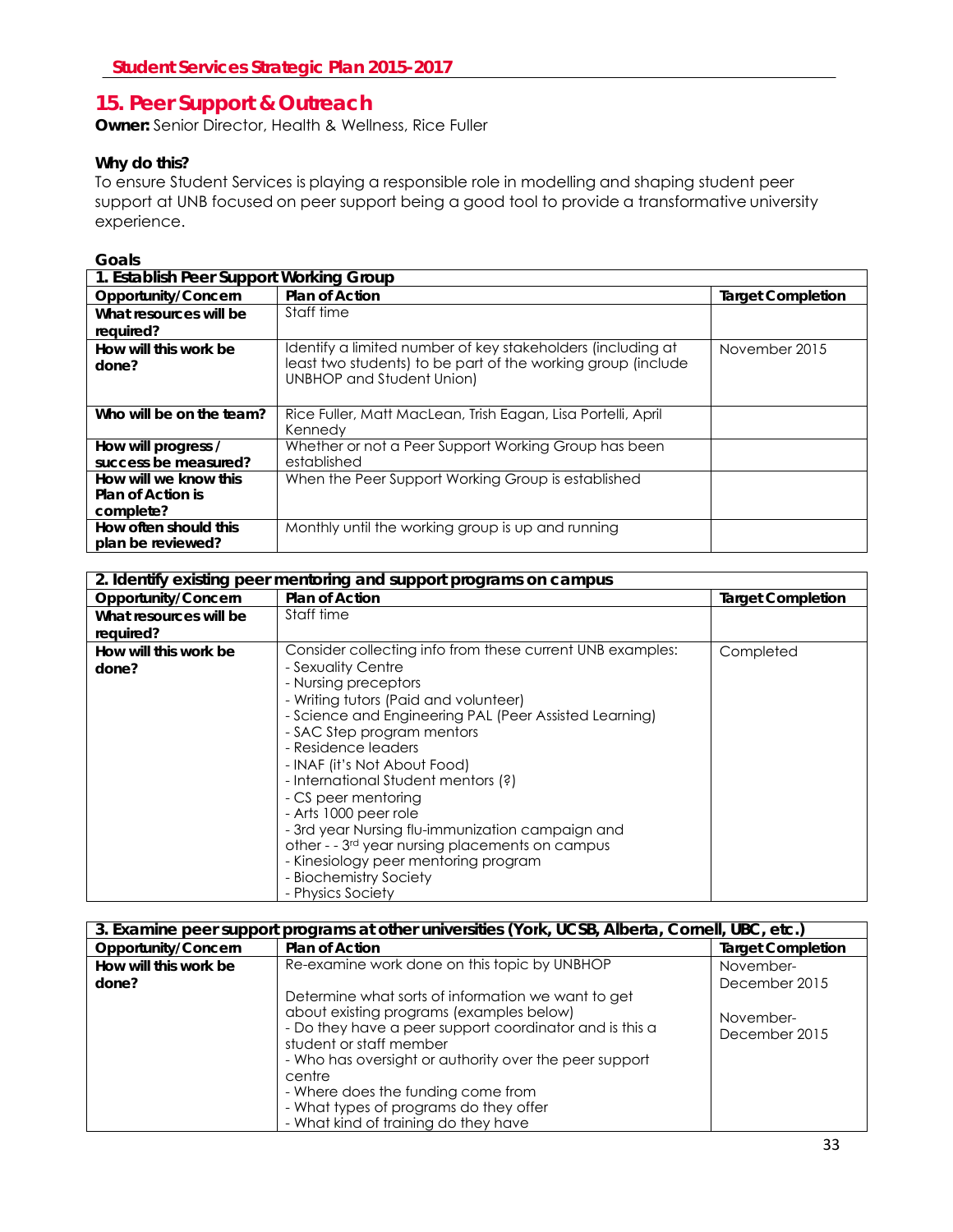|                                                         | Ask members of the Peer Support Working Group to<br>collect information about programs at different<br>universities<br>Consider having key members of the working group do a site<br>visit to a local peer support centre to learn more | February 2016     |
|---------------------------------------------------------|-----------------------------------------------------------------------------------------------------------------------------------------------------------------------------------------------------------------------------------------|-------------------|
|                                                         |                                                                                                                                                                                                                                         | <b>March 2016</b> |
| Who will be on the team?                                | Peer Support Working Group                                                                                                                                                                                                              |                   |
| How will progress /<br>success be measured?             | The number of programs we collect information about                                                                                                                                                                                     |                   |
| How will we know this<br>Plan of Action is<br>complete? | When the working group feels we have enough<br>examples of relevant programs at other universities                                                                                                                                      |                   |
| How often should this<br>plan be reviewed?              | As often as the Peer Support Working Group meets                                                                                                                                                                                        |                   |
| How will progress be<br>communicated?                   | Internally within the working group.                                                                                                                                                                                                    |                   |

| 4. Develop peer support program plan protocol |                                                                                                                                                                                                                                                 |                          |
|-----------------------------------------------|-------------------------------------------------------------------------------------------------------------------------------------------------------------------------------------------------------------------------------------------------|--------------------------|
| Opportunity/Concern                           | Plan of Action                                                                                                                                                                                                                                  | <b>Target Completion</b> |
| How will this work be<br>done?                | Identify and prioritize potential peer support programs<br>appropriate to UNB, potential list includes:<br>- Alcohol and drugs                                                                                                                  | April 2016               |
|                                               | - Sexual health and relationships                                                                                                                                                                                                               |                          |
|                                               | -Healthy diet and body image                                                                                                                                                                                                                    |                          |
|                                               | - Mental health                                                                                                                                                                                                                                 |                          |
|                                               | - Physical wellness and exercise                                                                                                                                                                                                                |                          |
|                                               | - Sexual assault prevention                                                                                                                                                                                                                     |                          |
|                                               | - Loneliness                                                                                                                                                                                                                                    |                          |
|                                               | Create a leadership structure to coordinate programming                                                                                                                                                                                         | April 2016               |
|                                               | ID partnerships with appropriate areas of expertise to<br>mentor and guide the peer leaders in delivering programs<br>(i.e., Psychology for mental health, Kinesiology for physical<br>health and wellness, FSACC for sexual assault prevention | April 2016               |
|                                               | Consider standardized training for all peer educators (e.g.<br><b>Bacchus Network Certified Peer Educator training)</b>                                                                                                                         | In progress              |
|                                               | Evaluate whether current space in Sexuality Centre is<br>adequate to the task                                                                                                                                                                   | January 2016             |
| Who will be on the team?                      | Peer Support Working Group                                                                                                                                                                                                                      |                          |
| How will progress /<br>success be measured?   | Whether or not we are accomplishing items above by the<br>deadlines set                                                                                                                                                                         |                          |
| How will we know this                         | If items above are completed                                                                                                                                                                                                                    |                          |
| <b>Plan of Action is</b>                      |                                                                                                                                                                                                                                                 |                          |
| complete?                                     |                                                                                                                                                                                                                                                 |                          |
| How often should this                         | As often as the working group meets                                                                                                                                                                                                             |                          |
| plan be reviewed?                             |                                                                                                                                                                                                                                                 |                          |
| How will progress be<br>communicated?         | Internally within the working group.                                                                                                                                                                                                            |                          |

| 5. Launch peer support centre |                                                                                                                             |                          |
|-------------------------------|-----------------------------------------------------------------------------------------------------------------------------|--------------------------|
| Opportunity/Concern           | <b>Plan of Action</b>                                                                                                       | <b>Target Completion</b> |
| How will this work be         | Hire coordinator for summer                                                                                                 | May 2016                 |
| done?                         | Recruit students to be peer supporters/educators,<br>perhaps during the first year these all come from the<br><b>UNBHOP</b> | May 2016                 |
|                               | Provide standardized training for peer educators                                                                            | September 2016           |